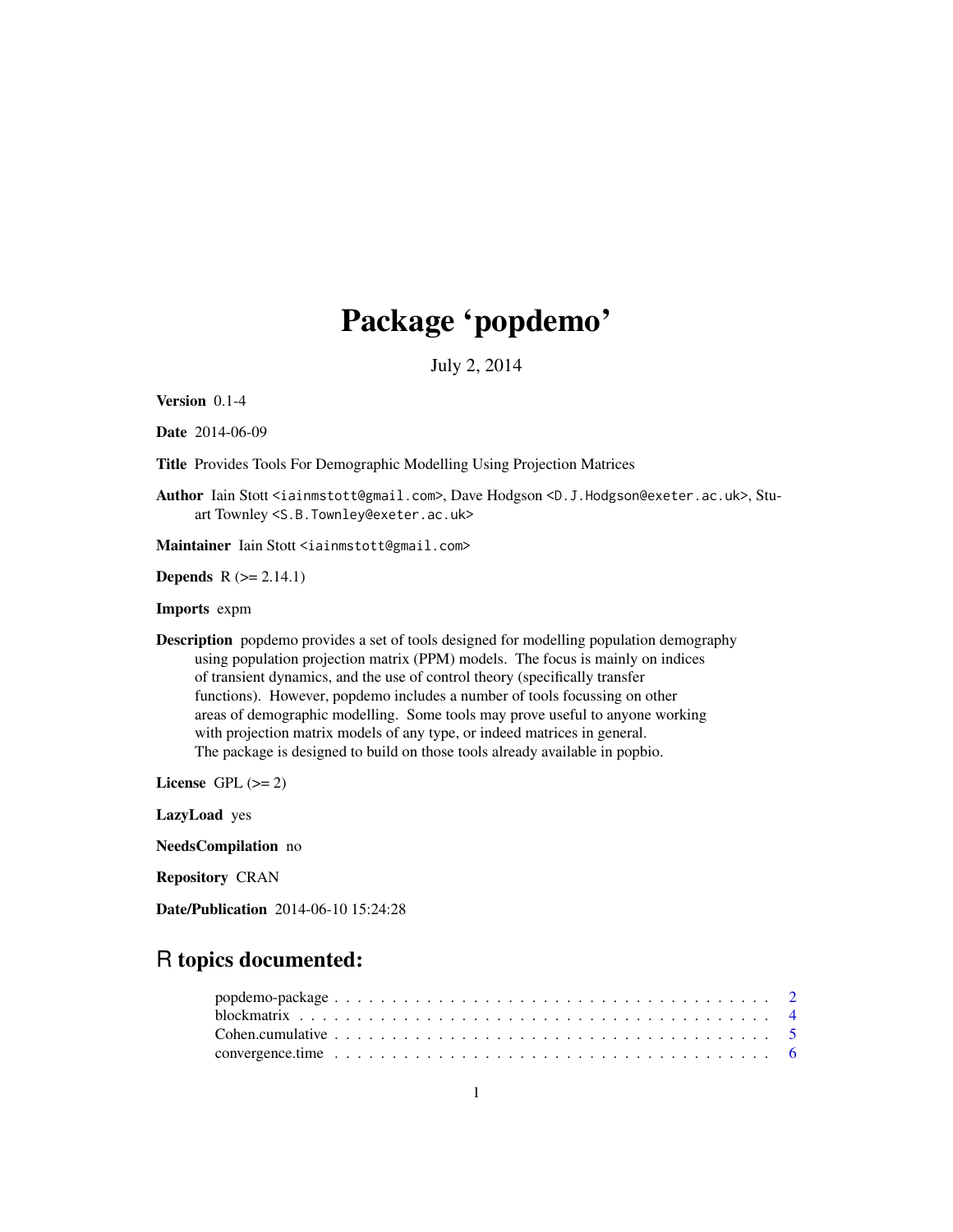<span id="page-1-0"></span>

| Index |                                                                                                                                                     | 58     |
|-------|-----------------------------------------------------------------------------------------------------------------------------------------------------|--------|
|       | truelambda                                                                                                                                          | 55     |
|       | Tort                                                                                                                                                | 54     |
|       | tfsens                                                                                                                                              | 52     |
|       |                                                                                                                                                     | 50     |
|       |                                                                                                                                                     | 47     |
|       |                                                                                                                                                     | 46     |
|       |                                                                                                                                                     | 44     |
|       |                                                                                                                                                     | 43     |
|       | S3 plot method for projections $\dots \dots \dots \dots \dots \dots \dots \dots \dots \dots \dots \dots \dots$                                      | 42     |
|       | S3 plot method for matrices of transfer functions                                                                                                   | 41     |
|       | reactivity                                                                                                                                          | 39     |
|       |                                                                                                                                                     | 38     |
|       | projection.distance $\ldots \ldots \ldots \ldots \ldots \ldots \ldots \ldots \ldots \ldots \ldots \ldots \ldots$                                    | 36     |
|       |                                                                                                                                                     | 34     |
|       |                                                                                                                                                     | 33     |
|       |                                                                                                                                                     | 31     |
|       |                                                                                                                                                     | 29     |
|       |                                                                                                                                                     | 28     |
|       | <b>Kreiss</b>                                                                                                                                       | 26     |
|       |                                                                                                                                                     | 25     |
|       |                                                                                                                                                     | 24     |
|       | is. matrix irreducible $\ldots \ldots \ldots \ldots \ldots \ldots \ldots \ldots \ldots \ldots \ldots \ldots \ldots$                                 | 23     |
|       | is matrix ergodic $\ldots$ , $\ldots$ , $\ldots$ , $\ldots$ , $\ldots$ , $\ldots$ , $\ldots$ , $\ldots$ , $\ldots$ , $\ldots$ , $\ldots$ , $\ldots$ | 21     |
|       |                                                                                                                                                     | 19     |
|       |                                                                                                                                                     | 16     |
|       |                                                                                                                                                     | 13     |
|       |                                                                                                                                                     | 11     |
|       |                                                                                                                                                     | 10     |
|       | elas                                                                                                                                                | 9      |
|       | dr                                                                                                                                                  | $\tau$ |

popdemo-package *Provides tools for demographic modelling using projection matrices*

# Description

popdemo provides a set of tools designed for modelling population demography using population projection matrix (PPM) models. The focus is mainly on indices of transient dynamics, and the use of control theory (specifically transfer functions). However, popdemo includes a number of tools focussing on other areas of demographic modelling. Some tools may prove useful to anyone working with projection matrix models of any type, or indeed matrices in general.

The package is designed to build on those tools already available in popbio.

# Details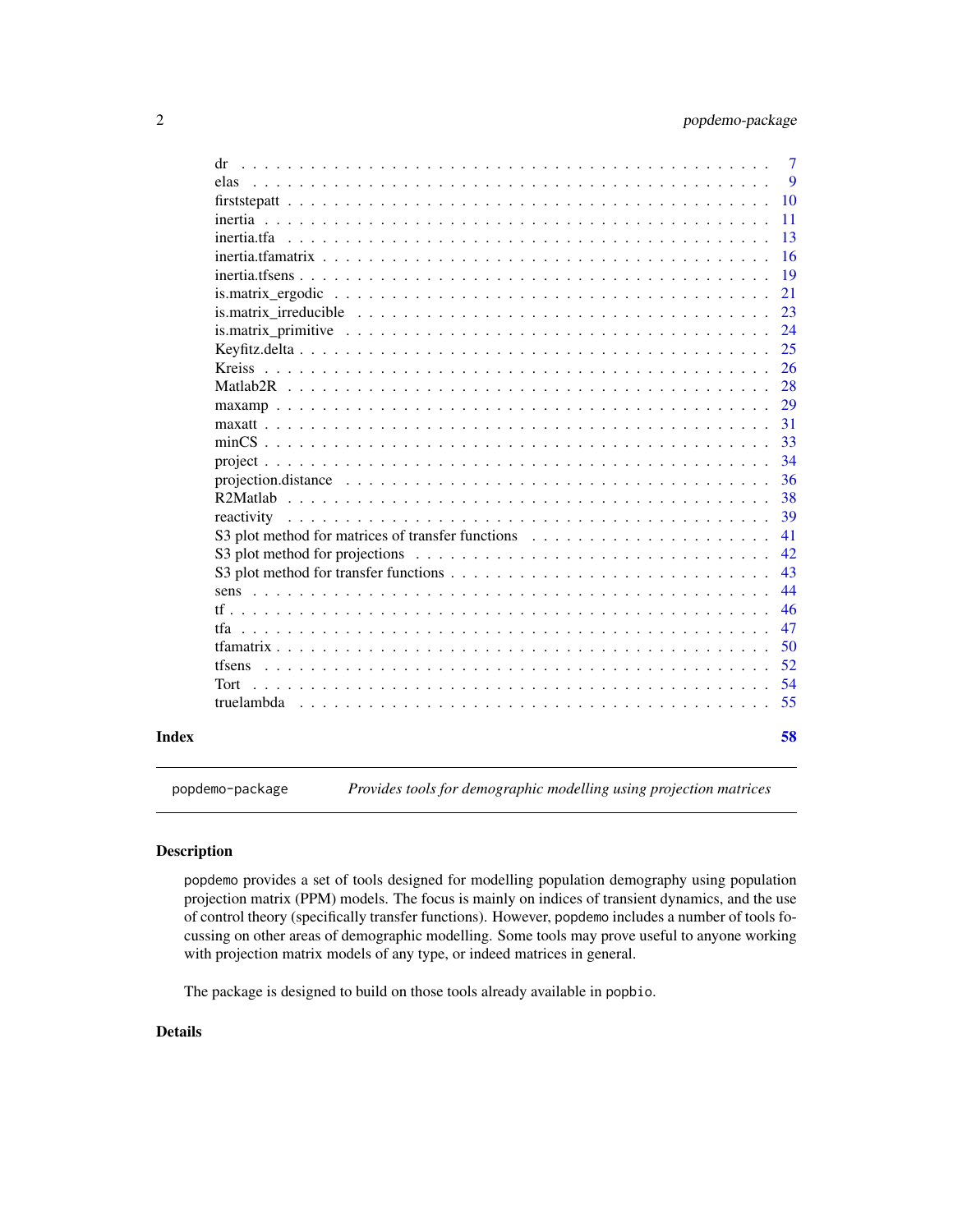<span id="page-2-0"></span>

| Package:  | popdemo    |
|-----------|------------|
| Type:     | Package    |
| Version:  | 1.0        |
| Date:     | 2011-05-12 |
| License:  | $GPL-2$    |
| LazyLoad: | yes        |

Selected functions (see bottom of page for a link to the full index):

#### Functions useful for working with matrices:

popdemo contains a number of tools to ease working with matrices (and specifically PPMs) in R. [Matlab2R](#page-27-1) allows coding of matrices in a Matlab style, which also facilitates import of multiple matrices simultaneously if comma-seperated files are used to import dataframes. Its analogue, [R2Matlab](#page-37-1), converts R matrices to Matlab-style strings, for easier export.

[is.matrix\\_primitive](#page-23-1), [is.matrix\\_irreducible](#page-22-1) and [is.matrix\\_ergodic](#page-20-1) facilitate diagnosis of matrix properties pertaining to ergodicity.

#### Population projection:

popdemo provides a simple means of projecting and plotting PPM models. [project](#page-33-1) will project population dynamics and a plotting method is available via [plot.projection](#page-0-0).

#### Indices of transient density:

Transient dynamics are important to study in PPM models, and popdemo provides the means to work with transient indices of PPM models. [reactivity](#page-38-1), [firststepatt](#page-9-1) measure immediate transient density of a population (within the first time step). [maxamp](#page-28-1) and [maxatt](#page-30-1) are near-term indices that measure the largest and smallest transient dynamics a population may exhibit overall. [inertia](#page-10-1) measures asymptotic population density relative to stable state, and has many perturbation methods in the package (see below). All indices can be calculated using specific population structures, as well as bounds on population size.

#### Perturbation analysis:

Perturbation analysis is a key part of population studies. popdemo provides methods for nonlinear perturbation analysis of both asymptotic dynamics, using [tfa](#page-46-1) and [tfamatrix](#page-49-1), and transient dynamics, using [inertia.tfa](#page-12-1) and [inertia.tfamatrix](#page-15-1). These all have associated plotting methods linked to them: see [plot.tfa](#page-0-0) and [plot.tfamatrix](#page-0-0)). Sensitivity analyses are also available using transfer function methods: see [tfsens](#page-51-1), [tfsensmatrix](#page-0-0), [inertia.tfsens](#page-18-1) and [inertia.tfsensmatrix](#page-0-0). (Traditional perturbation analyses are also available: [sens](#page-43-1), [elas](#page-8-1)).

#### Indices of convergence:

Information on the convergence of populations to stable state can be useful, and popdemo provides several means of analysing convergence. dr measures the damping ratio, and there are several distance measures available (see [Keyfitz.delta](#page-24-1), [projection.distance](#page-35-1) and [Cohen.cumulative](#page-4-1)). There is also a means of calculating convergence time through simulation: [convergence.time](#page-5-1).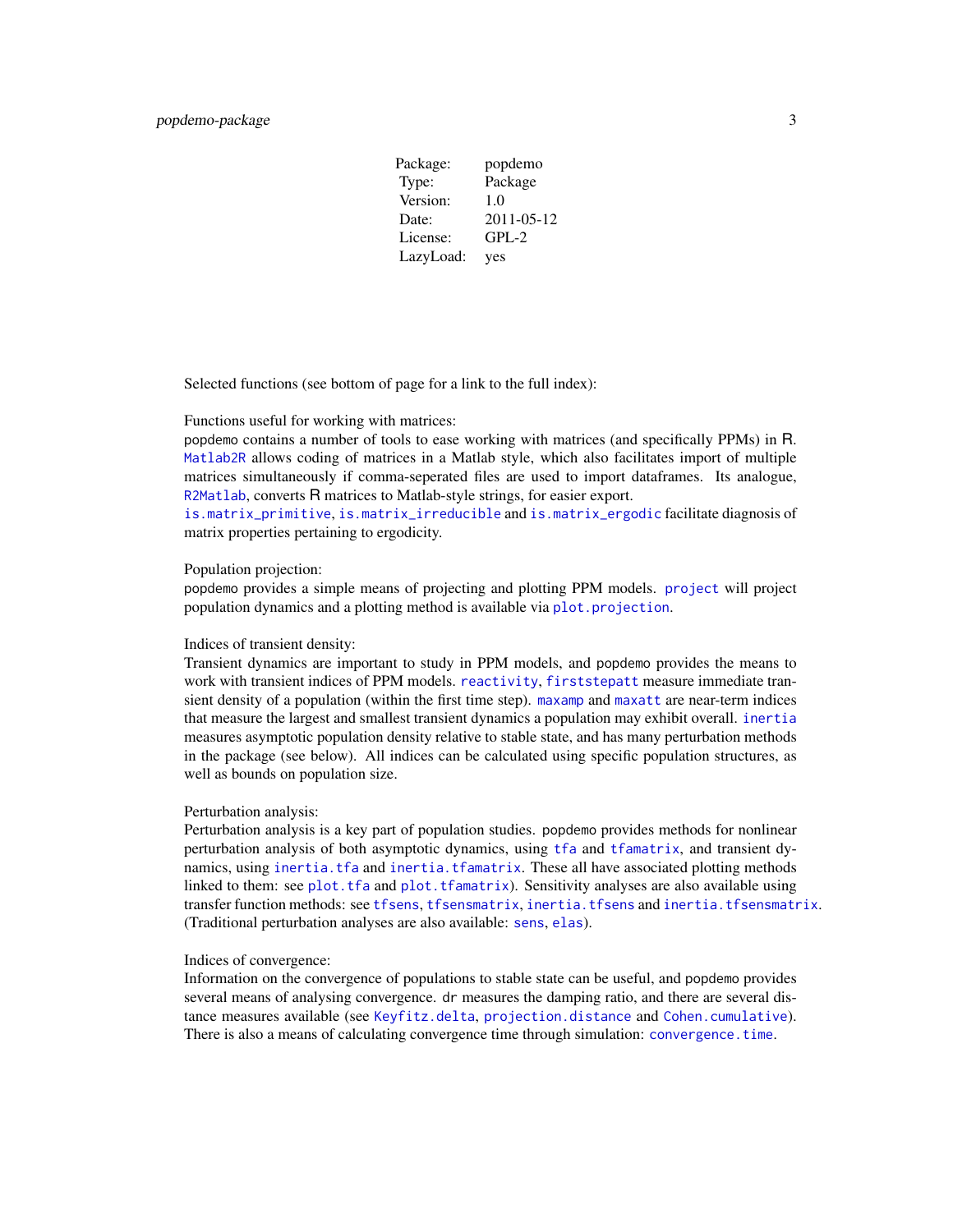#### <span id="page-3-0"></span>Author(s)

Iain Stott <ims203@exeter.ac.uk>, Dave Hodgson <D.J.Hodgson@exeter.ac.uk>, Stuart Townley <S.B.Townley@exeter.ac.uk> Maintainer: Iain Stott <ims203@exeter.ac.uk>

blockmatrix *Block-permute a reducible matrix*

# Description

Block-permute a reducible matrix

#### Usage

```
blockmatrix(A)
```
#### Arguments

A a square, reducible, non-negative numeric matrix of any dimension

#### Details

Any reducible matrix may have its rows and columns simultaneously permuted so that it takes a specific structure, with irreducible square submatrices on the diagonal, zero submatrices in the lower triangle and nonzero submatrices in the upper triangle (see Caswell 2001; Stott et al. 2010). blockmatrix permutes a reducible matrix into this form, which enables further evaluation (e.g. computation of eigenvalues of submatrices).

#### Value

A list containing components:

| blockmatrix | the block-permuted matrix.                                         |
|-------------|--------------------------------------------------------------------|
| order       | the permutation of rows/columns of A in the block-permuted matrix. |

#### Author(s)

Stott, I., Hodgson, D. J., Townley, S.

# References

Caswell (2001) Matrix population models 2nd ed. Sinauer. Stott et al. (2010) Methods. Ecol. Evol., 1, 242-252.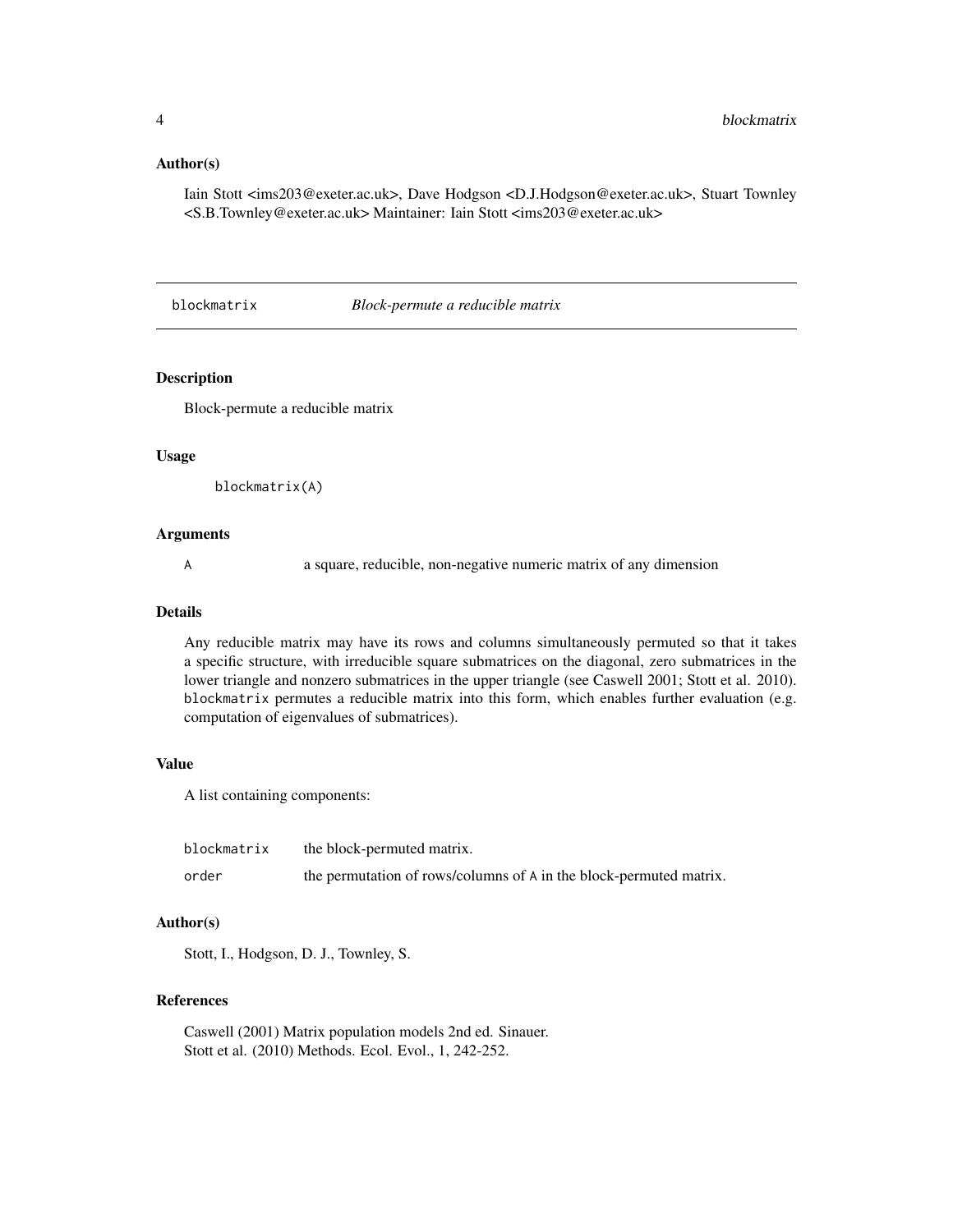# <span id="page-4-0"></span>Cohen.cumulative 5

# Examples

```
# Create a 3x3 reducible PPM
A <- matrix(c(0,1,0,0.5,0.1,0,0,0.6,0.6), byrow=TRUE, ncol=3)
A
# Block-permute the matrix
blockmatrix(A)
```
<span id="page-4-1"></span>Cohen.cumulative *Calculate Cohen's cumulative distance*

# Description

Calculate Cohen's cumulative distance metric for a given population projection matrix (PPM) model.

# Usage

Cohen.cumulative(A, vector)

#### Arguments

| A      | a square, irreducible, non-negative numeric matrix of any dimension.        |
|--------|-----------------------------------------------------------------------------|
| vector | a specified initial age/stage distribution of class vector or class matrix. |

# Details

Calculates the cumulative distance metric as outlined in Cohen (1979).

Cohen.cumulative will not work for reducible matrices and returns a warning for imprimitive matrices (although will not function for imprimitive matrices with nonzero imaginary components in the dominant eigenpair).

# Value

Cohen's D1.

# Author(s)

Stott, I., Hodgson, D. J., Townley, S.

# References

Cohen (1979) SIAM J. Appl. Math., 36, 169-175. Stott et al. (2011) Ecol. Lett., 14, 959-970.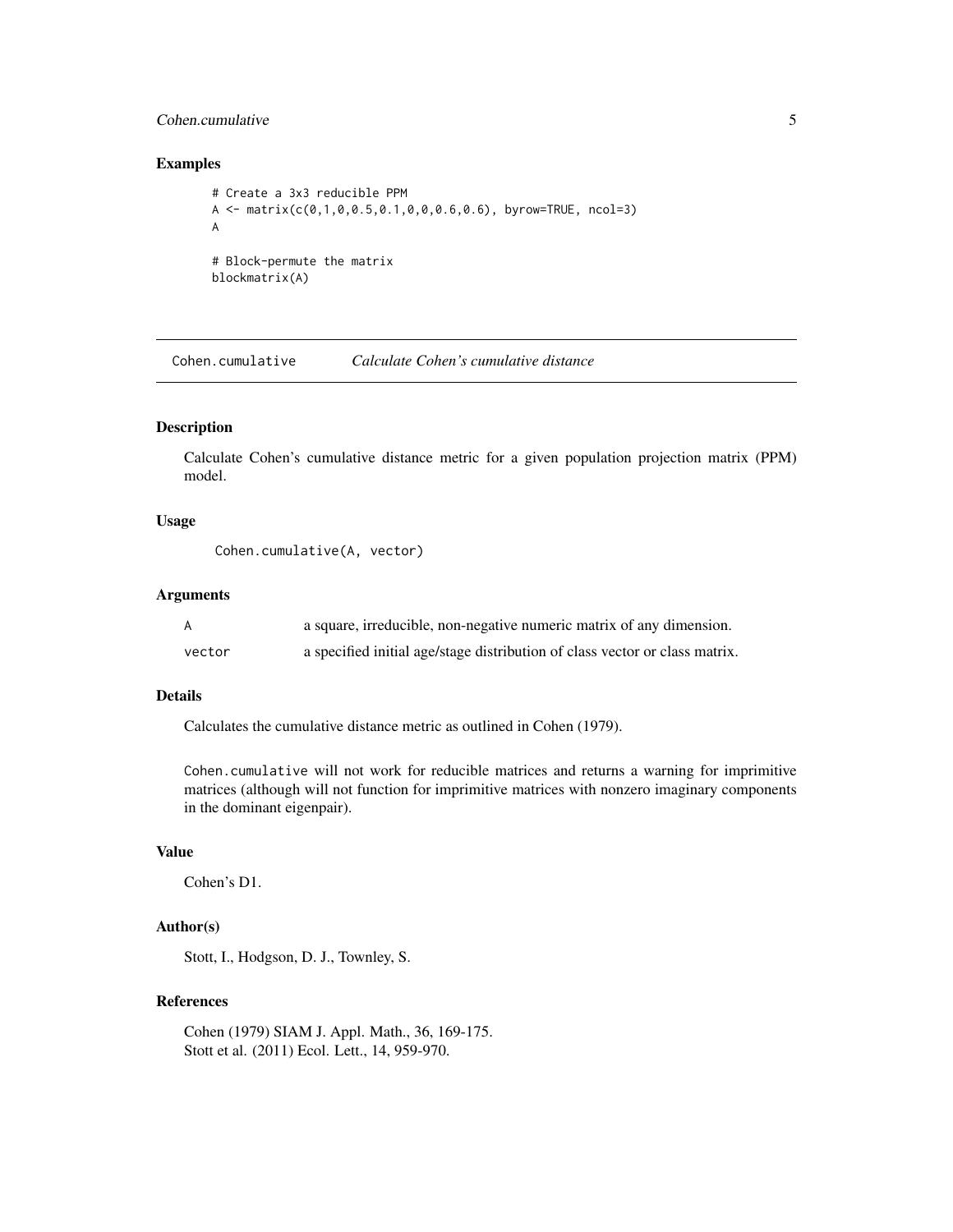#### Examples

```
# Create a 3x3 PPM
A \leq matrix(c(0,1,2,0.5,0.1,0,0,0.6,0.6), byrow=TRUE, ncol=3)
A
# Create an initial stage structure
initial \leq c(1,3,2)initial
# Calculate Cohen cumulative distance
Cohen.cumulative(A, vector=initial)
```
<span id="page-5-1"></span>convergence.time *Calculate time to convergence*

# **Description**

Calculate the time to convergence for a specified population projection matrix (PPM) model.

# Usage

```
convergence.time(A, vector = "n", accuracy=1e-2, iterations=1e+5)
```
# Arguments

| A          | a square, non-negative numeric matrix of any dimension                                                                                                                              |
|------------|-------------------------------------------------------------------------------------------------------------------------------------------------------------------------------------|
| vector     | (optional) a specified initial age/stage distribution of class vector or class matrix<br>with which to calculate convergence time.                                                  |
| accuracy   | The accuracy of convergence, expressed as a proportion (see details).                                                                                                               |
| iterations | the maximum number of iterations of the model before the code breaks. For<br>slowly-converging models and/or high specified convergence accuracy, this may<br>need to be increased. |

# Details

convergence.time works by simulating the model and manually determining when convergence to the given accuracy is reached. Convergence is deemed to have been reached when the growth of the model stays within the window determined by accuracy for 10\*s iterations of the model, with s equal to the dimension of A. So for example, for an 8 by 8 matrix with dominant eigenvalue of 0.954 and convergence accuracy of 1e-2, growth of the model must remain between 0.954\*(1-1e- $2$ )=0.9445 and 0.954\*(1+1e-2)=0.9635 for  $10*8=80$  iterations of the model for it to be considered 'converged'.

If vector is specified, then the convergence time of the projection of vector through A is returned. However, if vector="n" then convergence times of the set of stage-biased vectors is calculated. In practise, these projections are achieved using a set of standard basis vectors, each with every

<span id="page-5-0"></span>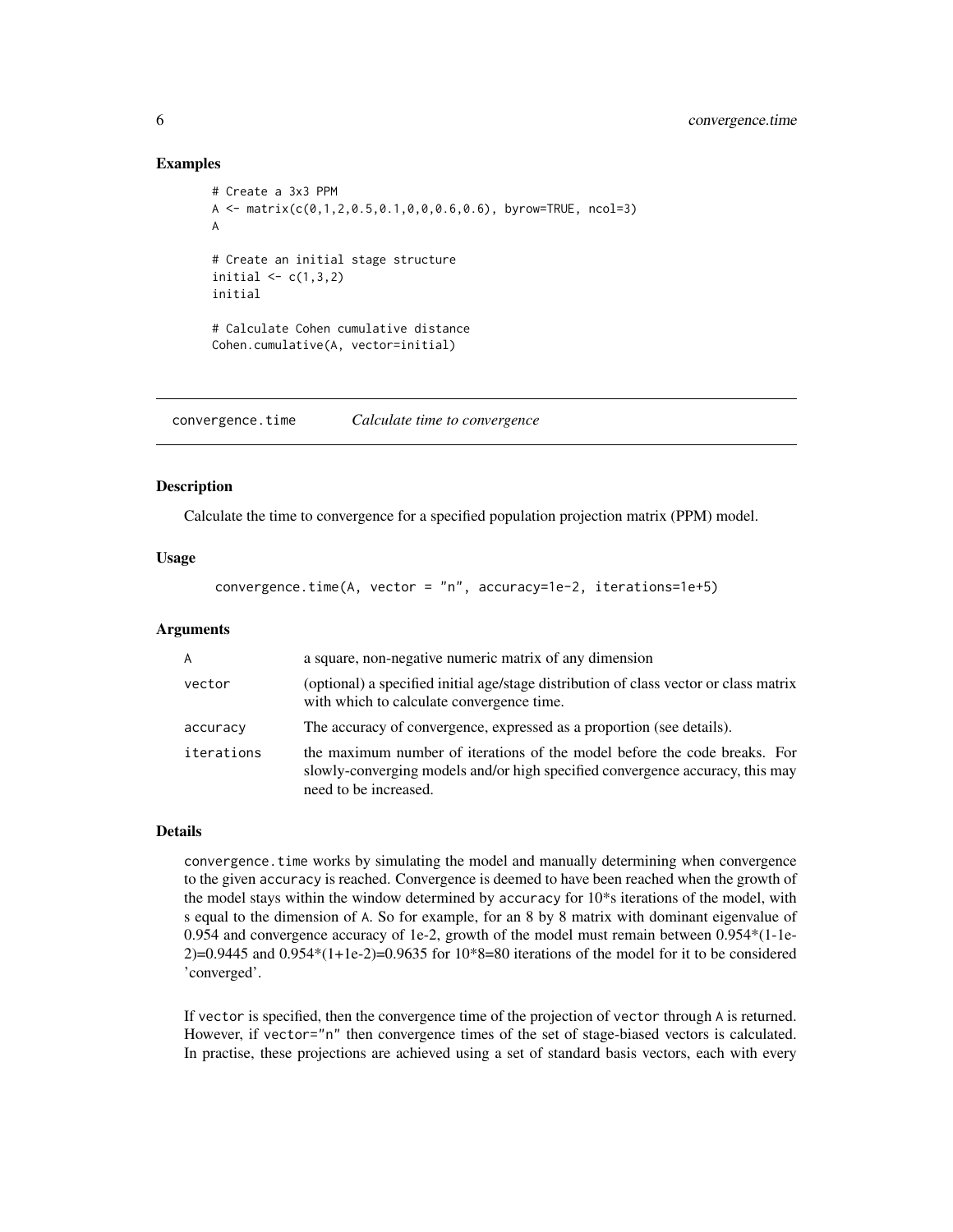<span id="page-6-0"></span>element equal to 0, except for a single element that is equal to 1 (i.e. for a 3 by 3 matrix, the set of stage-biased vectors are:  $c(1, \emptyset, \emptyset)$ ,  $c(\emptyset, 1, \emptyset)$  and  $c(\emptyset, \emptyset, 1)$ .)

Due to the way in which convergence is defined, convergence.time can only properly work for strongly ergodic models. Therefore, it will not function for imprimitive (therefore potentially weakly ergodic) or reducible (therefore potentially nonergodic) models.

#### Value

If vector is specified, the convergence time of the model.

If vector is not specified, a vector of convergence times for corresponding stage-biased projections (therefore, the length of the vector is equal to the dimension of A).

#### Author(s)

Stott, I., Hodgson, D. J., Townley, S.

#### References

Stott et al. (2011) Ecol. Lett., 14, 959-970.

#### Examples

```
# Create a 3x3 PPM
A \leq matrix(c(0,1,2,0.5,0.1,0,0,0.6,0.6), byrow=TRUE, ncol=3)
A
# Create an initial stage structure
initial \leq c(1,3,2)initial
# Calculate the convergence time of the 3 stage-biased
# populations within 0.1% of lambda-max
convergence.time(A, accuracy=1e-3)
# Calculate the convergence time of the projection of initial and A
# to within 0.001% of lambda-max
convergence.time(A, vector=initial, accuracy=1e-5)
```
dr *Calculate damping ratio*

#### **Description**

Calculate the damping ratio of a given population projection matrix (PPM).

#### Usage

dr(A, return.time=FALSE, x=10)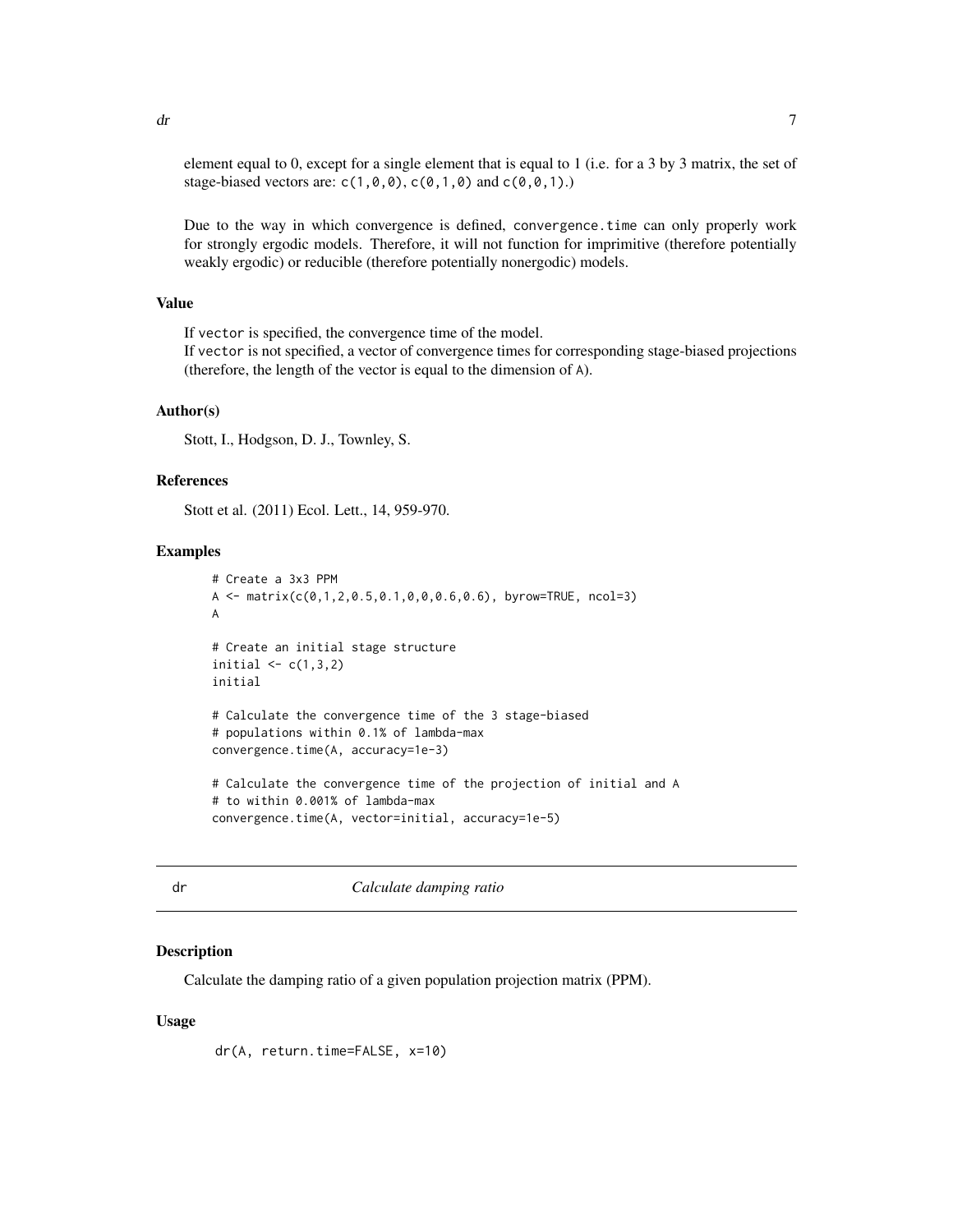# Arguments

| A           | a square, irreducible, non-negative numeric matrix of any dimension                                    |
|-------------|--------------------------------------------------------------------------------------------------------|
| return.time | (optional) a logical argument determining whether an estimated convergence<br>time should be returned. |
| x           | (optional) the logarithm used in determining estimated time to convergence (see<br>details).           |

# Details

The damping ratio is calculated as the ratio of the dominant eigenvalue to the modulus of the largest subdominant eigenvalue. Time to convergence can be found by calculating  $\log(d\mathbf{r})/\log(x)$ , which is the time taken for the dominant eigenvalue to become x times larger than the largest subdominant eigenvalue.

# Value

If return.time=FALSE, the damping ratio of A. If return.time=TRUE, a list containing components:

| dr | the damping ratio of A             |
|----|------------------------------------|
|    | the estimated time to convergence. |

# Author(s)

Stott, I., Hodgson, D. J., Townley, S.

# References

Caswell (2001) Matrix Population Models 2nd. ed. Sinauer. Stott et al. (2010) Ecol. Lett., 14, 959-970.

#### Examples

```
# Create a 3x3 PPM
A \leq -\text{matrix}(c(0,1,2,0.5,0.1,0,0,0.6,0.6), byrow=TRUE, ncol=3)A
# Calculate damping ratio
dr(A)
# Calculate damping ratio and time to convergence using a
# multiple of 10
dr(A, return.time=TRUE, x=10)
```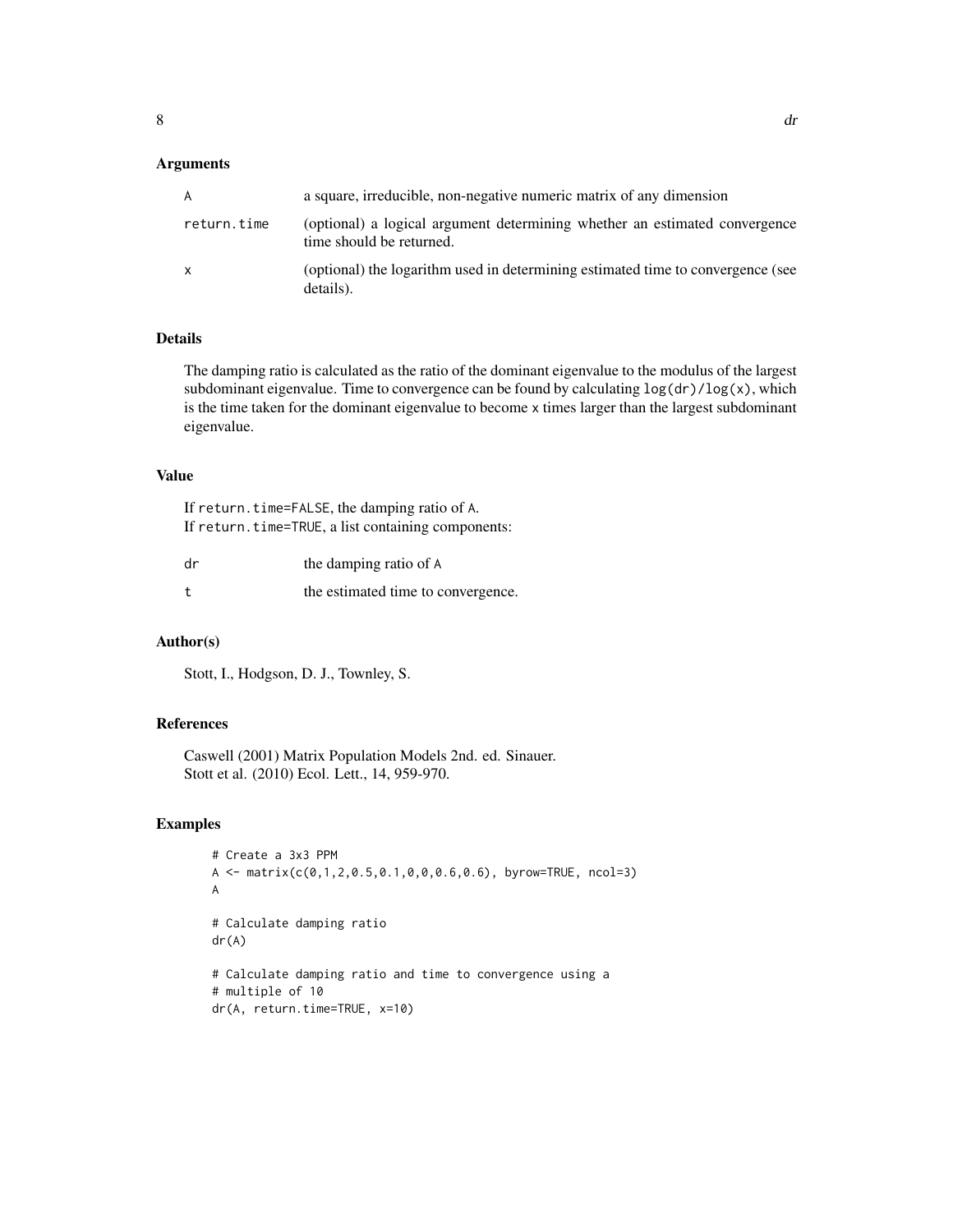# <span id="page-8-1"></span><span id="page-8-0"></span>Description

Calculate the elasticity matrix using eigenanalysis for a specified population projection matrix (PPM).

# Usage

elas(A, eval="max")

#### Arguments

| A    | a square, non-negative numeric matrix of any dimension                                                                                                           |
|------|------------------------------------------------------------------------------------------------------------------------------------------------------------------|
| eval | the eigenvalue to evaluate. Default is eval = "max", which evaluates the domi-<br>nant eigenvalue. Otherwise, specifying e.g. eval=2 will evaluate elasticity of |
|      | the eigenvalue with second-largest modulus.                                                                                                                      |

# Details

elas uses the eigenvectors of A to calculate the elasticity matrix of the specified eigenvalue, see section 9.1 in Caswell (2001).

# Value

An elasticity matrix of equal dimension to A.

# Author(s)

Stott, I., Hodgson, D. J., Townley, S.

# References

Caswell (2001) Matrix Population Models 2nd ed. Sinauer.

# See Also

[sens](#page-43-1)

# Examples

```
# Create a 3x3 PPM
A <- matrix(c(0,1,2,0.5,0.1,0,0,0.6,0.6), byrow=TRUE, ncol=3)
A
# Calculate elasticities of dominant eigenvalue
elas(A)
```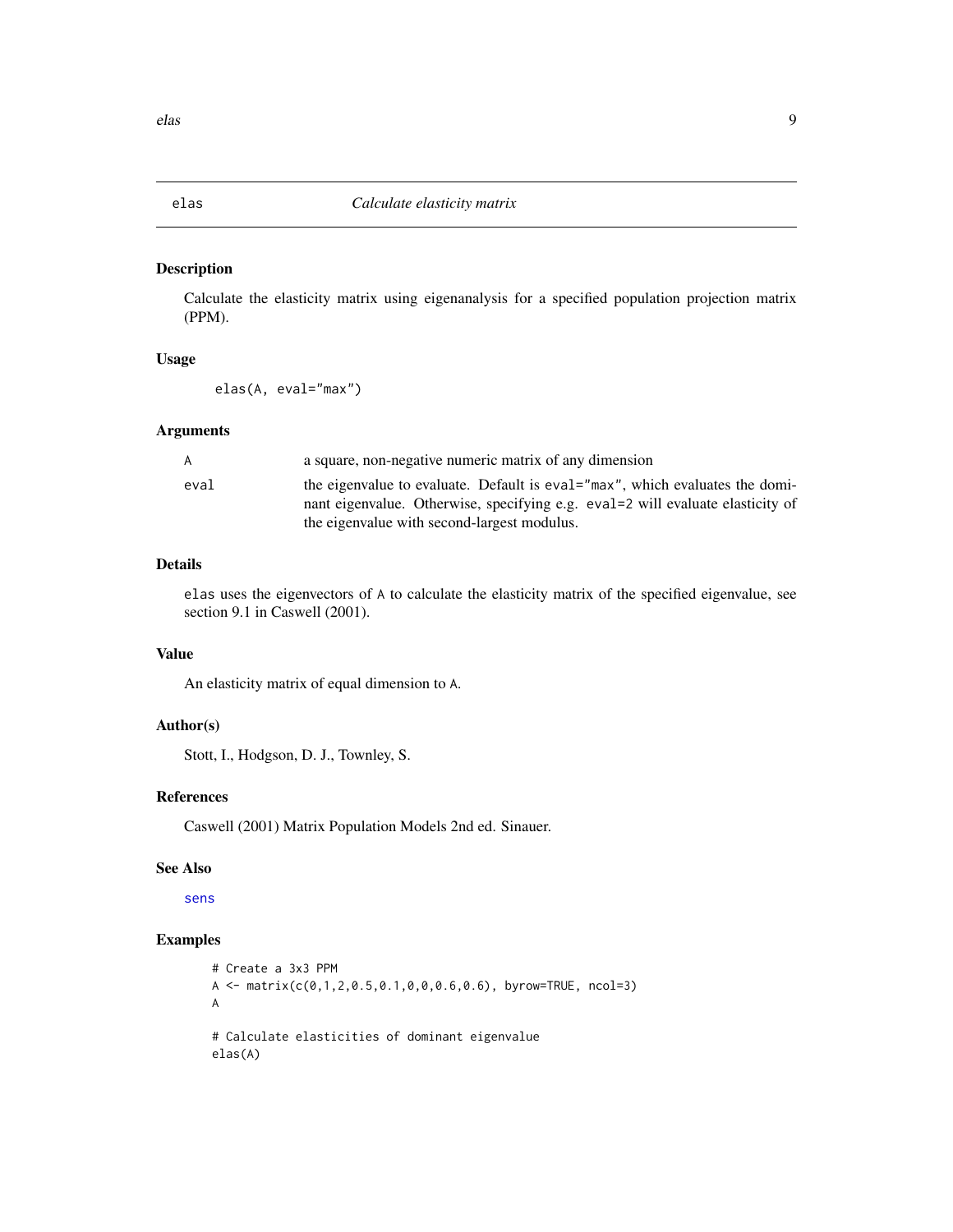<span id="page-9-0"></span>10 firststepatt and the state of the state of the state of the state of the state of the state of the state of the state of the state of the state of the state of the state of the state of the state of the state of the sta

```
# Calculate elasticities of first subdominant eigenvalue
elas(A, eval=2)
```
<span id="page-9-1"></span>firststepatt *Calculate first-timestep attenuation*

#### Description

Calculate first-timestep attenuation for a specified population projection matrix (PPM) model.

#### Usage

firststepatt(A, vector="n", return.N=FALSE)

#### Arguments

| A        | a square, non-negative numeric matrix of any dimension                                                                                                                                                |
|----------|-------------------------------------------------------------------------------------------------------------------------------------------------------------------------------------------------------|
| vector   | (optional) a specified initial age/stage distribution of class vector or class matrix<br>with which to calculate a case-specific first-timestep attenuation                                           |
| return.N | (optional) if TRUE, returns population size in the first time interval (including<br>effects of asymptotic growth and initial population size), alongside standardised<br>first-timestep attenuation. |

# Details

firststepatt returns a standardised measure of first-timestep attenuation, so discounting the effects of both initial population size and asymoptotic growth (Stott et al. 2011).

If vector is not specified then the bound on first-timestep attenuation (the smallest first-timestep attenuation that may be achieved) is returned, otherwise a case-specific first-timestep attenuation for the specified matrix and demographic structure is calculated. Note that not all specified demographic structures will yield a first-timestep attenuation: if the model does not attenuate in the first timestep then an error is returned and reactivity should be used.

If return.N=T then the function also returns realised population size (including the effects of asymptotic growth and initial population size).

firststepatt works with imprimitive and irreducible matrices, but returns a warning in these cases.

# Value

If vector="n", the bound on first-timestep attenuation of A. If vector is specified, the case-specific first-timestep attenuation of the model. If return.N=TRUE, a list with components: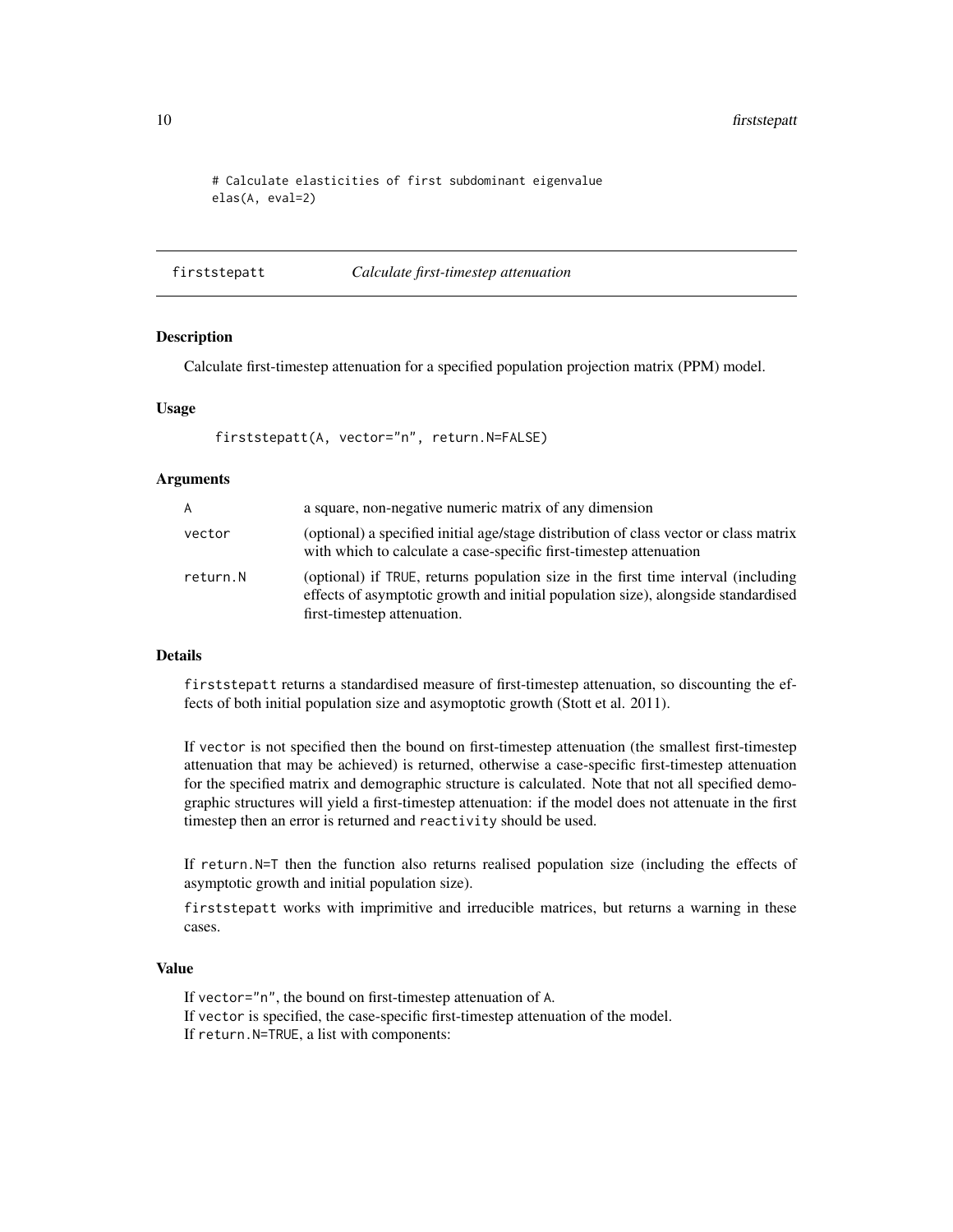#### <span id="page-10-0"></span>inertia 11

| firststepatt | the bound on or case-specific first-timestep attenuation                               |
|--------------|----------------------------------------------------------------------------------------|
|              | the population size at the first timestep, including the effects of initial population |
|              | size and asymptotic growth.                                                            |

# Author(s)

Stott, I., Hodgson, D. J., Townley, S.

# References

Stott et al. (2011) Ecol. Lett., 14, 959-970. Townley & Hodgson (2008) J. Appl. Ecol., 45, 1836-1839.

# See Also

Other indices of transient density: [reactivity](#page-38-1), [maxamp](#page-28-1), [maxatt](#page-30-1), [inertia](#page-10-1)

# Examples

```
# Create a 3x3 PPM
A <- matrix(c(0,1,2,0.5,0.1,0,0,0.6,0.6), byrow=TRUE, ncol=3)
A
# Create an initial stage structure
initial \leq c(3,1,1)initial
# Calculate the bound on first-timestep attenuation of A
firststepatt(A)
# Calculate case-specific first-timestep attenuation of A
# and initial
firststepatt(A, vector=initial)
# Calculate case-specific first-timestep attenuation of A
# and initial and return realised population size
firststepatt(A, vector=initial, return.N=TRUE)
```
<span id="page-10-1"></span>

inertia *Calculate population inertia*

#### Description

Calculate population inertia for a specified population projection matrix (PPM) model.

#### Usage

```
inertia(A, vector = "n", bound=NULL, return.N = FALSE, t=NULL)
```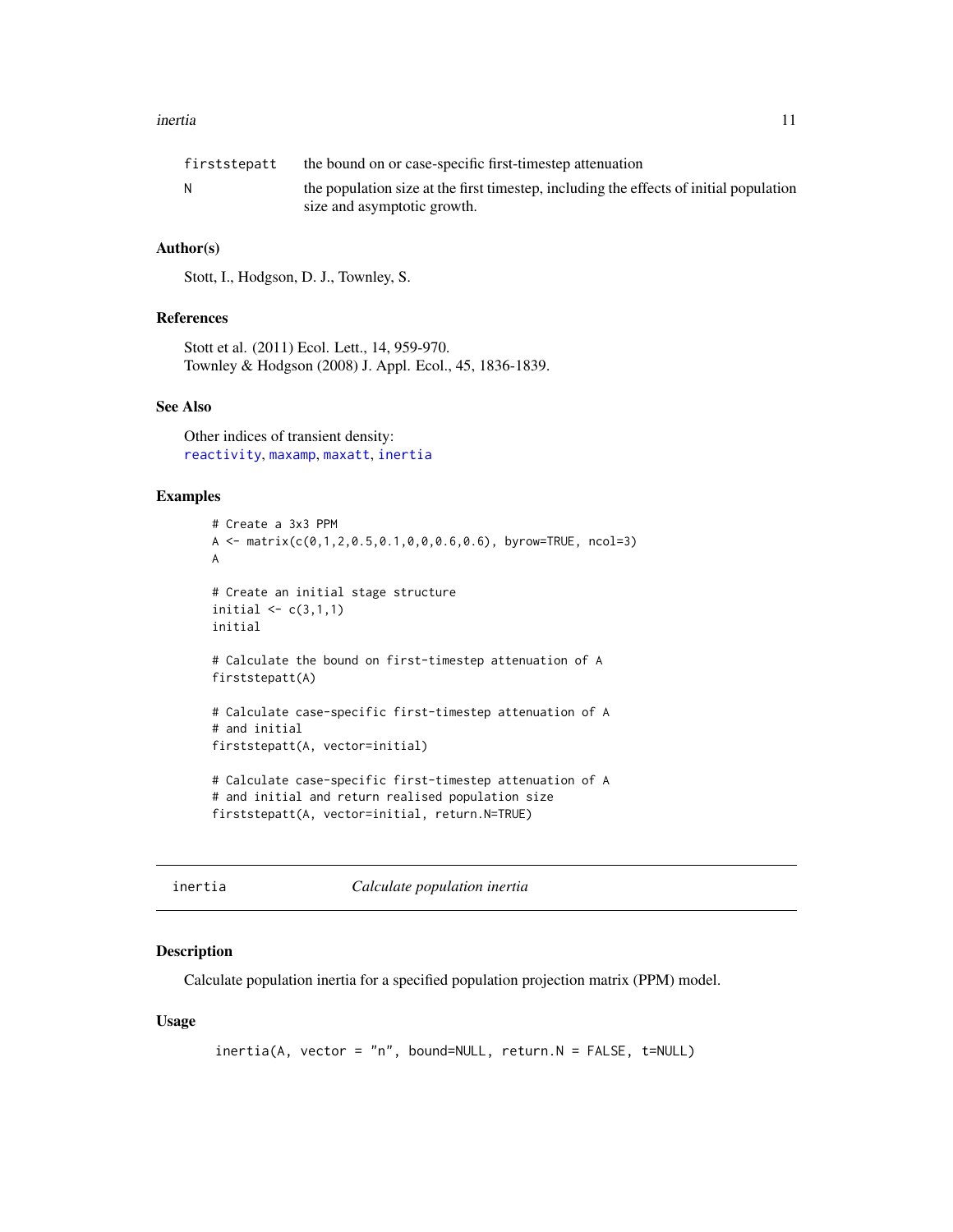# Arguments

| $\overline{A}$ | a square, primitive, non-negative numeric matrix of any dimension                                                                                                    |
|----------------|----------------------------------------------------------------------------------------------------------------------------------------------------------------------|
| vector         | (optional) a specified initial age/stage distribution of class vector or class matrix<br>with which to calculate a case-specific inertia                             |
| bound          | (optional) specifies whether an upper or lower bound should be calculated (see<br>details).                                                                          |
| return.N       | (optional) if TRUE, returns population size for specified t (including effects of<br>asymptotic growth and initial population size), alongside standardised inertia. |
| t              | (optional) the projection interval at which $N$ is to be calculated. Calculation of $N$<br>is only accurate for t where the model has converged.                     |

# Details

inertia returns a standardised measure of population inertia (Koons et al. 2007), so discounting the effects of both initial population size and asymoptotic growth (Stott et al. 2011).

If vector="n" then either bound="upper" or bound="lower" must be specified, so calculating the upper or lower bound on population inertia respectively (i.e. the largest and smallest values that inertia may take). Specifying vector overrides calculation of a bound, and will yield a case-specific value for inertia.

inertia will not work with imprimitive or reducible matrices.

#### Value

If vector="n", the upper bound on inertia of A if bound="upper" and the lower bound on inertia of A if bound="lower".

If vector is specified, the case-specific inertia of the model.

If return.N=TRUE and t is specified, a list with components:

| inertia | the bound on or case-specific inertia |
|---------|---------------------------------------|
| N       | the population size at specified t.   |

#### Author(s)

Stott, I., Hodgson, D. J., Townley, S.

# References

Koons et al. (2007) Ecology, 88, 2867-2867. Stott et al. (2011) Ecol. Lett., 14, 959-970.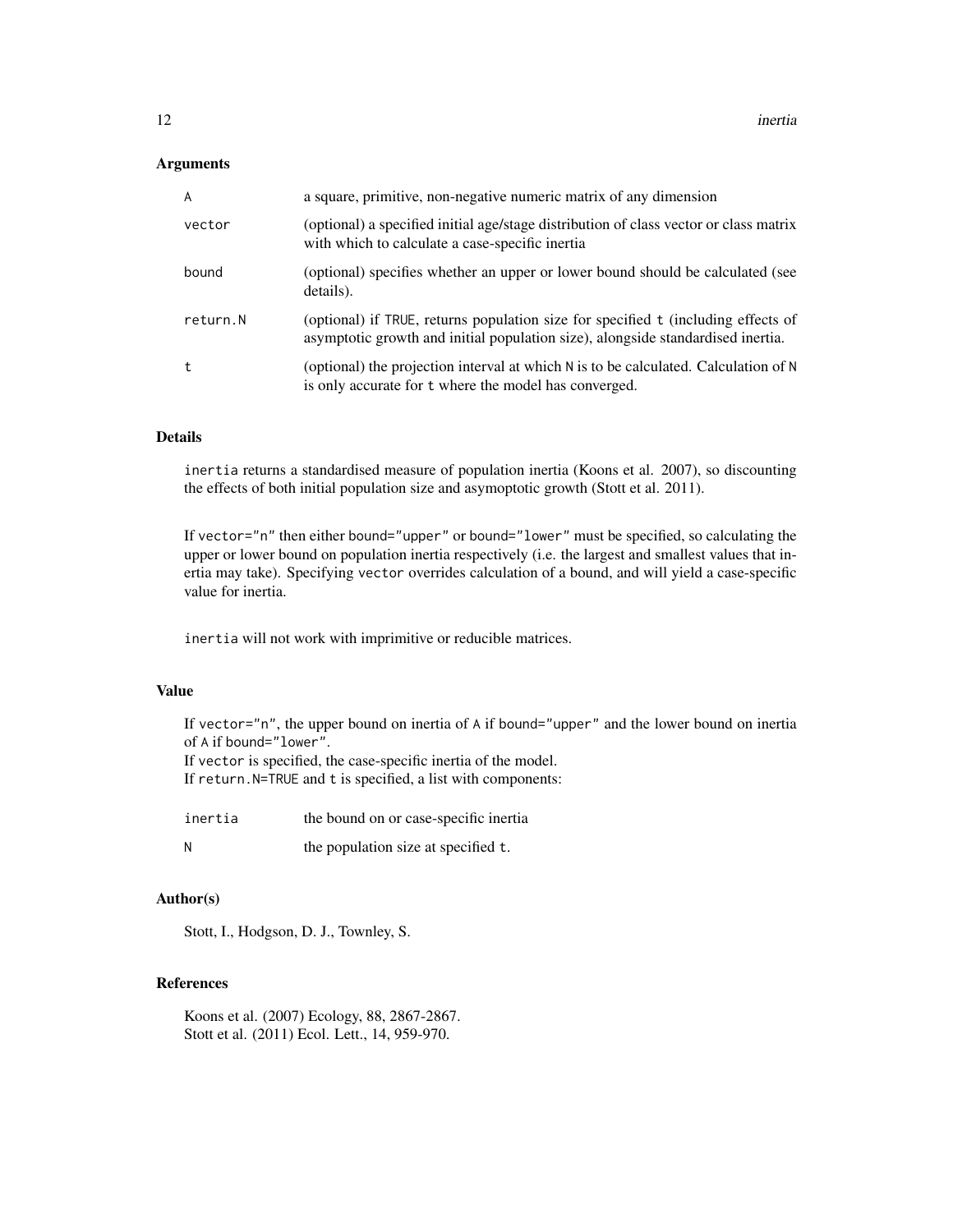#### <span id="page-12-0"></span>inertia.tfa 13

# See Also

Other indices of transient density: [reactivity](#page-38-1), [firststepatt](#page-9-1), [maxamp](#page-28-1), [maxatt](#page-30-1)

Transfer function methods: [inertia.tfa](#page-12-1), [inertia.tfamatrix](#page-15-1)

Sensitivity methods: [inertia.tfsens](#page-18-1), [inertia.tfsensmatrix](#page-0-0)

# Examples

```
# Create a 3x3 PPM
A \leq matrix(c(0,1,2,0.5,0.1,0,0,0.6,0.6), byrow=TRUE, ncol=3)
A
# Create an initial stage structure
initial \leq c(1,3,2)initial
# Calculate the upper bound on inertia of A
inertia(A,bound="upper")
# Calculate the lower bound on inertia of A
inertia(A,bound="lower")
# Calculate case-specific inertia of A and initial
inertia(A, vector=initial)
# Calculate case-specific inertia of A and initial and
# return realised population size at t=25
inertia(A, vector=initial, return.N=TRUE, t=25)
```
<span id="page-12-1"></span>inertia.tfa *Analyse transfer function of population inertia*

# Description

Analyse the transfer function of inertia of a given population projection matrix (PPM) model and perturbation structure.

# Usage

```
inertia.tfa(A, d, e, vector="n", bound=NULL, prange, digits=1e-10)
```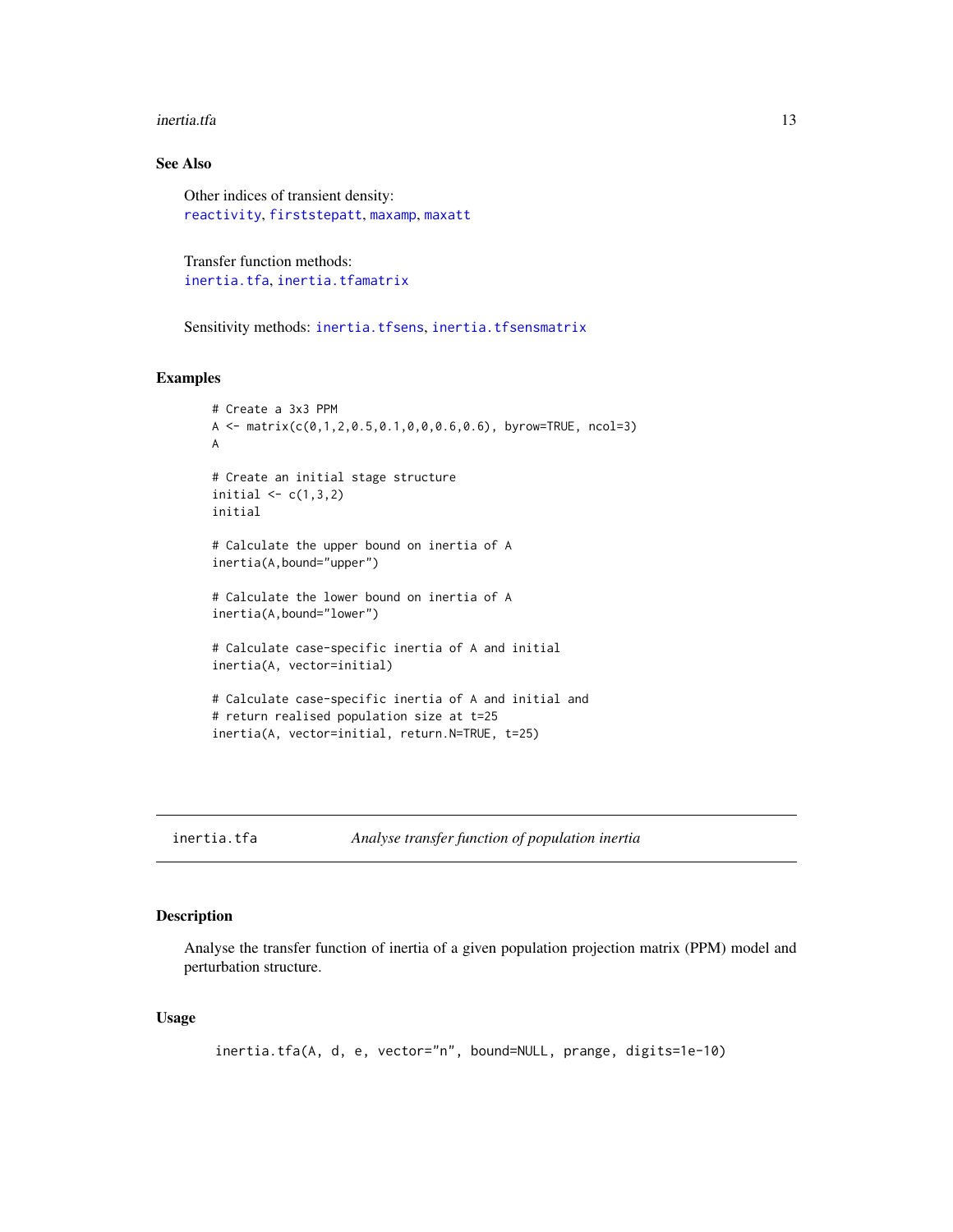#### **Arguments**

| A      | a square, primitive, nonnegative matrix of any dimension                                                                                 |
|--------|------------------------------------------------------------------------------------------------------------------------------------------|
| d,e    | numeric vectors that determine the perturbation structure (see details).                                                                 |
| vector | (optional) a specified initial age/stage distribution of class vector or class matrix<br>with which to calculate a case-specific inertia |
| bound  | (optional) specifies whether an upper or lower bound should be calculated (see<br>details).                                              |
| prange | a numeric vector giving the continuous range of perturbation magnitude.                                                                  |
| digits | specifies which values of lambda should be excluded to avoid a computationally<br>singular system (see details).                         |

# Details

inertia.tfa calculates the transfer function of inertia of a matrix given a perturbation structure and a range of desired perturbation magnitude. Currently inertia.tfa can only work with rankone, single-parameter perturbations (see Hodgson & Townley 2006).

If vector="n" then either bound="upper" or bound="lower" must be specified, so calculating the transfer function of the upper or lower bound on population inertia respectively. Specifying vector overrides calculation of a bound, and will yield a transfer function of case-specific inertia.

The perturbation structure is determined by  $d\mathcal{L} * \mathcal{L}(e)$ . Therefore, the rows to be perturbed are determined by d and the columns to be perturbed are determined by e. The specific values in d and e will determine the relative perturbation magnitude. So for example, if only entry [3,2] of a 3 by 3 matrix is to be perturbed, then  $d = c(0, 0, 1)$  and  $e = c(0, 1, 0)$ . If entries [3,2] and [3,3] are to be perturbed with the magnitude of perturbation to [3,2] half that of [3,3] then  $d = c(0, 0, 1)$ and  $e = c(0, 0.5, 1)$ . d and e may also be expressed as column vectors of class matrix, e.g.  $d = \text{matrix}(c(\emptyset, \emptyset, 1), \text{ncol}=1), e = \text{matrix}(c(\emptyset, \emptyset, 5, 1), \text{ncol}=1).$  See Hodgson et al. (2006) for more information on perturbation structures.

The perturbation magnitude is determined by prange, a numeric vector that gives the continuous range of perterbation magnitude to evaluate over. This is usually a sequence (e.g. prange=seq(-0.1,0.1,0.001)), but single transfer functions can be calculated using a single perturbation magnitude (e.g. prange=-0.1). Because of the nature of the equation, used in calculating the transfer function, prange is used to find a range of lambda from which the perturbation magnitudes are back-calculated and matched to their corresponding inertia, so that the output perturbation magnitude p will match prange in length and range but not in numerical value (see value and Hodgson & Townley 2004 for more information).

inertia.tfa uses the resolvent matrix in its calculation, which cannot be computed if any lambdarange are equal to the dominant eigenvalue of A. digits specifies the values of lambda that should be excluded in order to avoid a computationally singular system. Any values equal to the dominant eigenvalue of A rounded to an accuracy of digits are excluded. digits should only need to be changed when the system is found to be computationally singular, in which case increasing digits should help to solve the problem. If not, then changing the range or step size of prange may help.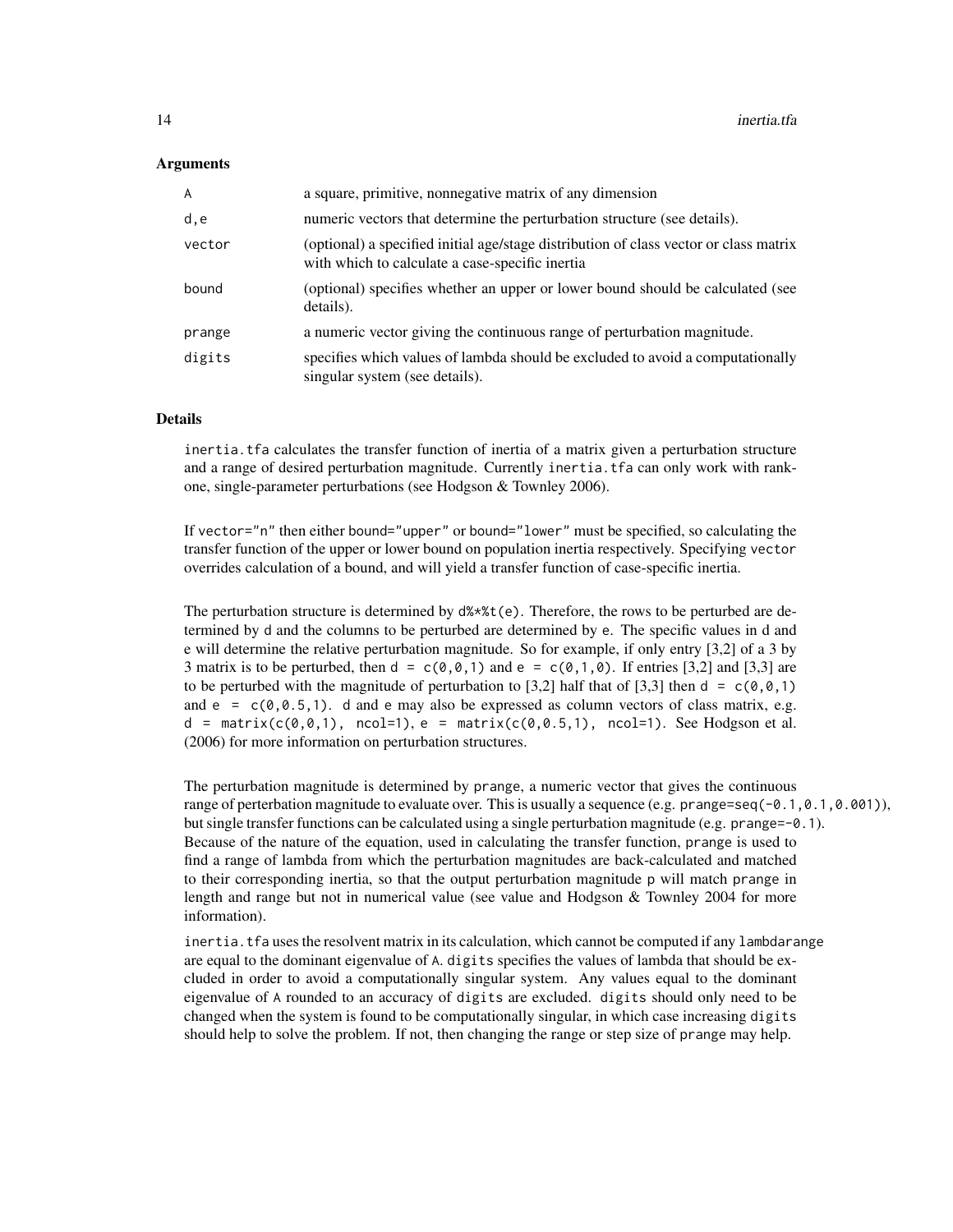#### <span id="page-14-0"></span>inertia.tfa 15

inertia.tfa will not work for imprimitive or reducible matrices.

There is an S3 plotting method available (see [plot.tfa](#page-0-0) and examples below)

# Value

A list containing numerical vectors:

| D       | the perturbation magnitude.                      |
|---------|--------------------------------------------------|
| lambda  | the dominant eigenvalue of the perturbed matrix. |
| inertia | the inertia of the perturbed matrix model.       |

(Note that p will not usually be exactly the same as prange when specified, as the code calculates p for a given lambda rather than the other way around, with prange only used to determine max, min and number of lambda values to evaluate.)

#### Author(s)

Stott, I., Hodgson, D. J., Townley, S.

#### References

Townley & Hodgson (2004) J. Appl. Ecol., 41, 1155-1161. Hodgson et al. (2006) J. Theor. Biol., 70, 214-224.

# See Also

S3 plotting method: [plot.tfa](#page-0-0)

Related: [inertia](#page-10-1), [inertia.tfamatrix](#page-15-1)

Sensitivity methods: [inertia.tfsens](#page-18-1), [inertia.tfsensmatrix](#page-0-0)

# Examples

```
# Create a 3x3 matrix
A \leq matrix(c(0,1,2,0.5,0.1,0,0,0.6,0.6), byrow=TRUE, ncol=3)
A
# Create an initial stage structure
initial \leq c(1,3,2)initial
# Calculate the transfer function of upper bound on inertia
# given a perturbation to A[3,2]
transfer<-inertia.tfa(A, d=c(0,0,1), e=c(0,1,0), bound="upper",
                      prange=seq(-0.6,0.4,0.01))
```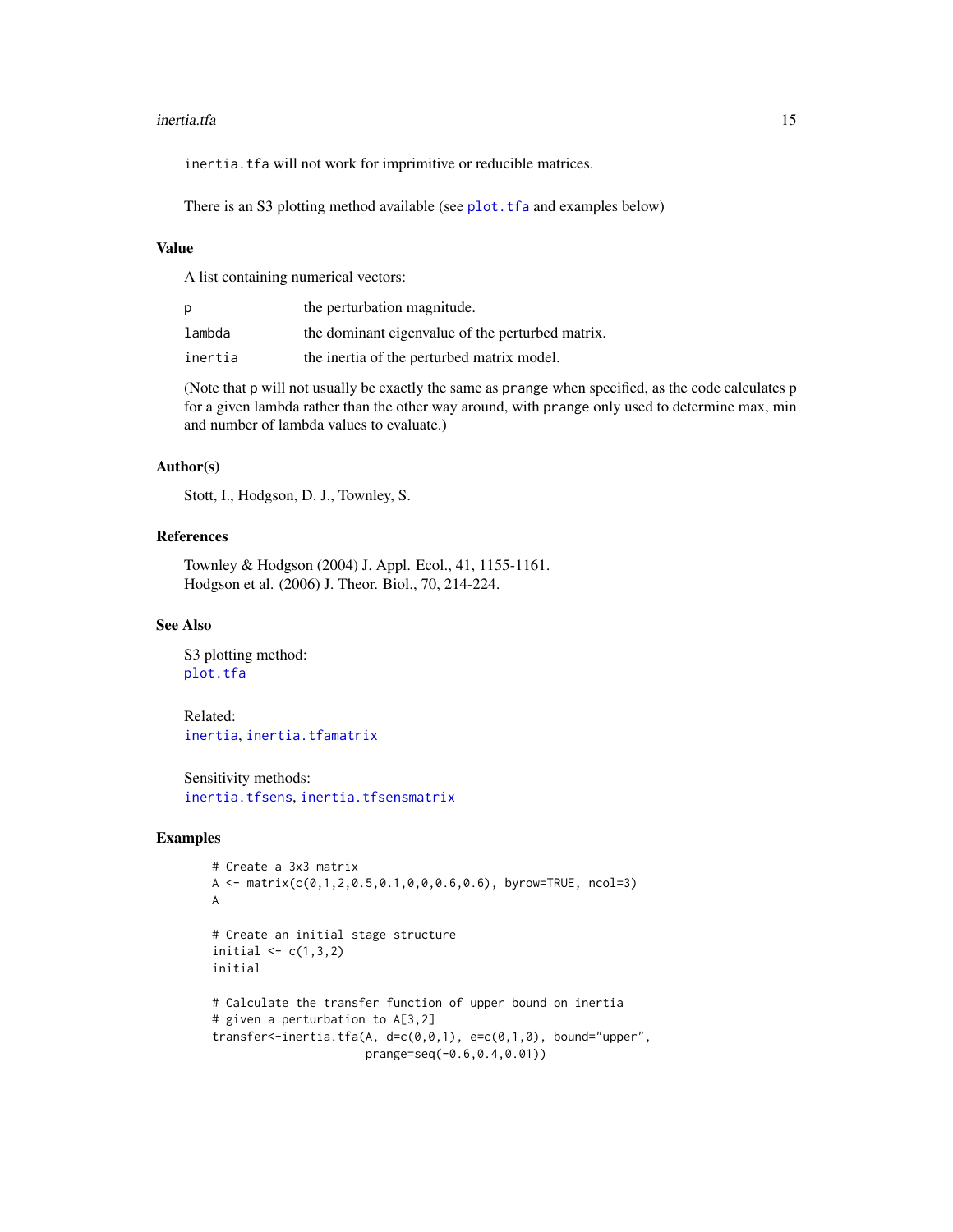#### transfer

```
# Plot the transfer function (defaults to p and inertia in
# this case)
plot(transfer)
# Plot lambda and inertia
plot(transfer, xvar="lambda", yvar="inertia")
# Calculate the transfer function of case-specific inertia
# given perturbation to A[3,2] and A[3,3] with perturbation
# to A[3,2] half that of A[3,3]
transfer2<-inertia.tfa(A, d=c(0,0,1), e=c(0,0.5,1), vector=initial,
                      prange=seq(-0.6,0.4,0.01))
transfer2
# Plot p and inertia
plot(transfer2)
# Plot lambda and inertia by hand
plot(transfer$inertia~transfer$lambda,type="l",
     xlab=expression(lambda),ylab="inertia")
```
<span id="page-15-1"></span>inertia.tfamatrix *Analyse transfer function of inertia*

#### Description

Analyse the transfer function of inertia of a given population projection matrix (PPM) and perturbation structure.

#### Usage

```
inertia.tfamatrix(A, bound=NULL, vector="n", elementtype=NULL, Flim=c(-1,10),
                  Plim=c(-1,10), plength=100, digits=1e-10)
```
# Arguments

| A           | a square, irreducible, nonnegative matrix of any dimension                                                                                                                                                                                   |
|-------------|----------------------------------------------------------------------------------------------------------------------------------------------------------------------------------------------------------------------------------------------|
| vector      | (optional) a specified initial age/stage distribution of class vector or class matrix<br>with which to calculate a case-specific inertia                                                                                                     |
| bound       | (optional) specifies whether an upper or lower bound should be calculated (see<br>details).                                                                                                                                                  |
| elementtype | (optional) a matrix describing the structure of A: "P" denotes elements bounded<br>at 1, i.e. survival, growth, regression, "F" denotes elements not bounded at 1,<br>i.e. fecundity, fission, and NA denotes absent elements (see details). |

<span id="page-15-0"></span>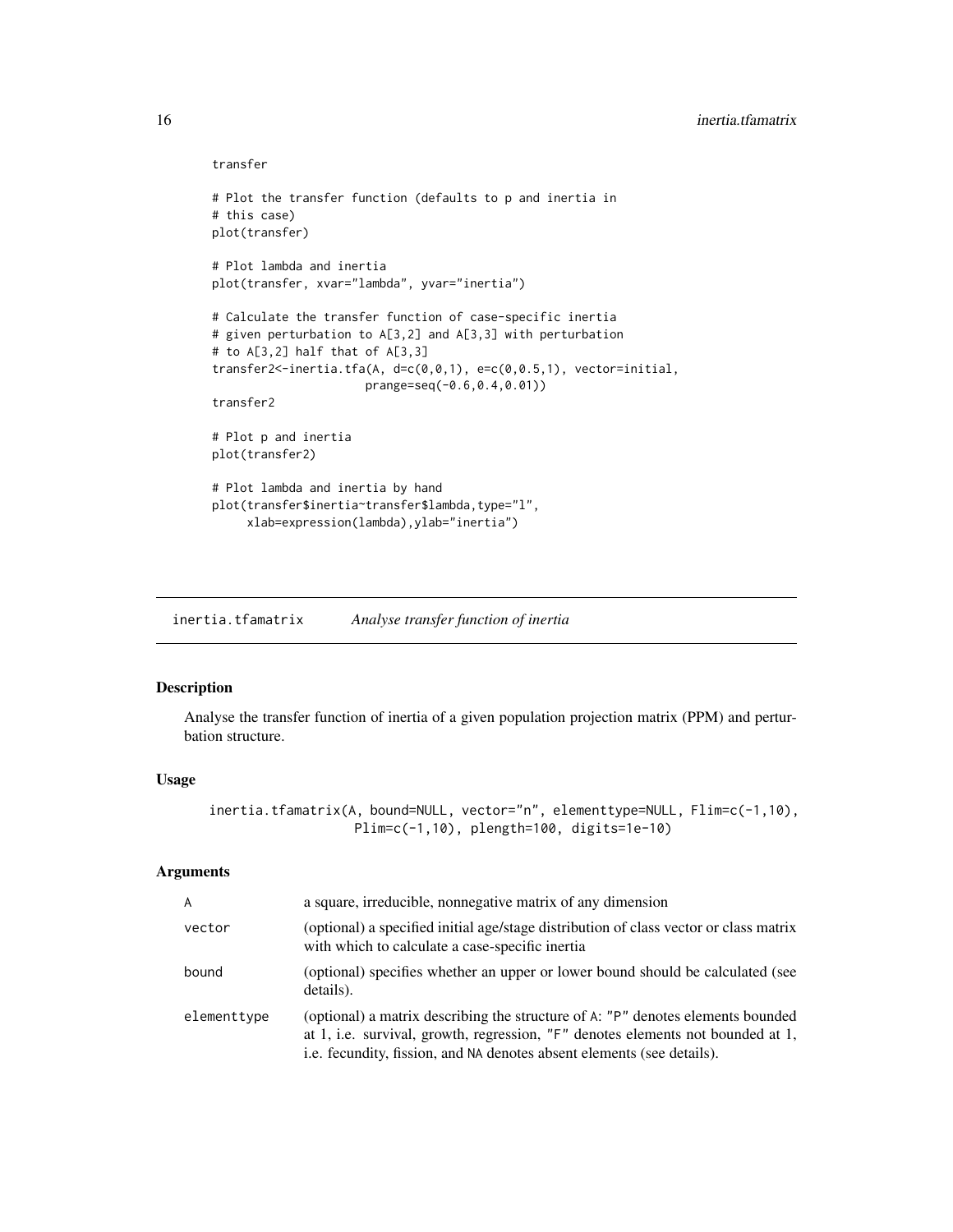<span id="page-16-0"></span>

| Flim,Plim | The perturbation ranges for "F" and "P" elements, expressed as a proportion of<br>their magnitude (see details). |
|-----------|------------------------------------------------------------------------------------------------------------------|
| plength   | The desired length of the perturbation ranges.                                                                   |
| digits    | specifies which values of lambda should be excluded to avoid a computationally<br>singular system (see details). |

# Details

inertia.tfamatrix uses [inertia.tfa](#page-12-1) to calculate an array of transfer functions for each nonzero element in A. Each element is perturbed individually. The function is most useful for use with the S3 method plot. tfamatrix to visualise how perturbations affect the life cycle and easily compare the effect on different transitions. The default values for the function are enough to evaluate a complete range of perturbation, although these can be changed if so desired (see below).

The structure of the perturbations are determined by elementtype, Flim, Plim and plength. elementtype gives the nature of each transition, specifying whether perturbations should be bounded at 1 or not. If elementtype is not directly specified, then the function assigns its own types, with those in the first row attributed "F", and elsewhere in the matrix being attributed "F" if the element >1 and "P" if the element is <=1. Flim and Plim then determine the desired perturbation magnitude, expressed as a proportion of the magnitude of the elements, whilst plength determines the length of the perturbation vector. So, if an "F" element is equal to 0.5 and  $\text{Elim} = c(-1,10)$  and plength=100 then the perturbation to that element is  $seq(-1*0.5, 10*0.5-0.5, 100-1) = seq(-0.5, 4.5, 100)$ . The maximum and minimum perturbed values of the element are thus  $c(0.5+(-1*0.5),0.5+(-10*0.5-0.5)) = c(0.5)$ . The process is the same for "P" elements, except that these are bounded to give a maximum perturbed value of 1 (as growth/survival elements cannot be greater than unity). Both "F" and "P" elements are bounded to give a minimum perturbed value of 0.

inertia.tfamatrix uses [inertia.tfa](#page-12-1) to calculate transfer functions. digits is passed to inertia.tfa to prevent the problem of singular matrices (see details in [inertia.tfa](#page-12-1)).

inertia.tfamatrix will not work for reducible matrices.

# Value

A list containing numerical arrays:

| D       | the perturbation magnitude.                      |
|---------|--------------------------------------------------|
| lambda  | the dominant eigenvalue of the perturbed matrix. |
| inertia | the inertia of the perturbed matrix.             |

The first and second dimensions of the arrays are equivalent to the first and second dimensions of the matrix. The third dimension of the arrays are therefore the vectors returned by tfa. Therefore selecting e.g.  $\text{Sinertia}[2,2]$  will select the inertia values for element [2,2] of the matrix (for more informaiton see examples).

#### Author(s)

Stott, I., Hodgson, D. J., Townley, S.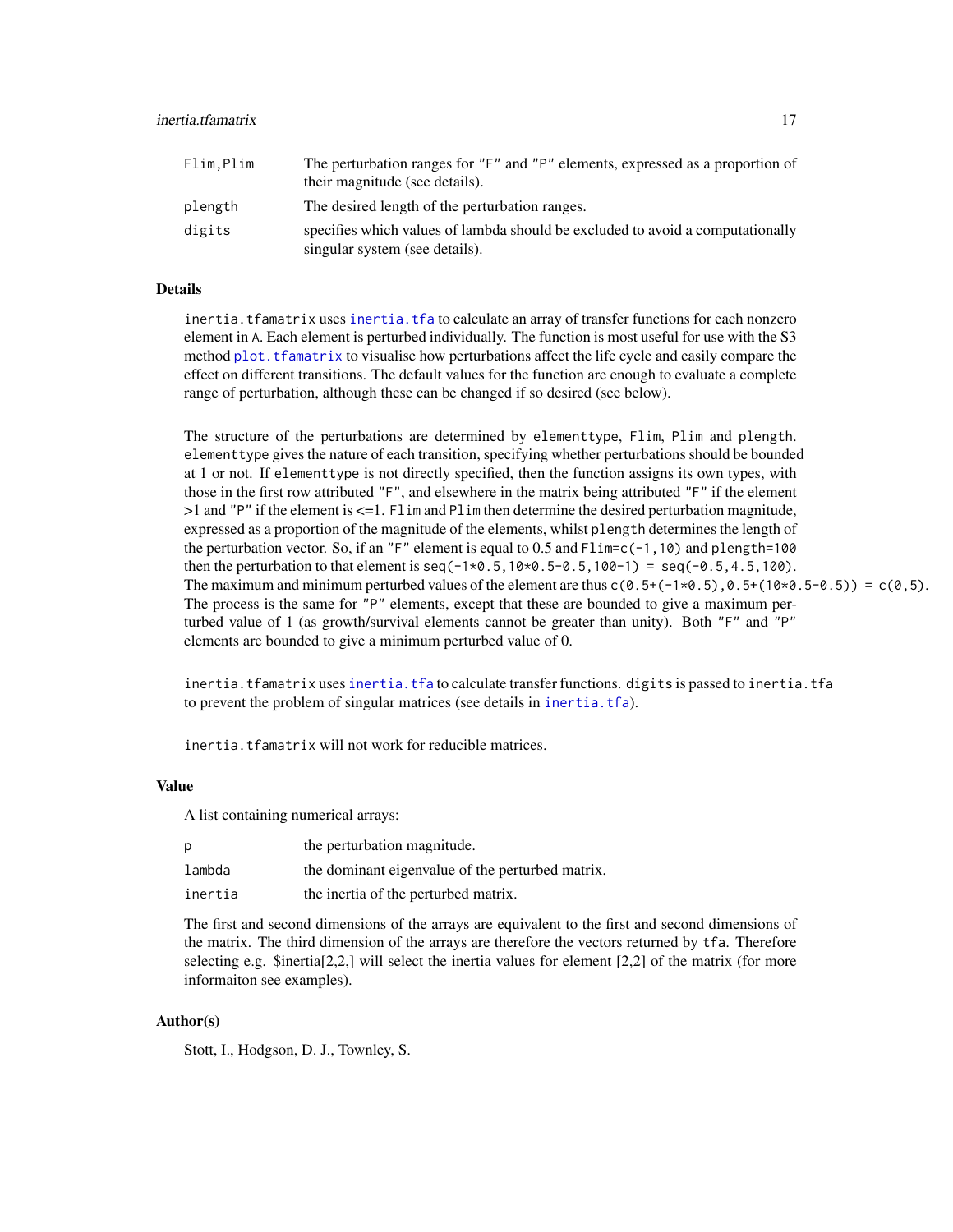# References

Townley & Hodgson (2004) J. Appl. Ecol., 41, 1155-1161. Hodgson et al. (2006) J. Theor. Biol., 70, 214-224.

# See Also

S3 plotting method: [plot.tfamatrix](#page-0-0)

Related: [inertia](#page-10-1), [inertia.tfa](#page-12-1)

Sensitivity methods: [inertia.tfsens](#page-18-1), [inertia.tfsensmatrix](#page-0-0)

# Examples

```
# Create a 3x3 matrix
A \leq matrix(c(0,1,2,0.5,0.1,0,0,0.6,0.6), byrow=TRUE, ncol=3)
A
# Create an initial stage structure
initial \leq c(1,3,2)initial
# Calculate the matrix of transfer functions for the upper bound on
# inertia, using default arguments
tfmat<-inertia.tfamatrix(A,bound="upper")
tfmat
# Plot the result
plot(tfmat)
# Plot inertia as a function of lambda
plot(tfmat, xvar="lambda", yvar="inertia")
# Plot the transfer function of element [3,2]
par(mfrow=c(1,1))
par(mar=c(5,4,4,2)+0.1)
plot(tfmat$inertia[3,2,]~tfmat$p[3,2,],xlab="p",ylab="lambda",type="l")
# Create a new matrix with fission of adults
B \leq -AB[2,3] <- 0.9
B
# Calculate the matrix of transfer functions for specified
# initial stage structure, using chosen arguments
# that give the exact structure of the new matrix
# and perturb a minimum of half the value of an element and
# a maximum of double the value of an element
```
<span id="page-17-0"></span>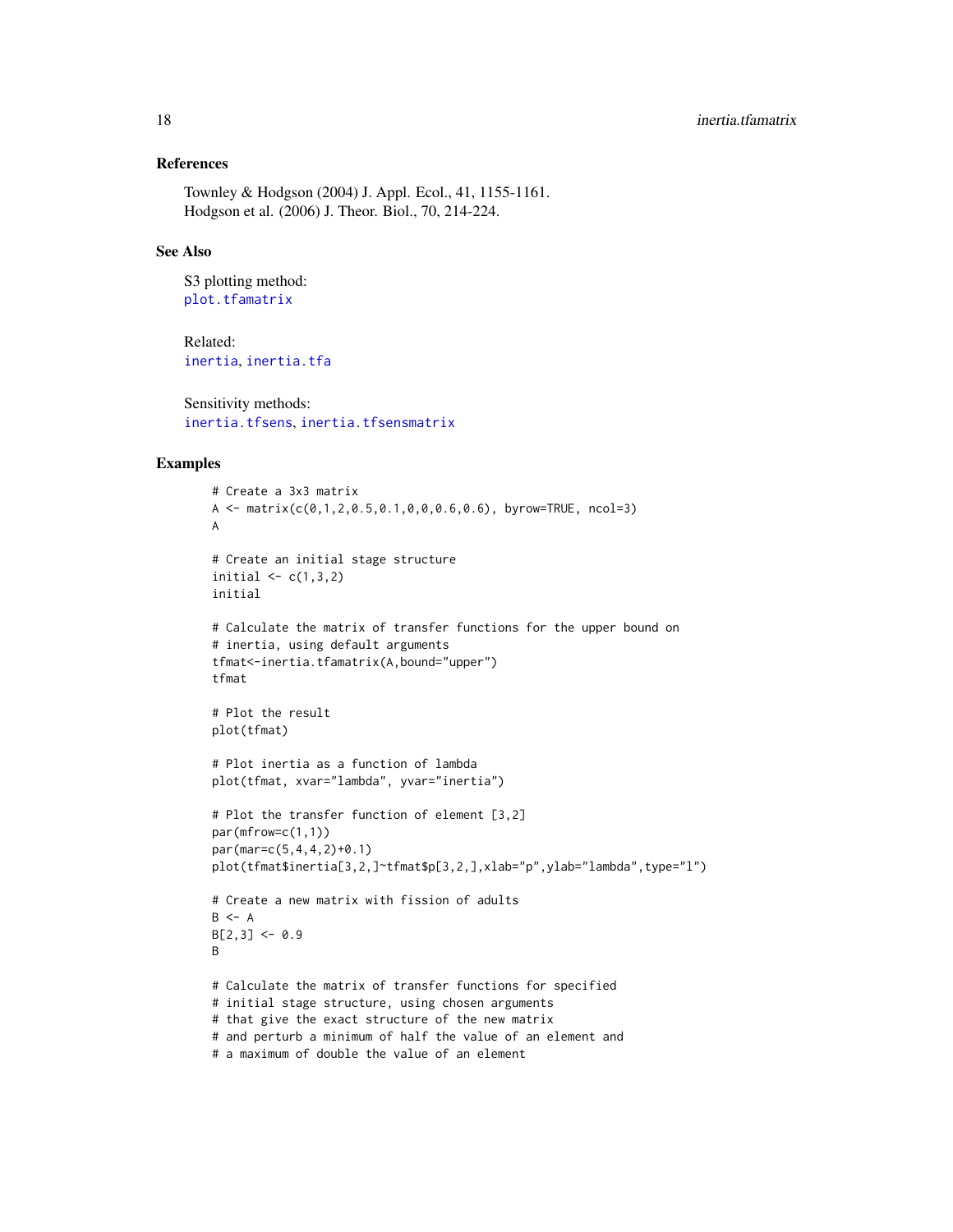#### <span id="page-18-0"></span>inertia.tfsens 19

```
etype <- matrix(c(NA, "F", "F", "P", "P", "F", NA, "P", "P"),
                ncol=3, byrow=TRUE)
etype
tfmat2 <- inertia.tfamatrix(B, vector=initial, elementtype=etype,
                            Flim=c(-0.5, 2), Plim=c(-0.5, 2))tfmat2
# Plot the new matrix of transfer functions using default
# arguments
plot(tfmat2)
```
<span id="page-18-1"></span>inertia.tfsens *Calculate sensitivity of inertia using transfer functions*

# Description

Calculate the sensitivity of inertia to perturbations to a population projection matrix (PPM) model using a transfer function method.

# Usage

```
inertia.tfsens(A, d=NULL, e=NULL, vector="n", bound=NULL,
               startval=0.001, tolerance=1e-10,
               return.fit=FALSE, plot.fit=FALSE)
inertia.tfsensmatrix(A, vector="n", bound=NULL,
                     startval=0.001, tolerance=1e-10)
```
#### Arguments

| A          | a square, primitive, nonnegative matrix of any dimension                                                                                                                                                                                                                          |
|------------|-----------------------------------------------------------------------------------------------------------------------------------------------------------------------------------------------------------------------------------------------------------------------------------|
| d, e       | numeric vectors that determine the perturbation structure (see details).                                                                                                                                                                                                          |
| vector     | (optional) a specified initial age/stage distribution of class vector or class matrix<br>with which to calculate case-specific sensityity of inertia.                                                                                                                             |
| bound      | (optional) specifies whether an upper or lower bound should be calculated (see<br>details).                                                                                                                                                                                       |
| startval   | inertia. then calculates the limit of the derivative of the transfer function<br>as lambda approaches the dominant eigenvalue of A (see details). startval<br>provides a starting value for the algorithm: the smaller startval is, the quicker<br>the algorithm should converge. |
| tolerance  | the tolerance level for determining convergence (see details).                                                                                                                                                                                                                    |
| return.fit | if TRUE (and only if d and e are specified), the lambda and sensitivity values<br>obtained in the convergence algorithm are returned alongside the calculated sen-<br>sitivity of inertia.                                                                                        |
| plot.fit   | if TRUE then convergence of the algorithm is plotted as sensitivity~lambda.                                                                                                                                                                                                       |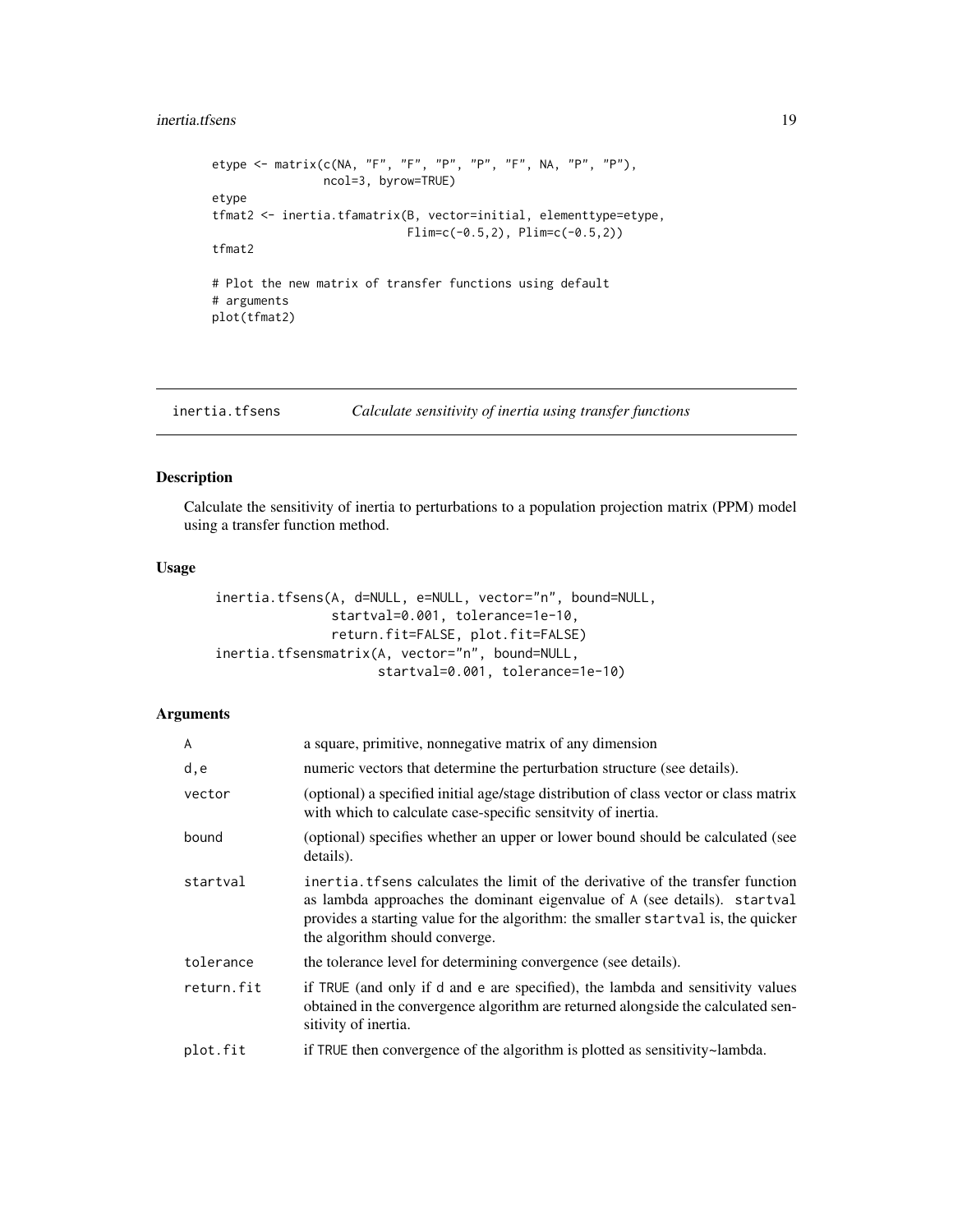#### Details

inertia.tfsens and inertia.tfsensmatrix differentiate a transfer function to find sensitivity of inertia to perturbation.

If vector="n" then either bound="upper" or bound="lower" must be specified, so calculating the sensitivity of the upper or lower bound on population inertia respectively. Specifying vector overrides calculation of a bound, and will yield sensitivity of case-specific inertia.

inertia.tfsens may be used to find sensitivity of a particular perturbation structure. A desired perturbation structure can be determined by  $d\ast\ast(t)$ . Therefore, the rows to be perturbed are determined by d and the columns to be perturbed are determined by e. The specific values in d and e will determine the relative perturbation magnitude. So for example, if only entry [3,2] of a 3 by 3 matrix is to be perturbed, then  $d = c(0, 0, 1)$  and  $e = c(0, 1, 0)$ . If entries [3,2] and [3,3] are to be perturbed with the magnitude of perturbation to [3,2] half that of [3,3] then  $d = c(0,0,1)$ and  $e = c(0, 0.5, 1)$ . d and e may also be expressed as column vectors of class matrix, e.g. d = matrix( $c(\emptyset, \emptyset, 1)$ , ncol=1), e = matrix( $c(\emptyset, \emptyset, 5, 1)$ , ncol=1). See Hodgson et al. (2006) for more information on perturbation structures.

inertia.tfsensmatrix returns a matrix of sensitivity values for observed transitions, where the sensitivity of each matrix element is evaluated seperately.

The formula used by inertia.tfsens and inertia.tfsensmatrix cannot be evaluated at lambdamax, therefore it is necessary to find the limit of the formula as lambda approaches lambda-max. This is done using a bisection method, starting at a value of lambda-max + startval. startval should be small, to avoid the potential of false convergence. The algorithm continues until successive sensitivity calculations are within an accuracy of one another, determined by tolerance: a tolerance of 1e-10 means that the sensitivity calculation should be accurate to 10 decimal places. However, as the limit approaches lambda-max, matrices become uninvertible (singular): if matrices are found to be singular then tolerance should be relaxed and made larger.

For inertia. tfsens, there is an extra option to return and/or plot the above fitting process using return.fit=TRUE and plot.fit=TRUE respectively.

#### Value

For inertia.tfsens, the sensitivity of inertia (or its bound) to the specified perturbation structure. If return. fit=TRUE, a list containing components:

| sens       | the sensitivity of population inertia (or its bound) to the specified perturbation<br>structure |
|------------|-------------------------------------------------------------------------------------------------|
| lambda.fit | the lambda values obtained in the fitting process                                               |
| sens.fit   | the sensitivity values obtained in the fitting process                                          |

For inertia.tfsensmatrix, a matrix containing sensitivity of inertia to each seperate element of A.

# Author(s)

Stott, I., Hodgson, D. J., Townley, S.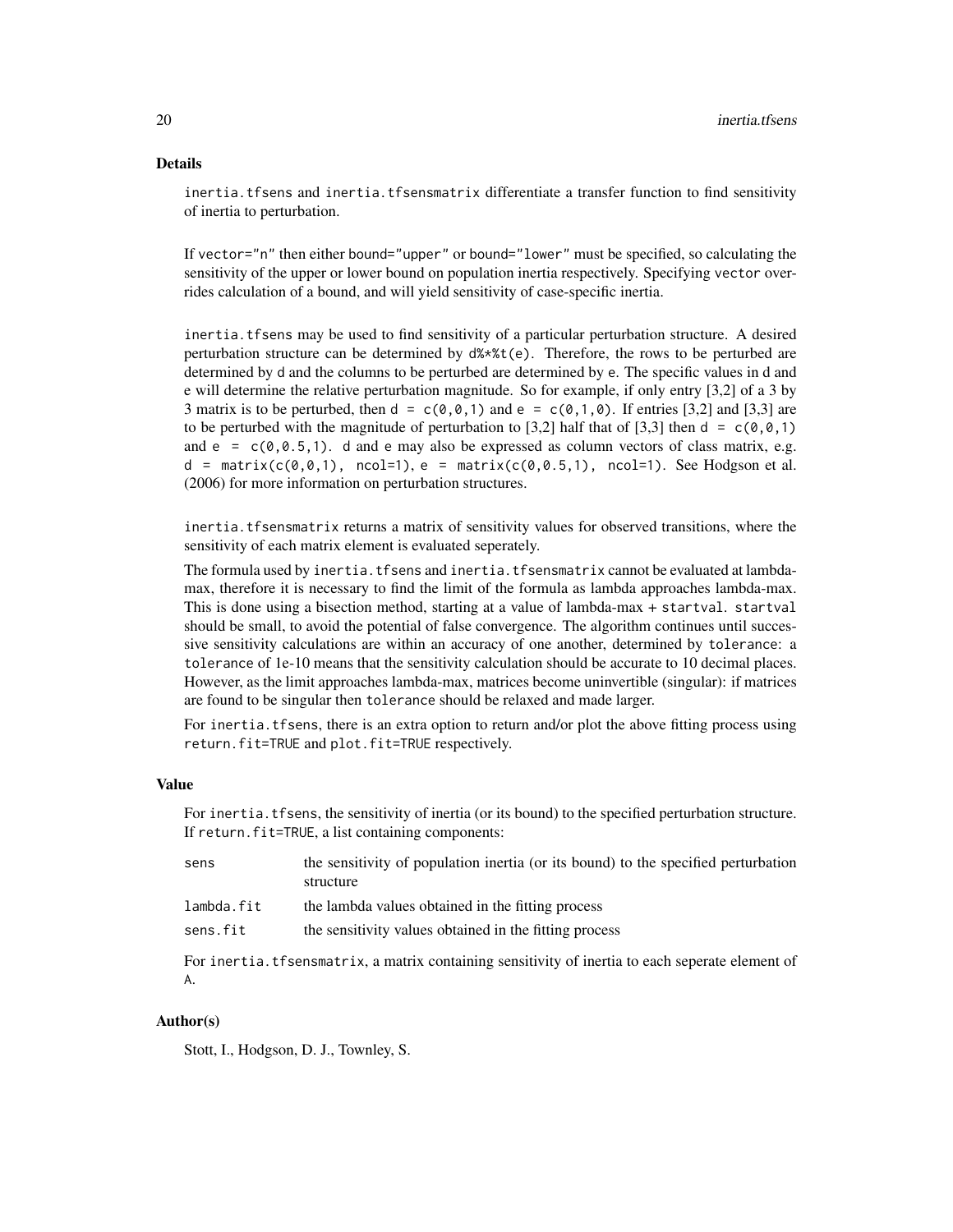<span id="page-20-0"></span>is.matrix\_ergodic 21

#### References

Hodgson et al. (2006) J. Theor. Biol., 70, 214-224.

# See Also

Related: [inertia](#page-10-1)

Transfer function methods: [inertia.tfa](#page-12-1), [inertia.tfamatrix](#page-15-1)

# Examples

```
# Create a 3x3 matrix
A \leq matrix(c(0,1,2,0.5,0.1,0,0,0.6,0.6), byrow=TRUE, ncol=3)
A
# Create an initial stage structure
initial \leq c(1,3,2)initial
# Calculate the sensitivity matrix for the upper bound on inertia
inertia.tfsensmatrix(A, bound="upper",tolerance=1e-7)
# Calculate the sensitivity of simultaneous perturbation to
# A[1,3] and A[2,3] for the lower bound on inertia
inertia.tfsens(A, d=c(1,0,0), e=c(0,1,1), bound="lower")# Calculate the sensitivity of simultaneous perturbation to
# A[1,3] and A[2,3] for specified initial stage structure
# and return and plot the fitting process
inertia.tfsens(A, d=c(1,0,0), e=c(0,1,1), vector=initial,tolerance=1e-7,
               return.fit=TRUE,plot.fit=TRUE)
```
<span id="page-20-1"></span>is.matrix\_ergodic *Determine ergodicity of a matrix*

#### Description

Determine whether a matrix is ergodic or nonergodic

# Usage

```
is.matrix_ergodic(A, digits=12, return.eigvec=FALSE)
```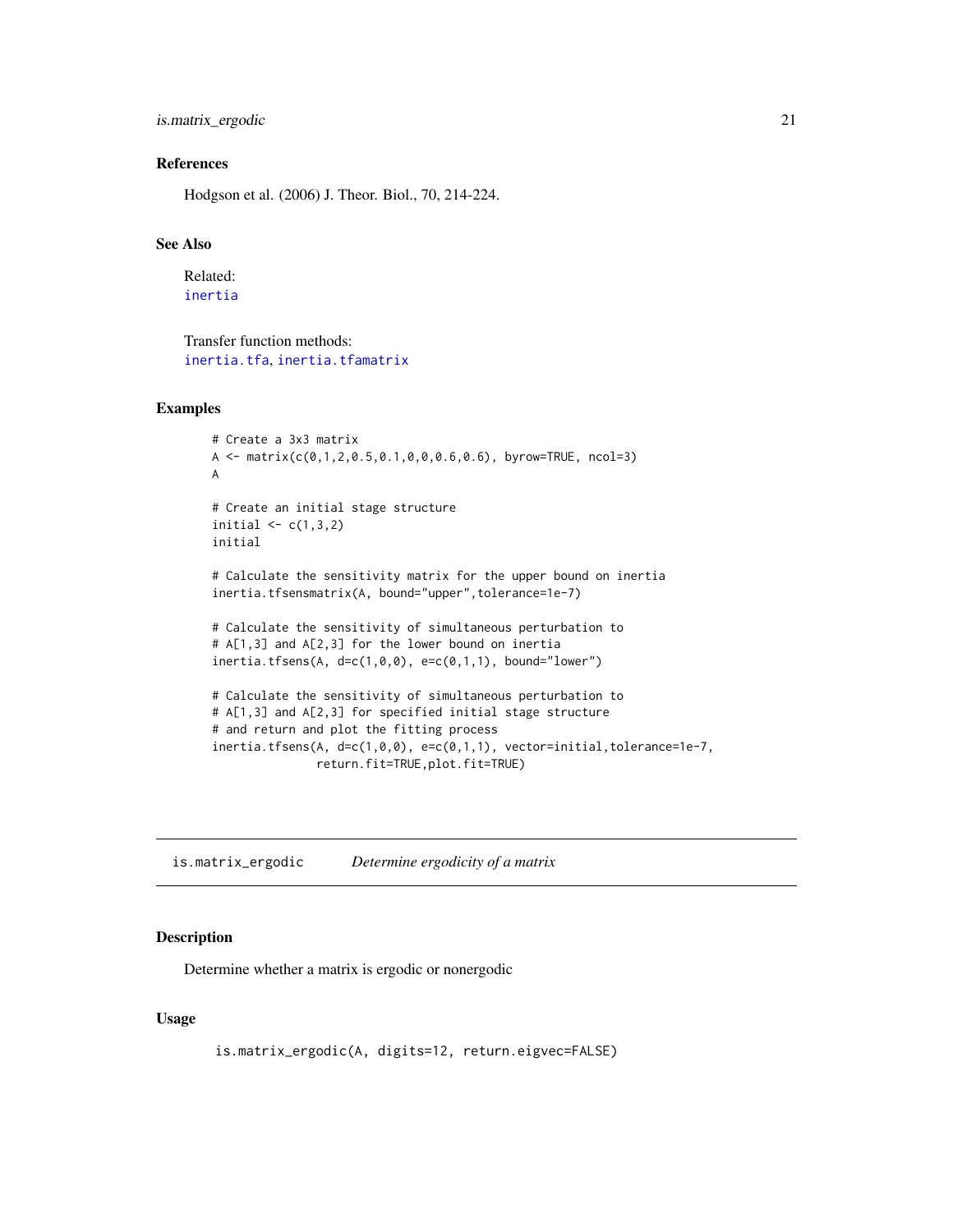#### <span id="page-21-0"></span>**Arguments**

| A             | a square, non-negative numeric matrix of any dimension.                                                       |
|---------------|---------------------------------------------------------------------------------------------------------------|
| digits        | the number of digits that the dominant left eigenvector should be rounded to.                                 |
| return.eigvec | (optional) logical argument determining whether or not the dominant left eigen-<br>vector should be returned. |

#### Details

is.matrix\_ergodic works on the premise that a matrix is ergodic if and only if the dominant left eigenvector (the reproductive value vector) of the matrix is positive (Stott et al. 2010).

In rare cases, R may calculate that the dominant left eigenvector of a nonergodic matrix contains very small entries that are approximate to (but not equal to) zero. Rounding the dominant eigenvector using digits prevents mistakes.

# Value

If return.eigvec=FALSE, either TRUE (for an ergodic matrix) or FALSE (for a nonergodic matrix). If return.eigvec=TRUE, a list containing elements:

| ergodic | TRUE or FALSE                       |
|---------|-------------------------------------|
| eigvec  | the dominant left eigenvector of A. |

# Author(s)

Stott, I., Hodgson, D. J., Townley, S.

# References

Stott et al. (2010) Methods Ecol. Evol., 1, 242-252.

# See Also

[is.matrix\\_primitive](#page-23-1), [is.matrix\\_irreducible](#page-22-1).

# Examples

```
# Create a 3x3 ergodic PPM
A <- matrix(c(0,0,2,0.5,0.1,0,0,0.6,0.6), byrow=TRUE, ncol=3)
A
# Diagnose ergodicity
is.matrix_ergodic(A)
# Create a 3x3 nonergodic PPM
B < -AB[3,2] < -0B
```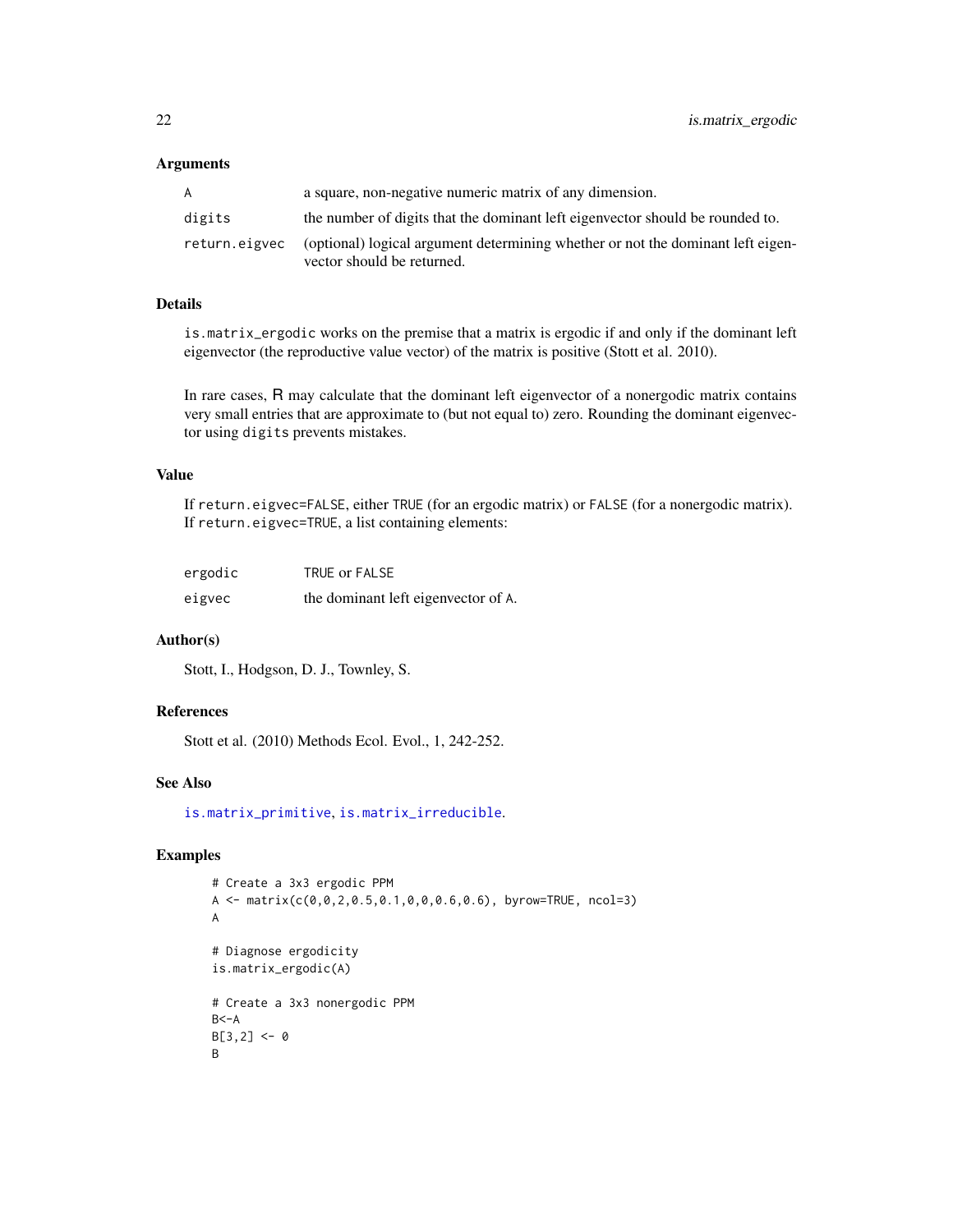# <span id="page-22-0"></span>is.matrix\_irreducible 23

```
# Diagnose ergodicity and return
# left eigenvector
is.matrix_ergodic(B, return.eigvec=TRUE)
```
<span id="page-22-1"></span>is.matrix\_irreducible *Determine reducibility of a matrix*

#### Description

Determine whether a matrix is irreducible or reducible

# Usage

is.matrix\_irreducible(A)

# Arguments

A a square, non-negative numeric matrix of any dimension.

# Details

is.matrix\_irreducible works on the premise that a matrix is irreducible if and only if (I+A) raised to the power of s-1 is positive, where I is the identity matrix of the same dimension as A and s is the dimension of A (see Caswell 2001).

# Value

TRUE (for an irreducible matrix) or FALSE (for a reducible matrix).

# Author(s)

Stott, I., Hodgson, D. J., Townley, S.

#### References

Caswell (2001) matrix Population Models, 2nd. ed. Sinauer.

# See Also

[is.matrix\\_primitive](#page-23-1), [is.matrix\\_ergodic](#page-20-1).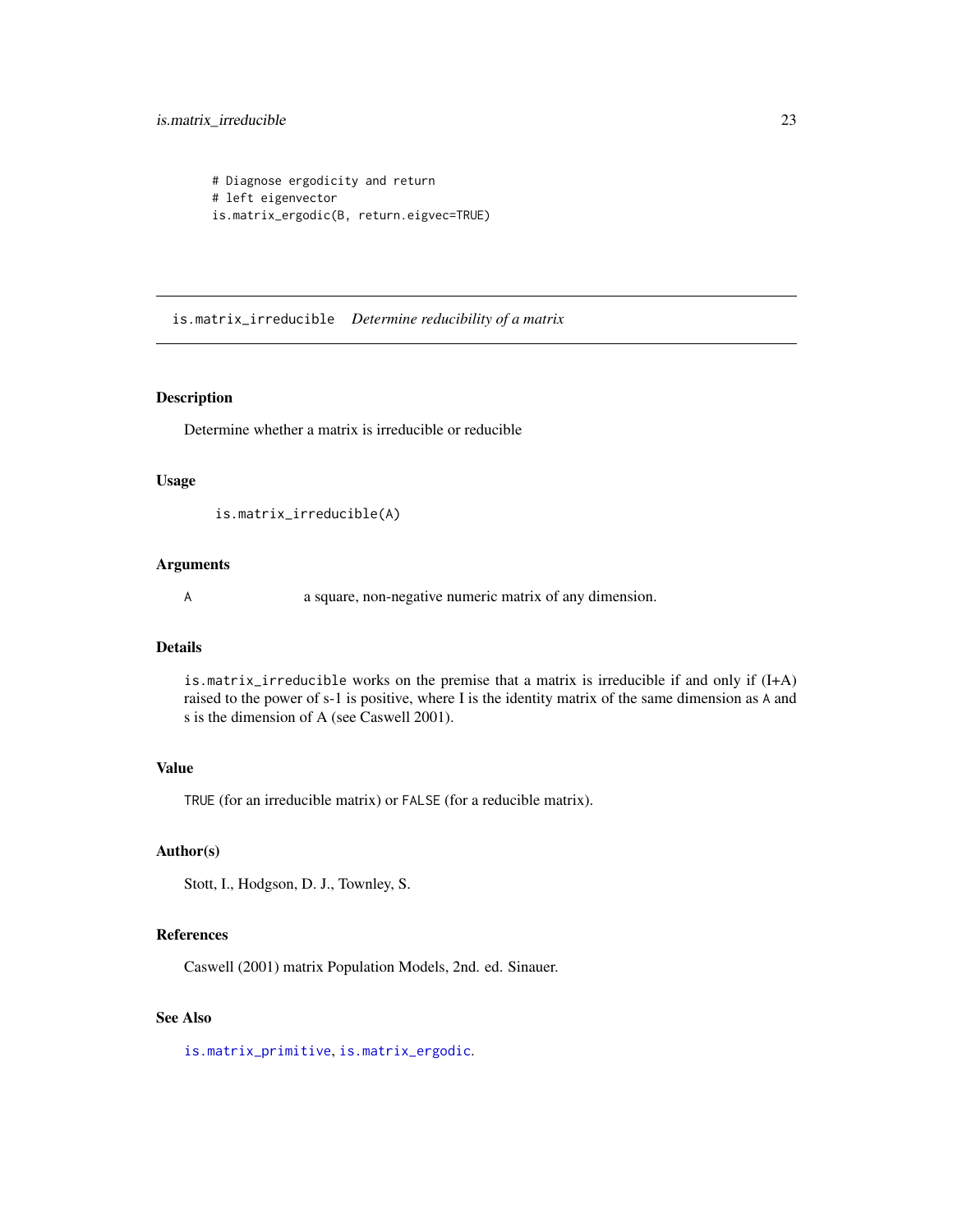# Examples

```
# Create a 3x3 irreducible PPM
A \leq matrix(c(0,1,2,0.5,0.1,0,0,0.6,0.6), byrow=TRUE, ncol=3)
A
# Diagnose reducibility
is.matrix_irreducible(A)
# Create a 3x3 reducible PPM
B < -AB[3,2] < -0B
# Diagnose reducibility
is.matrix_irreducible(B)
```
<span id="page-23-1"></span>is.matrix\_primitive *Determine primitivity of a matrix*

#### Description

Determine whether a matrix is primitive or imprimitive

# Usage

```
is.matrix_primitive(A)
```
#### Arguments

A a square, non-negative numeric matrix of any dimension.

# Details

is.matrix\_primitive works on the premise that a matrix A is primitive if A raised to the power of  $s^2-2^*s+2$  is positive, where s is the dimension of A (see Caswell 2001).

# Value

TRUE (for an primitive matrix) or FALSE (for an imprimitive matrix).

#### Author(s)

Stott, I., Hodgson, D. J., Townley, S.

# References

Caswell (2001) matrix Population Models, 2nd. ed. Sinauer.

<span id="page-23-0"></span>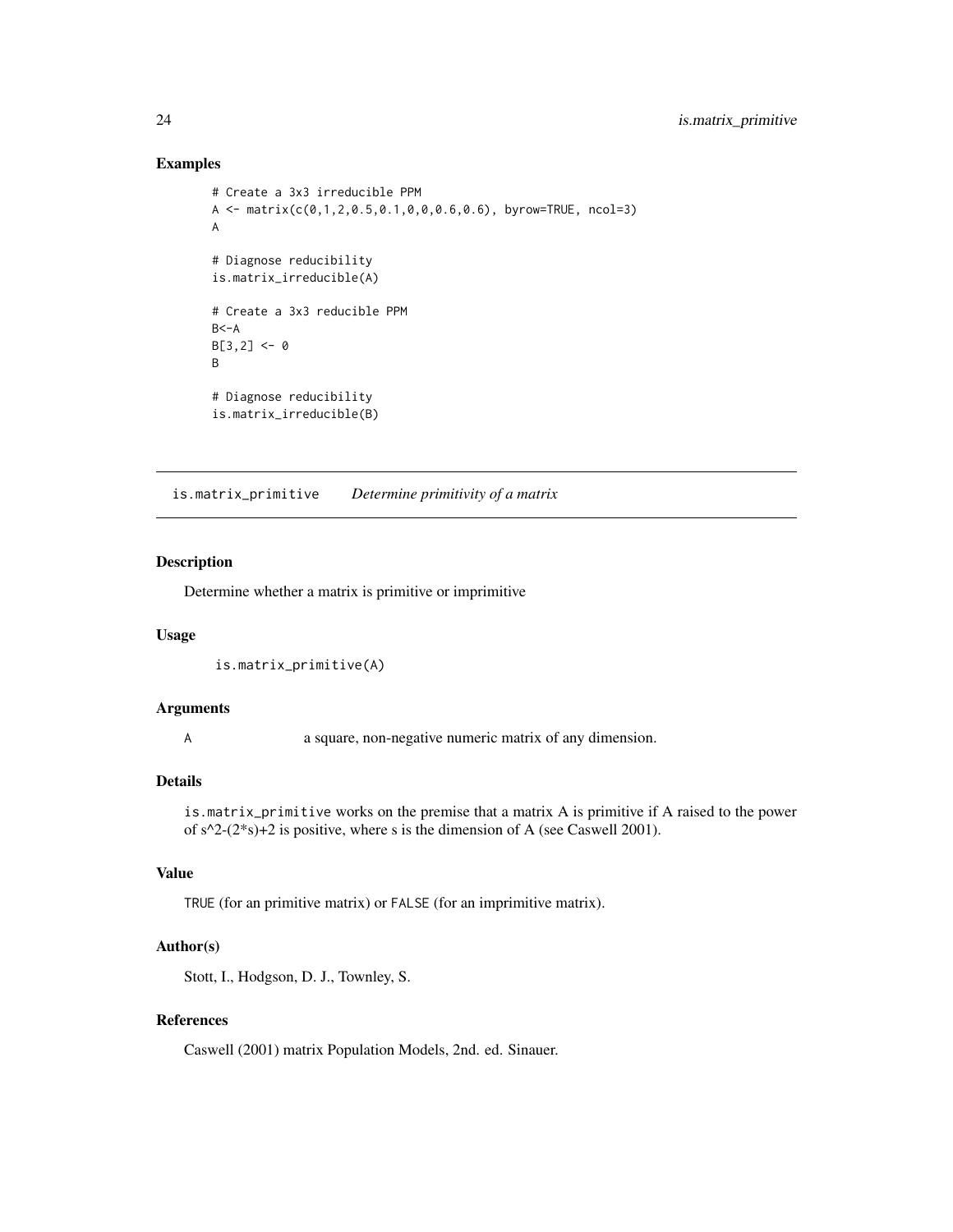# <span id="page-24-0"></span>Keyfitz.delta 25

# See Also

[is.matrix\\_irreducible](#page-22-1), [is.matrix\\_ergodic](#page-20-1).

#### Examples

```
# Create a 3x3 primitive PPM
A <- matrix(c(0,1,2,0.5,0,0,0,0.6,0), byrow=TRUE, ncol=3)
A
# Diagnose primitivity
is.matrix_primitive(A)
# Create a 3x3 imprimitive PPM
B < -AB[1,2] < -0B
# Diagnose primitivity
is.matrix_primitive(B)
```
<span id="page-24-1"></span>Keyfitz.delta *Calculate Keyfitz's delta*

# Description

Calculate Keyfitz's delta for a given population projection matrix (PPM) model.

# Usage

```
Keyfitz.delta(A, vector)
```
# Arguments

|        | a square, irreducible, non-negative numeric matrix of any dimension.        |
|--------|-----------------------------------------------------------------------------|
| vector | a specified initial age/stage distribution of class vector or class matrix. |

# Details

Keyfitz's delta is the sum of the differences between the stable demographic vector (the dominant right eigenvector of A) and the demographic distribution vector of the population (given by vector).

Keyfitz.delta will not work for reducible matrices and returns a warning for imprimitive matrices (although will not function for imprimitive matrices with nonzero imaginary components in the dominant eigenpair).

# Value

Keyfitz's delta.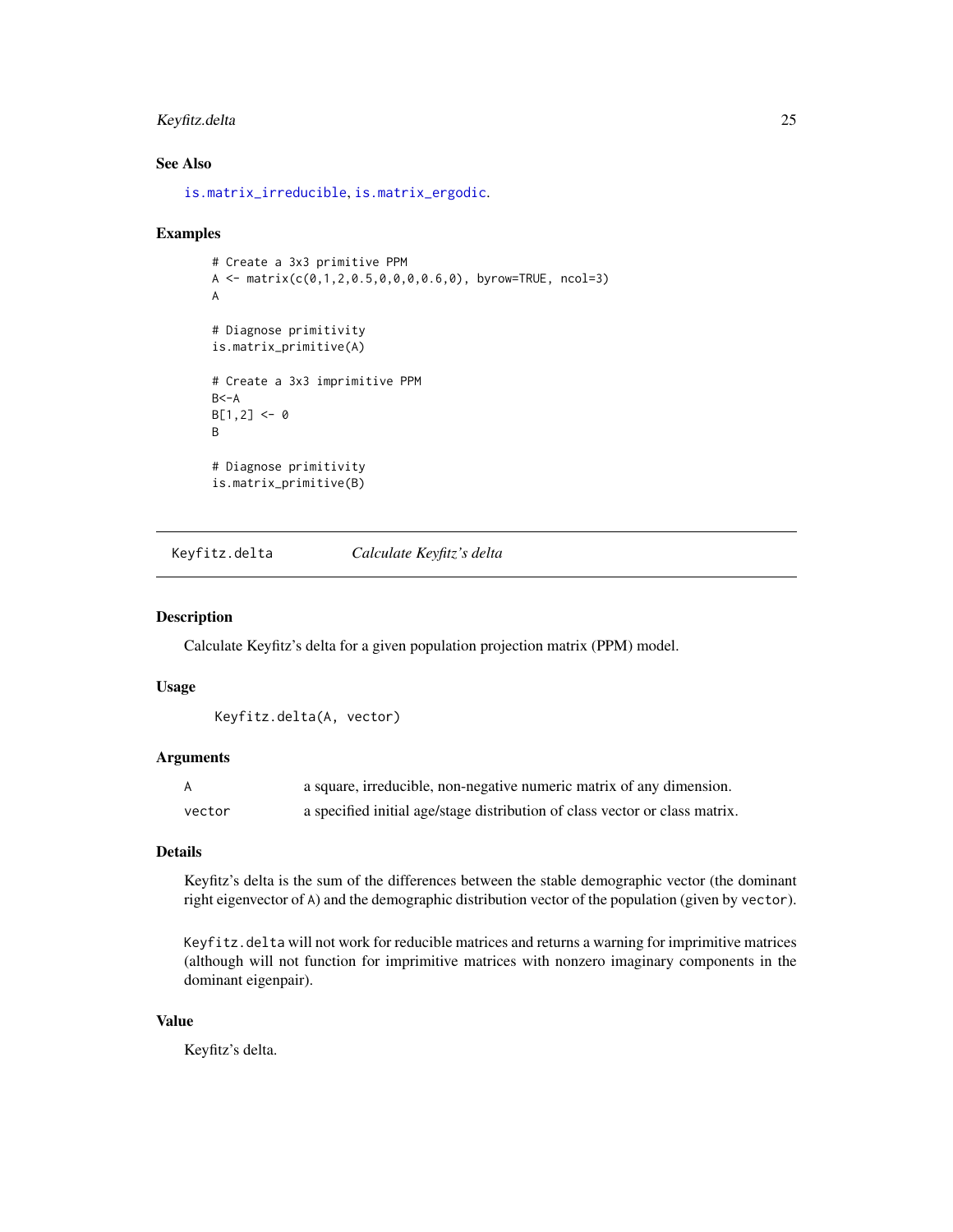# Author(s)

Stott, I., Hodgson, D. J., Townley, S.

# References

Keyfitz (1968) Introduction to the Mathematics of Populations. Addison-Wesley. Stott et al. (2010) Ecol. Lett., 14, 959-970.

#### Examples

```
# Create a 3x3 PPM
A <- matrix(c(0,1,2,0.5,0.1,0,0,0.6,0.6), byrow=TRUE, ncol=3)
A
# Create an initial stage structure
initial \leq c(1,3,2)initial
# Calculate Keyfitz's delta
Keyfitz.delta(A, vector=initial)
```
#### Kreiss *Calculate Kreiss bounds*

#### Description

Calculate the upper or lower Kreiss bound for a specified population projection matrix (PPM).

#### Usage

```
Kreiss(A, bound=NULL, return.r=FALSE, theta=1,
       rlimit=100, step1=1e-3, step2=1e-6)
```
# Arguments

| $\mathsf{A}$ | a square, irreducible, non-negative numeric matrix of any dimension                                                    |
|--------------|------------------------------------------------------------------------------------------------------------------------|
| bound        | (optional) specifies whether an upper or lower bound should be calculated.                                             |
| return.r     | (optional) specifies whether the value of r at which the Kreiss bound is achieved<br>should be returned (see details). |
| theta        | the value to which the Kriess bound is to be assessed relative to (see details).                                       |
| rlimit       | the maximum value of r that may be reached before the code breaks (see details).                                       |
| step1.step2  | determine the iterative process in calculating the Kreiss bound (see details).                                         |

<span id="page-25-0"></span>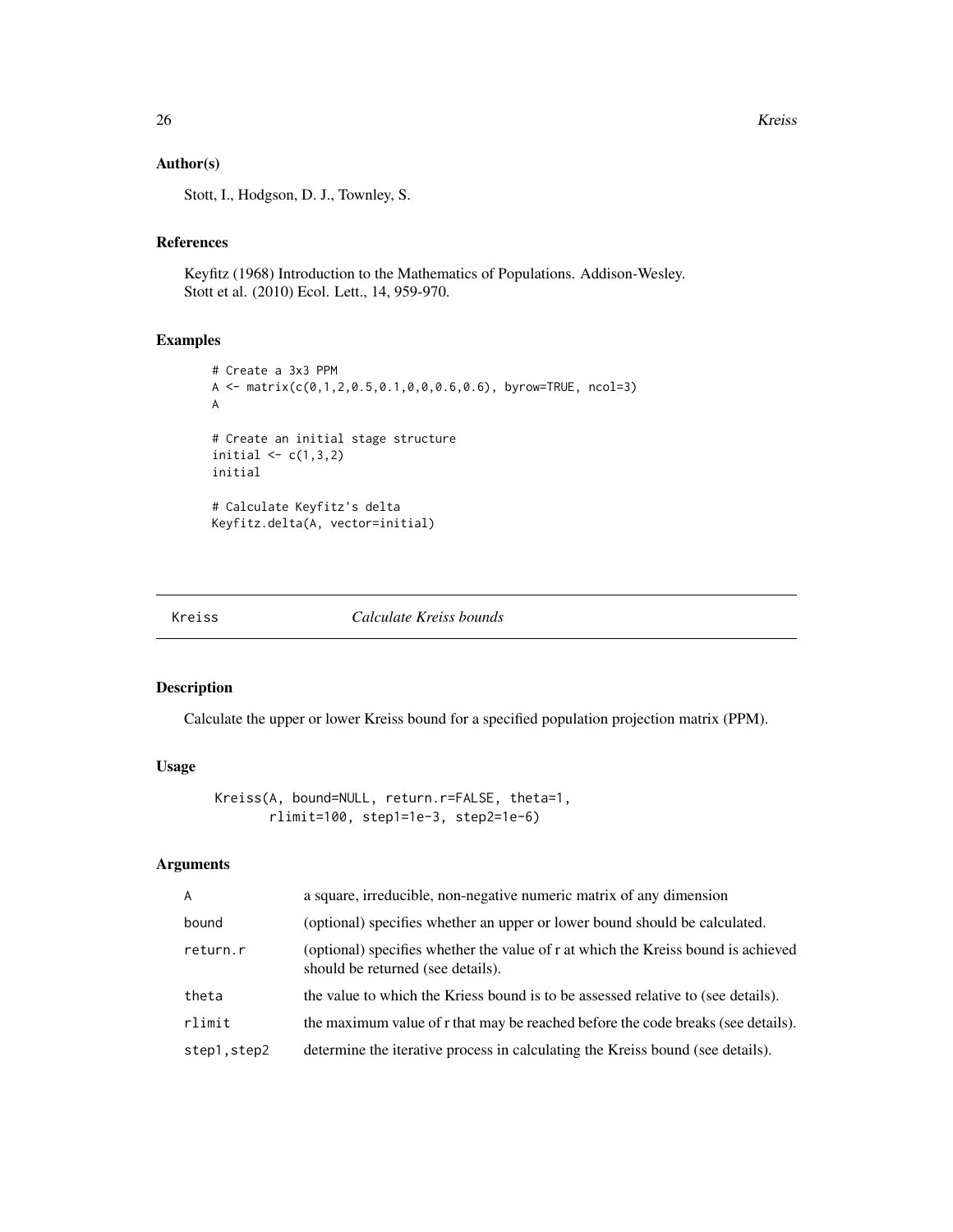#### Kreiss 27

# Details

Kreiss by default returns a standardised Kreiss bound relative to both asymptotic growth/decline and initial population density (Townley & Hodgson 2008; Stott et al. 2011). It uses an iterative process that evaluates a function of the resolvent of A over a range of values r where r>theta. This iterative process finds the maximum/minimum of the function for the upper/lower bounds respectively. The process is determined using step1 and step2: in order to increase accuracy but keep computation time low, the function is evaluated forward in steps equal to step1 until the maximum/minimum is passed and then backward in steps of step2 to more accurately find the maximum/minimum itself. Therefore, step1 should be larger than step2. The balance between both will determine computation time, whilst accuracy is determined almost solely by step2. The defaults should be sufficient for most matrices.

theta defaults to 1, which means the Kriess bound is assessed relative to both asymptotic growth and initial population size. Sometimes, the maximum/minimum of the function occurs at r–>theta, in which case r is equal to theta+step2. Setting return.r=TRUE tells the function to return the value of r where the maximum/minimum occurs alongside the value of the Kreiss bound. r may not exceed rlimit.

Kreiss will not work with reducible matrices, and returns a warning for imprimitive matrices.

# Value

|       | The upper or lower Kreiss bound of A.                        |
|-------|--------------------------------------------------------------|
|       | If return.r=TRUE, a list with components:                    |
| bound | the upper or lower Kriess bound                              |
|       | the value of r at which the function is minimised/maximised. |

# Author(s)

Stott, I., Hodgson, D. J., Townley, S.

### References

Stott et al. (2011) Ecol. Lett., 14, 959-970. Townley & Hodgson (2008) J. Appl. Ecol., 45, 1836-1839.

# Examples

```
# Create a 3x3 PPM
A \leq matrix(c(0,1,2,0.5,0.1,0,0,0.6,0.6), byrow=TRUE, ncol=3)
A
# Calculate the upper Kreiss bound of A
Kreiss(A, bound="upper")
# Calculate the lower Kreiss bound of A
Kreiss(A, bound="lower")
```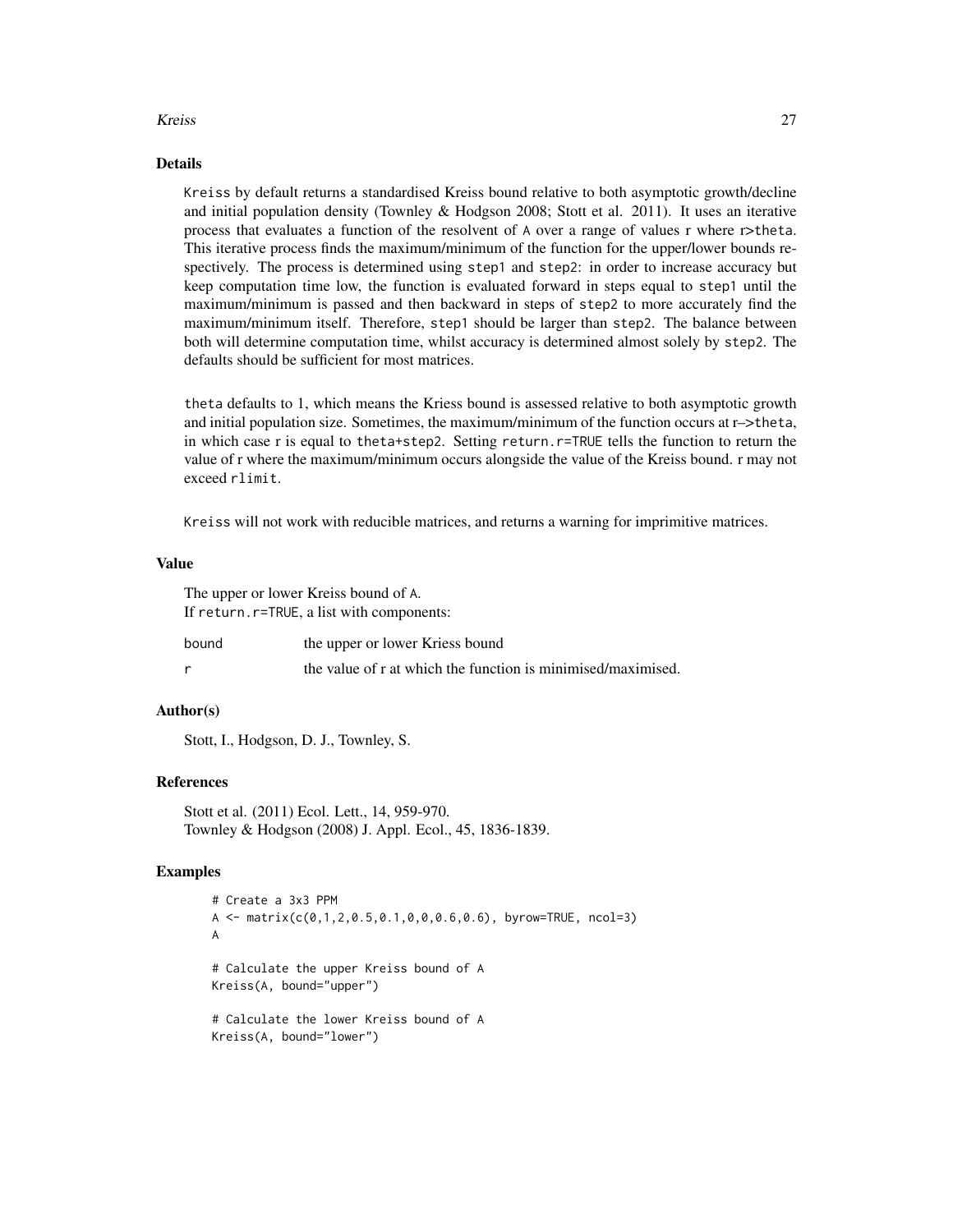```
# Calculate the upper Kreiss bound of A and return
# the value of r at which the function is maximised
Kreiss(A, bound="upper", return.r=TRUE)
```
<span id="page-27-1"></span>Matlab2R *Read Matlab style matrices into R*

# Description

Read a matrix coded in a Matlab style into R to create an object of class matrix

#### Usage

Matlab2R(M)

#### Arguments

M an object of class character that represents a numeric matrix coded in a Matlab style.

#### Details

Matlab reads matrices using a unique one-line notation that can prove useful for storage in databases and importing multiple matrices into a program at once, amongst other applications. This notation is by row, with "[" and "]" to specify the beginning and end of the matrix respectively, ";" to specify a new row and a space between each matrix element. Thus, the R matrix created using matrix( $c(0,1,2,0.5,0.1,0,0,0.6,0.6)$ , byrow=TRUE, ncol=3) may is equivalent to [0 1 2;0.5 0.1 0;0 0.6 0.6].

Matlab2R takes a Matlab-coded matrix expressed as a character string and uses string-splitting and string-building techniques to convert it into an R object of class matrix. As well as providing a simpler means of matrix notation in R, it also enables simultaneous import of multiple matrices of varying dimensions, using comma-seperated dataframes and tables.

#### Value

An object of class matrix.

#### Author(s)

Stott, I., Hodgson, D. J., Townley, S.

# See Also

[R2Matlab](#page-37-1)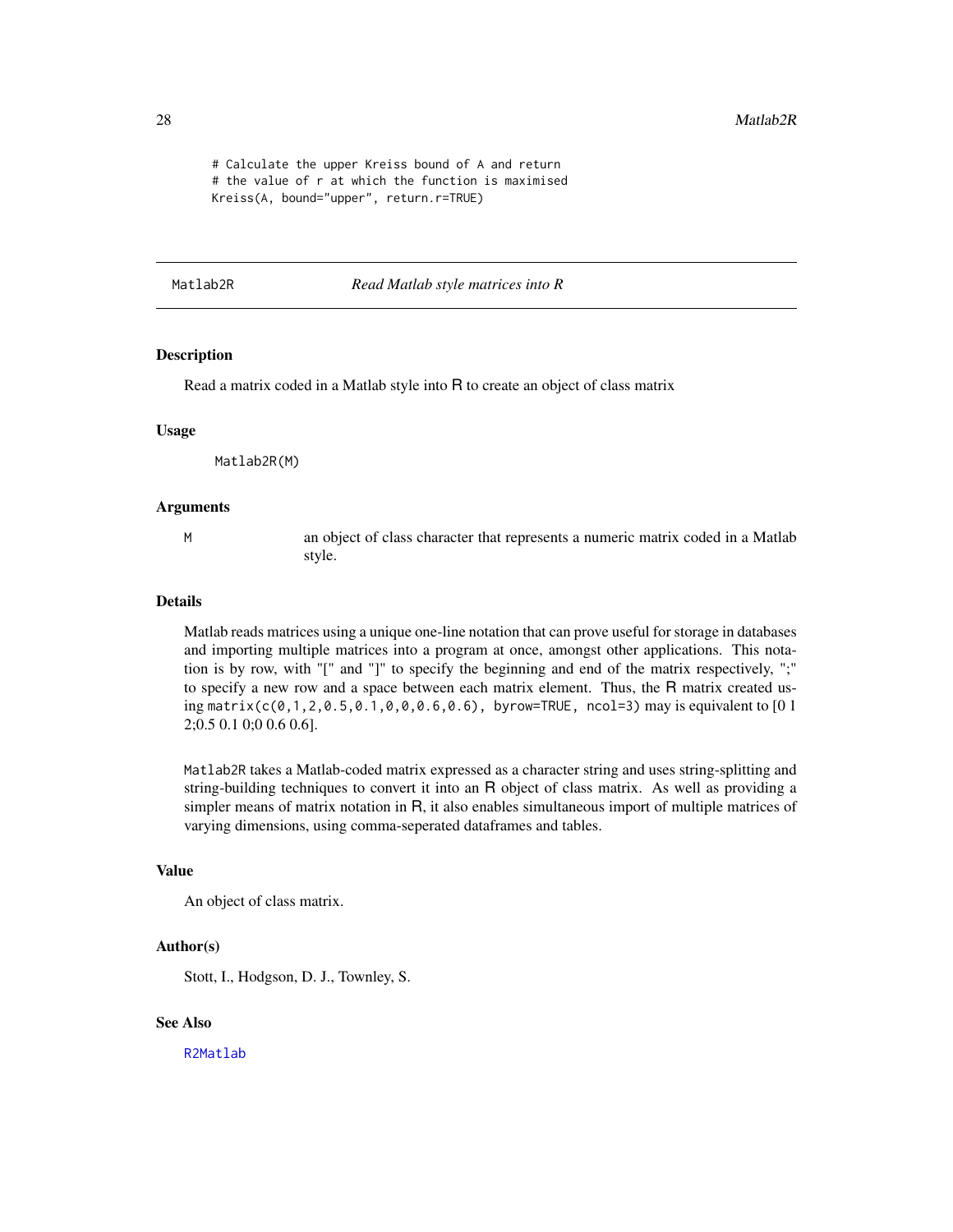#### <span id="page-28-0"></span>maxamp 29

# Examples

```
# Create a 3x3 PPM using Matlab2R
A<-Matlab2R("[0 1 2;0.5 0.1 0;0 0.6 0.6]")
A
```
#### <span id="page-28-1"></span>maxamp *Calculate maximal amplification*

# Description

Calculate maximal amplification for a specified population projection matrix (PPM) model.

#### Usage

maxamp(A, vector = "n", return.N=FALSE, return.t=FALSE, return.stage=FALSE, conv.iterations=1e+5, conv.accuracy=1e-5)

#### Arguments

| $\overline{A}$  | a square, primitive, non-negative numeric matrix of any dimension                                                                                                                                           |
|-----------------|-------------------------------------------------------------------------------------------------------------------------------------------------------------------------------------------------------------|
| vector          | (optional) a specified initial age/stage distribution of class vector or class matrix<br>with which to calculate a case-specific maximal amplification                                                      |
| return.N        | (optional) if TRUE, returns population size at the point of maximal amplification<br>(including effects of asymptotic growth and initial population size), alongside<br>standardised maximal amplification. |
| return.t        | (optional) if TRUE, returns the time at which maximal amplification occurs in the<br>population projection.                                                                                                 |
| return.stage    | (optional) if TRUE and vector="n", returns the stage that achieves the bound on<br>maximal amplification                                                                                                    |
| conv.iterations |                                                                                                                                                                                                             |
|                 | the maximum number of iterations allowed when calulating convergence time<br>(see details). Please see iterations in convergence.time.                                                                      |
| conv.accuracy   | the accuracy of convergence (see details). Please see accuracy in convergence, time.                                                                                                                        |
|                 |                                                                                                                                                                                                             |

#### Details

maxamp returns a standardised measure of maximal amplification, so discounting the effects of both initial population size and asymoptotic growth (Stott et al. 2011).

If vector is not specified then the bound on maximal amplification (the largest maximal amplification that may be achieved) is returned, otherwise a case-specific maximal amplification for the specified PPM and demographic structure is calculated. Note that not all specified demographic structures will yield a maximal amplification: if the model does not amplify then an error is returned.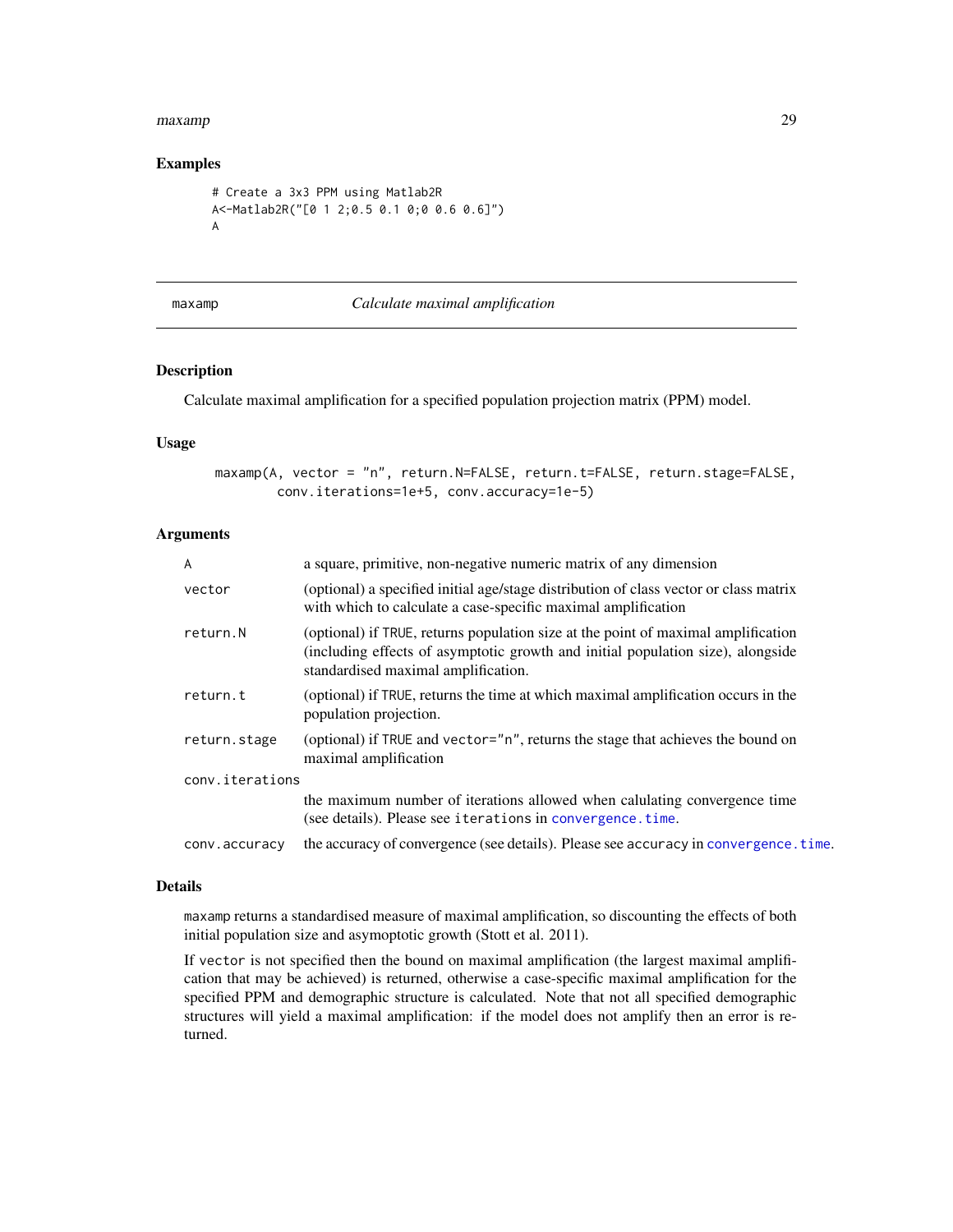<span id="page-29-0"></span>Setting return. N=T, return. t=T and return. stage=T results in the function returning realised population size at maximal amplification (including the effects of asymptotic growth and initial population size), the time interval at which maximal amplification occurs and (if vector="n"), the stage-bias that results in the bound on maximal amplification, respectively. NOTE that N is not indicative of maximum possible population size for a non-standardised model: merely the population size at the point of maximal amplification (i.e. largest positive deviation from lambda-max).

max.amp uses a simulation technique, using [project](#page-33-1) to project the dynamics of the model before evaluating maximum projected density over all t. conv.accuracy and conv.iterations are passed to [convergence.time](#page-5-1), which is used to find the point of model convergence in order to ensure maximal amplification is correctly captured in model projection.

maxamp will not work for imprimitive or reducible matrices.

# Value

If vector="n", the bound on maximal amplification of A. If vector is specified, the case-specific maximal amplification of the model. If return. N=TRUE, return. t=TRUE and/or return. stage=TRUE, a list with possible components:

| maxamp | the bound on or case-specific maximal amplification                                                                                                                                                                                                                                                                                                                |
|--------|--------------------------------------------------------------------------------------------------------------------------------------------------------------------------------------------------------------------------------------------------------------------------------------------------------------------------------------------------------------------|
| N      | the population size at the point of maximal amplification, including the effects<br>of initial population size and asymptotic growth. NOTE that N is not indicative<br>of maximum possible population size for a non-standardised model: merely<br>the population size at the point of maximal amplification (i.e. largest positive<br>deviation from lambda-max). |
| t.     | the projection interval at which maximal amplification is achieved                                                                                                                                                                                                                                                                                                 |
| stage  | (only if vector="n"), the stage that achieves the bound on maximal amplifica-<br>tion.                                                                                                                                                                                                                                                                             |

#### Author(s)

Stott, I., Hodgson, D. J., Townley, S.

#### **References**

Neubert & Caswell (1997) Ecology, 78, 653-665. Stott et al. (2011) Ecol. Lett., 14, 959-970. Townley & Hodgson (2008) J. Appl. Ecol., 45, 1836-1839.

# See Also

Other indices of transient density: [reactivity](#page-38-1), [firststepatt](#page-9-1) [maxatt](#page-30-1), [inertia](#page-10-1)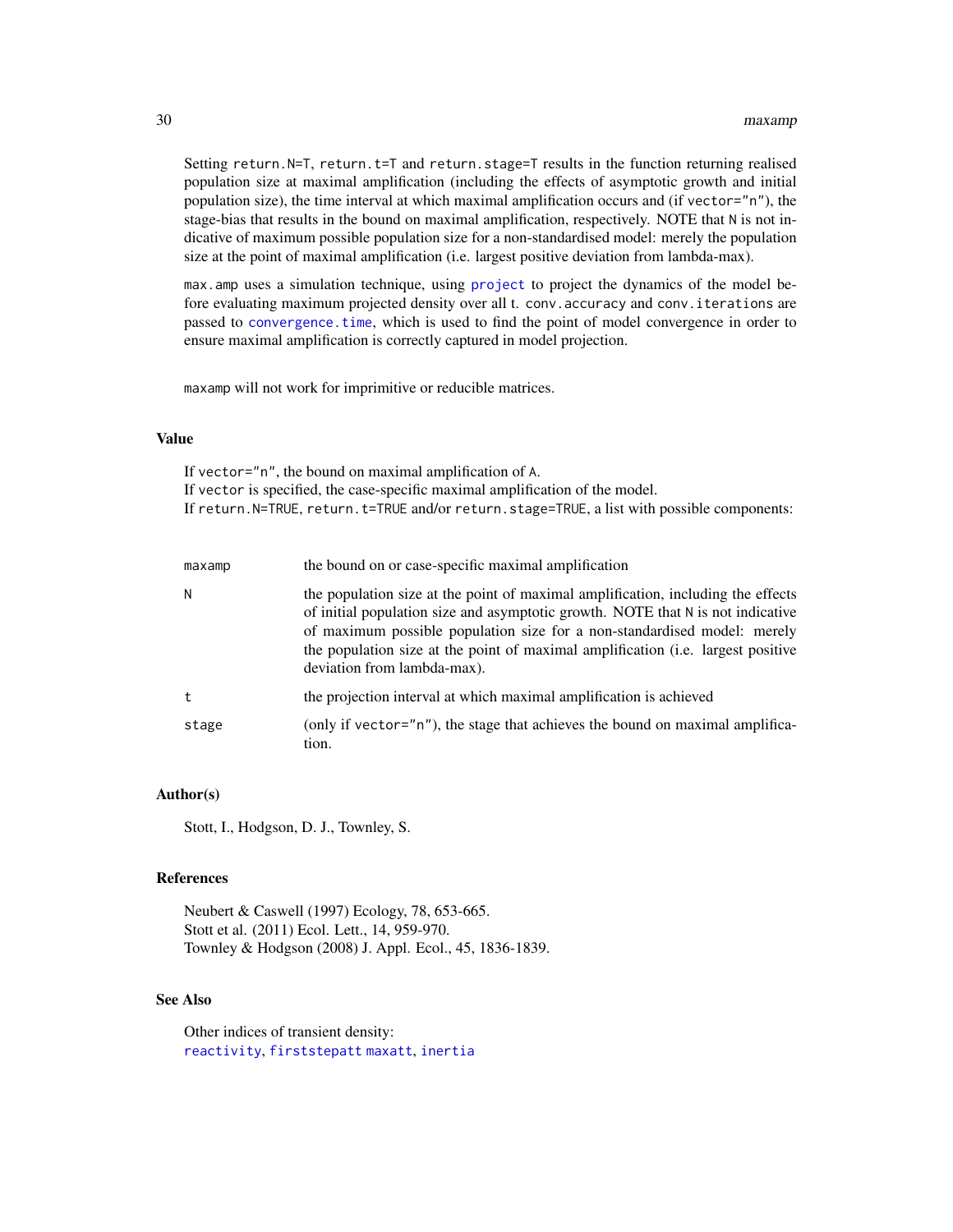#### <span id="page-30-0"></span> $max$ att $31$

# Examples

```
# Create a 3x3 PPM
A \leq matrix(c(0,1,2,0.5,0.1,0,0,0.6,0.6), byrow=TRUE, ncol=3)
A
# Create an initial stage structure
initial \leftarrow c(1,3,2)initial
# Calculate the bound on maximal amplification of A
maxamp(A)
# Calculate the bound on maximal amplification of A and
# return the stage that achieves it
maxamp(A, return.stage=TRUE)
# Calculate case-specific maximal amplification of A
# and initial
maxamp(A, vector=initial)
# Calculate case-specific maximal amplification of A
# and initial and return realised population size and the
# time at which it is achieved
maxamp(A, vector=initial, return.N=TRUE, return.t=TRUE)
```
<span id="page-30-1"></span>

maxatt *Calculate maximal attenuation*

# Description

Calculate maximal attenuation for a specified population projection matrix (PPM) model.

#### Usage

```
maxatt(A, vector = "n", return.N = FALSE, return.t=FALSE, return.stage=FALSE,
        conv.iterations=1e+5, conv.accuracy=1e-5)
```
# Arguments

| A        | a square, primitive, non-negative numeric matrix of any dimension                                                                                                                                       |
|----------|---------------------------------------------------------------------------------------------------------------------------------------------------------------------------------------------------------|
| vector   | (optional) a specified initial age/stage distribution of class vector or class matrix<br>with which to calculate a case-specific maximal attenuation                                                    |
| return.N | (optional) if TRUE, returns population size at the point of maximal attenuation<br>(including effects of asymptotic growth and initial population size), alongside<br>standardised maximal attenuation. |
| return.t | (optional) if TRUE, returns the time at which maximal attenuation occurs in the<br>population projection.                                                                                               |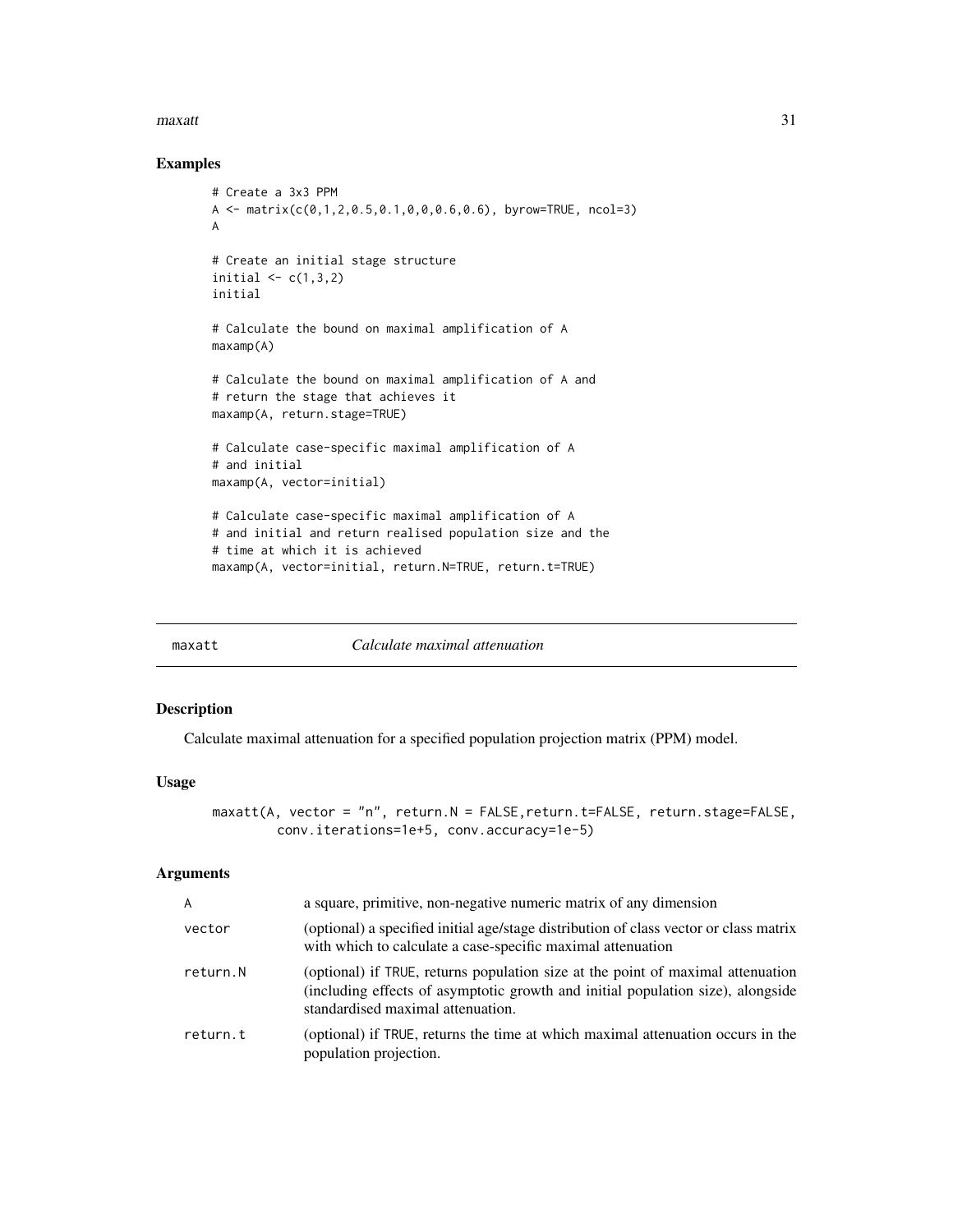<span id="page-31-0"></span>32 maxatt

| return.stage    | (optional) if TRUE and vector="n", returns the stage that achieves the bound on<br>maximal attenuation                                 |
|-----------------|----------------------------------------------------------------------------------------------------------------------------------------|
| conv.iterations |                                                                                                                                        |
|                 | the maximum number of iterations allowed when calulating convergence time<br>(see details). Please see iterations in convergence.time. |
| conv.accuracy   | the accuracy of convergence (see details). Please see accuracy in convergence, time,                                                   |

# Details

maxatt returns a standardised measure of maximal attenuation, so discounting the effects of both initial population size and asymoptotic growth (Stott et al. 2011).

If vector is not specified then the bound on maximal attenuation (the largest maximal attenuation that may be achieved) is returned, otherwise a case-specific maximal attenuation for the specified PPM and demographic structure is calculated. Note that not all specified demographic structures will yield a maximal attenuation: if the model does not attenuate then an error is returned.

Setting return.N=T, return.t=T and return.stage=T results in the function returning realised population size at maximal attenuation (including the effects of asymptotic growth and initial population size), the time interval at which maximal attenuation occurs and (if vector= $n$ n"), the stagebias that results in the bound on maximal attenuation, respectively. NOTE that N is not indicative of minimum possible population size for a non-standardised model: merely the population size at the point of maximal attenuation (i.e. largest negative deviation from lambda-max).

max.att uses a simulation technique, using [project](#page-33-1) to project the dynamics of the model before evaluating minimum projected density over all t. conv. accuracy and conv. i terations are passed to [convergence.time](#page-5-1), which is used to find the point of model convergence in order to ensure maximal attenuation is correctly captured in model projection.

maxatt will not work for imprimitive or reducible matrices.

# Value

If vector="n", the bound on maximal attenuation of A. If vector is specified, the case-specific maximal attenuation of the model. In addition, if return.N=TRUE, return.t=TRUE and/or return.stage=TRUE, a list with possible components:

| maxamp | the bound on or case-specific maximal attenuation                                                                                                                                                                                                                                                                                                                |
|--------|------------------------------------------------------------------------------------------------------------------------------------------------------------------------------------------------------------------------------------------------------------------------------------------------------------------------------------------------------------------|
| Ν      | the population size at the point of maximal attenuation, including the effects of<br>initial population size and asymptotic growth. NOTE that N is not indicative<br>of minimum possible population size for a non-standardised model: merely the<br>population size at the point of maximal attenuation (i.e. largest negative devia-<br>tion from lambda-max). |
| t.     | the projection interval at which maximal attenuation is achieved                                                                                                                                                                                                                                                                                                 |
| stage  | (only if vector="n"), the stage that achieves the bound on maximal attenuation.                                                                                                                                                                                                                                                                                  |
|        |                                                                                                                                                                                                                                                                                                                                                                  |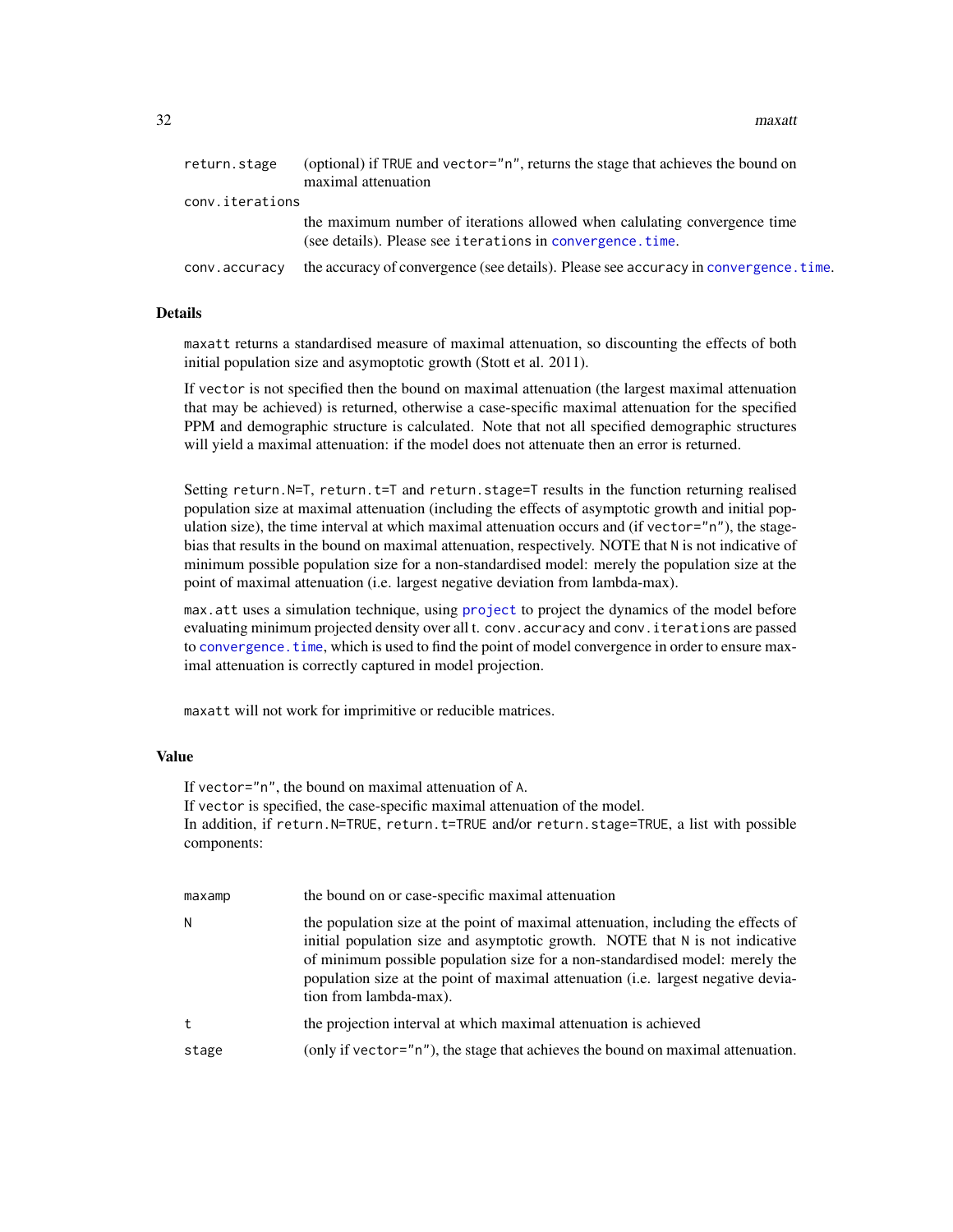#### <span id="page-32-0"></span>minCS 33

# Author(s)

Stott, I., Hodgson, D. J., Townley, S.

#### References

Stott et al. (2011) Ecol. Lett., 14, 959-970. Townley & Hodgson (2008) J. Appl. Ecol., 45, 1836-1839.

# See Also

Other indices of transient density: [reactivity](#page-38-1), [firststepatt](#page-9-1), [maxamp](#page-28-1), [inertia](#page-10-1)

# Examples

```
# Create a 3x3 PPM
A \leq matrix(c(0,1,2,0.5,0.1,0,0,0.6,0.6), byrow=TRUE, ncol=3)
A
# Create an initial stage structure
initial \leq c(3,1,1)initial
# Calculate the bound on maximal attenuation of A
maxatt(A)
# Calculate the bound on maximal attenuation of A and
# return the stage that achieves it
maxatt(A,return.stage=TRUE)
# Calculate case-specific maximal attenuation of A
# and initial
maxatt(A, vector=initial)
# Calculate case-specific maximal attenuation of A
# and initial and return realised population size and the
# time at which it is achieved
maxatt(A, vector=initial, return.N=TRUE, return.t=TRUE)
```
minCS *Calculate the mininum column sum of a matrix*

#### Description

Calculate the minimum column sum of a matrix.

#### Usage

minCS(A)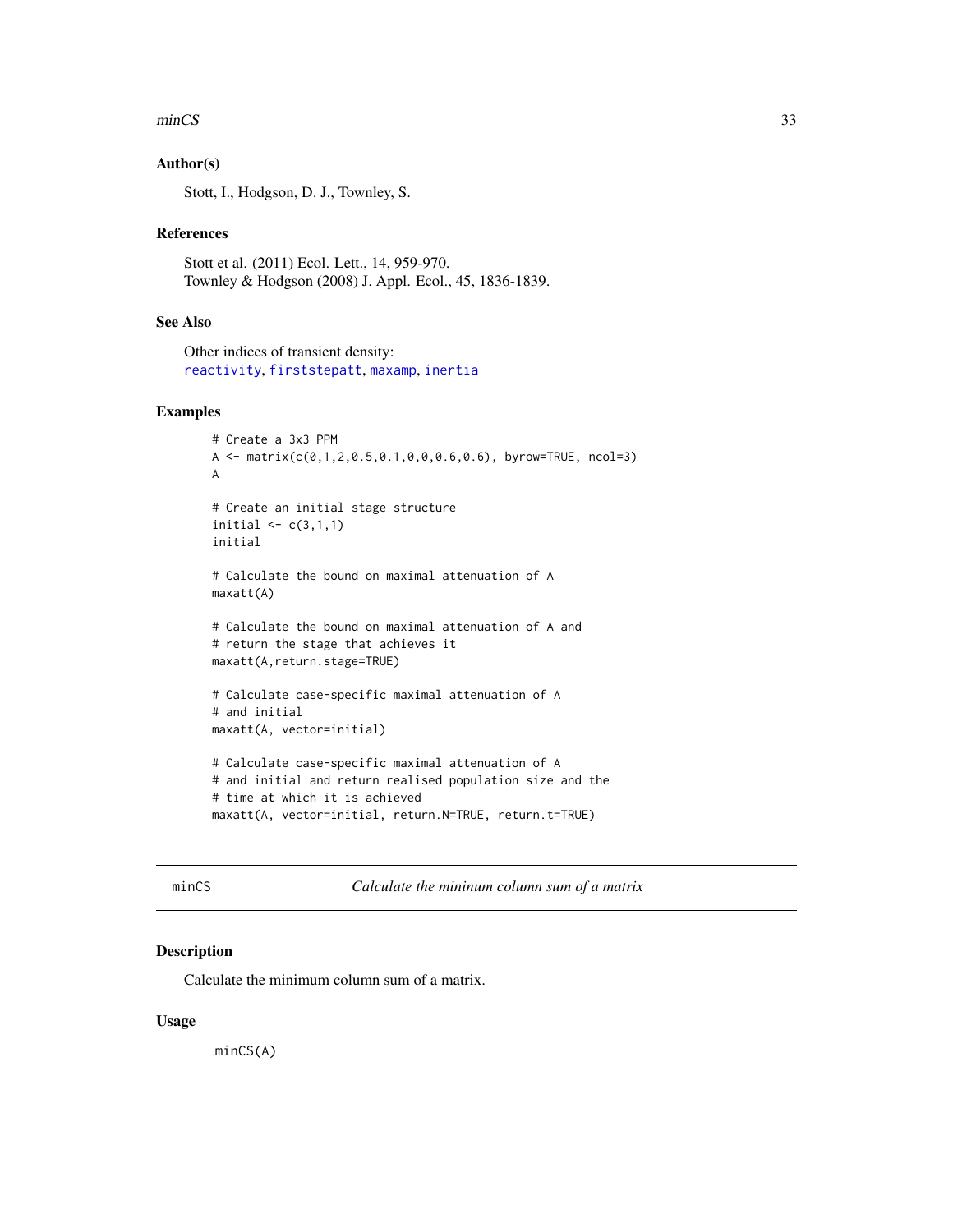#### 34 project

# Arguments

A a numeric matrix of any dimension.

# Details

minCS finds the smallest column sum of any numeric matrix.

# Value

The minimum colmn sum of A.

# Author(s)

Stott, I., Hodgson, D. J., Townley, S.

# Examples

```
# Create a 3x3 PPM
A \leq -\text{matrix}(c(0,1,2,0.5,0.1,0,0,0.6,0.6), byrow=TRUE, ncol=3)A
# Find the minimum column sum of A
minCS(A)
```
<span id="page-33-1"></span>

project *Project population dynamics*

#### Description

Project dynamics of a specified population projection matrix (PPM) model.

#### Usage

```
project(A, vector="n", time=100, standard.A=FALSE,
        standard.vec=FALSE, return.vec=FALSE)
```
# Arguments

| $\overline{A}$ | a square, non-negative numeric matrix of any dimension.                                                                                         |
|----------------|-------------------------------------------------------------------------------------------------------------------------------------------------|
| vector         | (optional) a specified initial age/stage distribution of class vector or class matrix<br>with which to project dynamics.                        |
| time           | the number of projection intervals.                                                                                                             |
| standard.A     | (optional) if TRUE, standardises the PPM by scaling it by its dominant eigenvalue<br>so that asymptotic dynamics of the projection are removed. |
| standard.vec   | (optional) if TRUE, standardises vector to sum to 1 by scaling it by sum (vector).                                                              |
| return.vec     | (optional) if TRUE, returns the time series of vectors of demographic distribution<br>as well as overall population size.                       |

<span id="page-33-0"></span>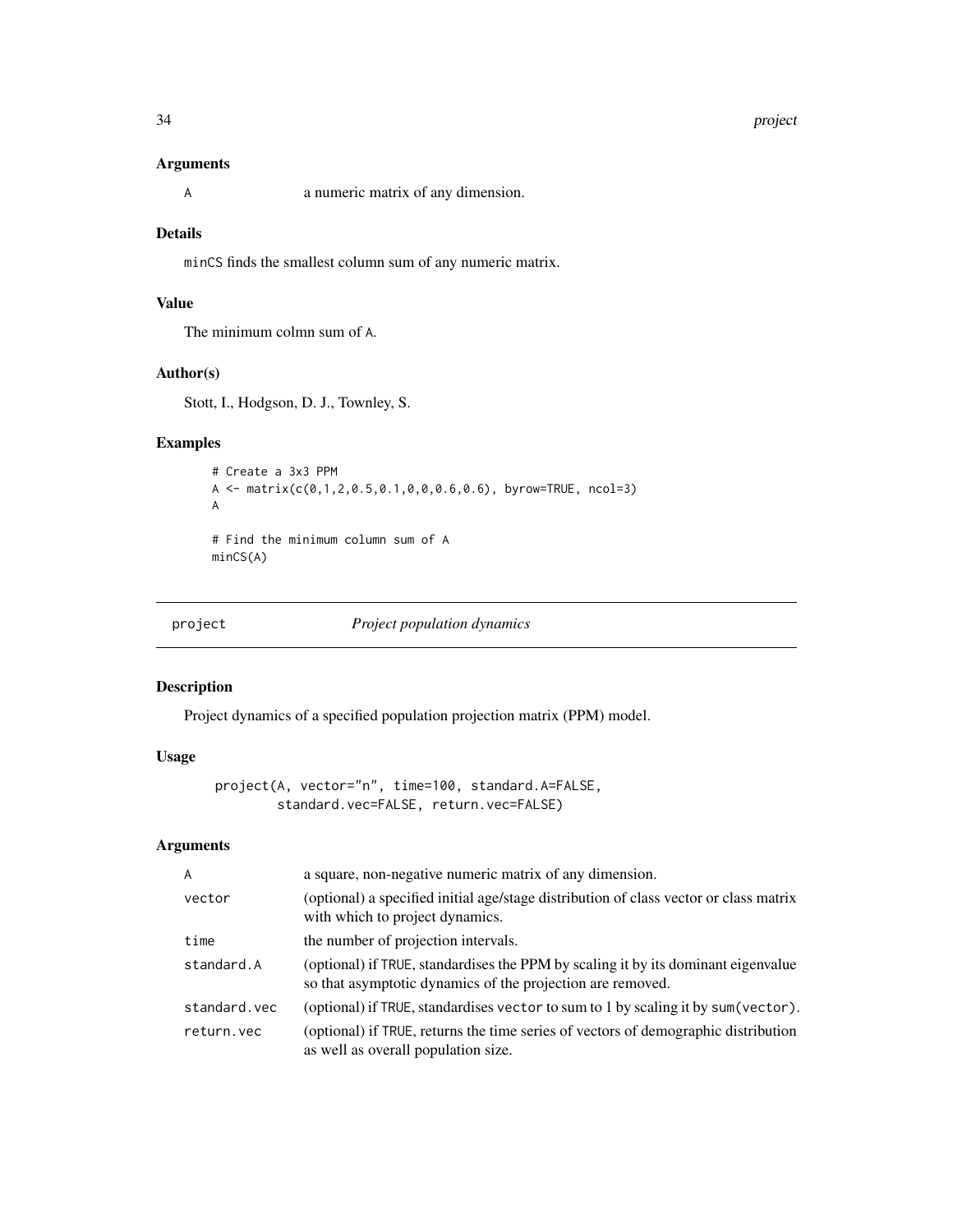#### <span id="page-34-0"></span>project 35

#### Details

If vector is specified, then project will project the dynamics of the specified model using that vector. However, if vector="n", then project will automatically project the set of stage-biased vectors of A. In practise, these projections are achieved using a set of standard basis vectors, each with every element equal to 0, except for a single element that is equal to 1 (i.e. for a 3 by 3 matrix, the set of stage-biased vectors are:  $c(1, 0, 0)$ ,  $c(0, 1, 0)$  and  $c(0, 0, 1)$ .

Projections returned are of length time+1, as the first element represents the population at t=0.

Projections have their own S3 plotting method to enable easy graphing.

# Value

If vector is specified, a vector of population sizes of length time+1. If vector="n", a matrix of population projections: each column represents a single stage-biased projection and each column is of length time+1. If return.vec=TRUE, a list with components:

N the vector or matrix of population sizes

vec If vector is specified, a matrix of demographic vectors from projection of vector through A. Each column represents the densities of one life stage in the projection. If vector="n", an array of demographic vectors from projection of the set of stage-biased vectors through A. The first dimension represents time (and is therefore equal to time+1 in length). The second dimension represents the densities of each stage (and is therefore equal to the dimension of A in length). The third dimension represents each individual stage-biased projection (and is therefore also equal to the dimension of A in length). So for example, if we projected a 3 by 3 matrix for >10 time intervals (see examples) then the density of stage 3 in bias 2 at time 10 is found at element [11,3,2] (remembering that because element 1 represents  $t=0$ , then  $t=10$  is found at element 11); the time series of densities of stage 2 in bias 1 is found using [,2,1]; the matrix of population vectors for

#### Author(s)

Stott, I., Hodgson, D. J., Townley, S.

#### See Also

S3 plotting method: [plot.projection](#page-0-0)

#### Examples

```
# Create a 3x3 PPM
A \leq matrix(c(0,1,2,0.5,0.1,0,0,0.6,0.6), byrow=TRUE, ncol=3)
A
# Create an initial stage structure
initial \leq c(1,3,2)
```
bias 2 would be found using  $[,2]$ .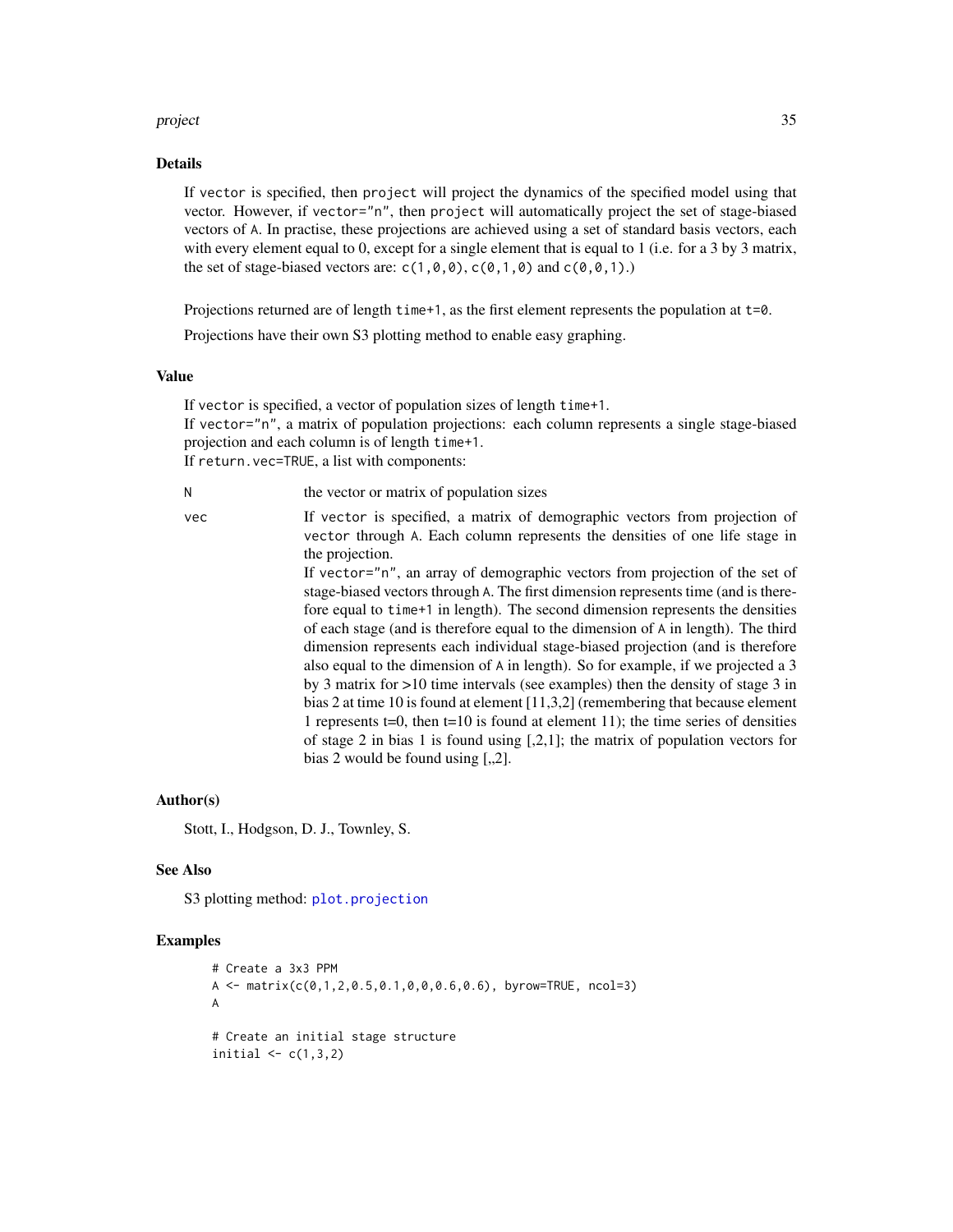```
initial
# Project stage-biased dynamics of A over 70 intervals
pr <- project(A,time=70)
pr
plot(pr)
# Select the projection of stage 2 bias
pr[,2]
# Project stage-biased dynamics of standardised A over 30
# intervals and return demographic vectors
pr2 <- project(A, time=30, standard.A=TRUE, return.vec=TRUE)
pr2
plot(pr2)
#Select the projection of stage 2 bias
pr2$N[,2]
# Select the density of stage 3 in bias 2 at time 10
pr2$vec[11,3,2]
# Select the time series of densities of stage 2 in bias 1
pr2$vec[,2,1]
#Select the matrix of population vectors for bias 2
pr2$vec[,,2]
# Project A over 50 intervals using a specified population structure
pr3 <- project(A, vector=initial, time=50)
pr3
plot(pr3)
# Project standardised dynamics of A over 10 intervals using
# standardised initial structure and return demographic vectors
pr4 <- project(A, vector=initial, time=10, standard.vec=TRUE,
               standard.A=TRUE, return.vec=TRUE)
pr4
plot(pr4)
# Select the time series for stage 1
pr4$vec[,1]
```
<span id="page-35-1"></span>projection.distance *Calculate projection distance*

#### Description

Calculate projection distance for a given population projection matrix (PPM) model.

<span id="page-35-0"></span>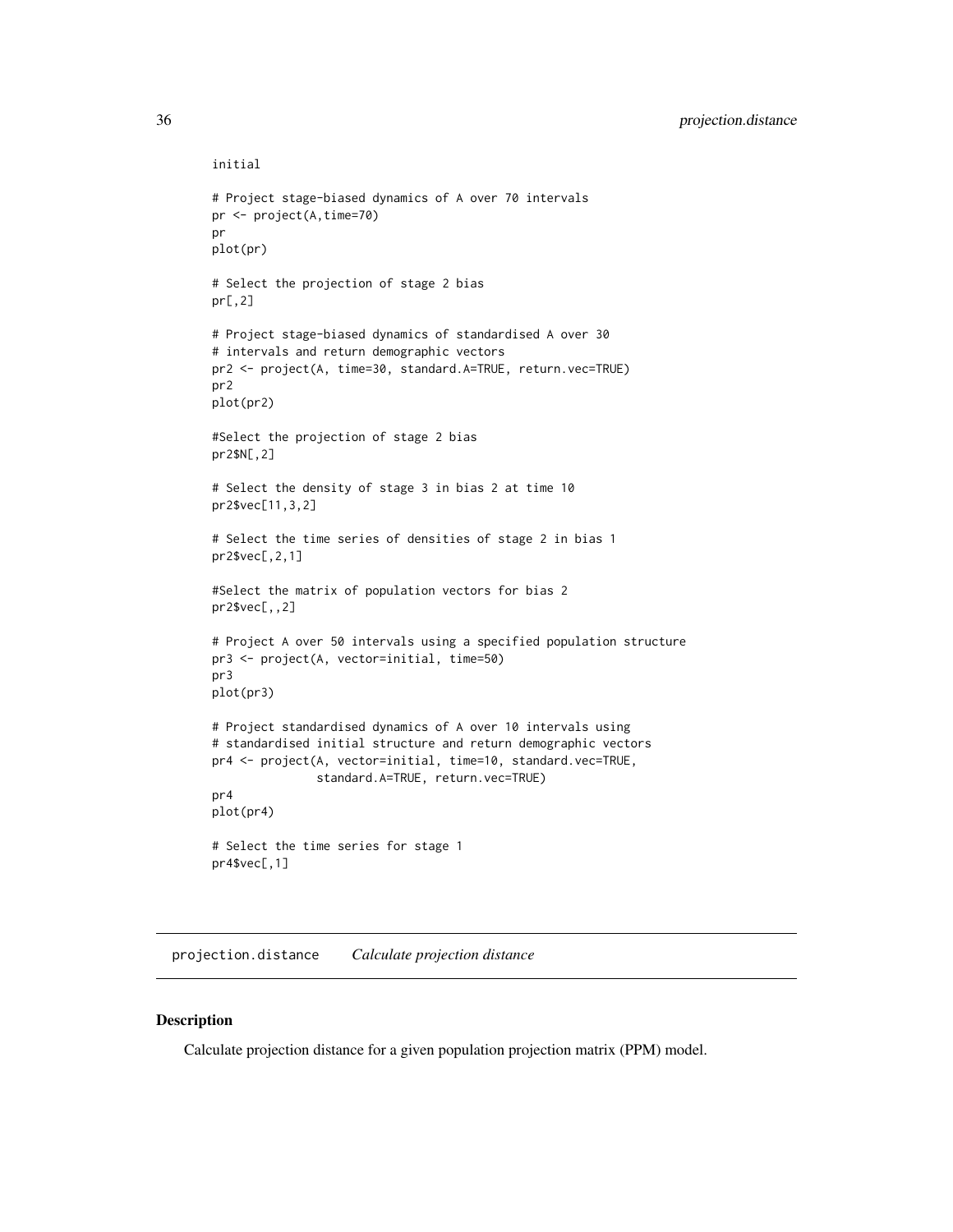# projection.distance 37

# Usage

projection.distance(A, vector)

#### Arguments

|        | a square, irreducible, non-negative numeric matrix of any dimension.        |
|--------|-----------------------------------------------------------------------------|
| vector | a specified initial age/stage distribution of class vector or class matrix. |

# Details

projection.distance (Haridas & Tuljapurkar 2007) is the difference between the reproductive value of a population with demographic distribution given by vector and the reproductive value of a population in stable state.

projection.distance will not work for reducible matrices and returns a warning for imprimitive matrices (although will not function for imprimitive matrices with nonzero imaginary components in the dominant eigenpair).

#### Value

Projection distance.

# Author(s)

Stott, I., Hodgson, D. J., Townley, S.

#### References

Haridas & Tuljapurkar (2007) Ecol. Lett., 10, 1143-1153. Stott et al. (2011) Ecol. Lett., 14, 959-970.

# Examples

```
# Create a 3x3 PPM
A <- matrix(c(0,1,2,0.5,0.1,0,0,0.6,0.6), byrow=TRUE, ncol=3)
A
# Create an initial stage structure
initial \leq c(1,3,2)initial
# Calculate projection distance
projection.distance(A, vector=initial)
```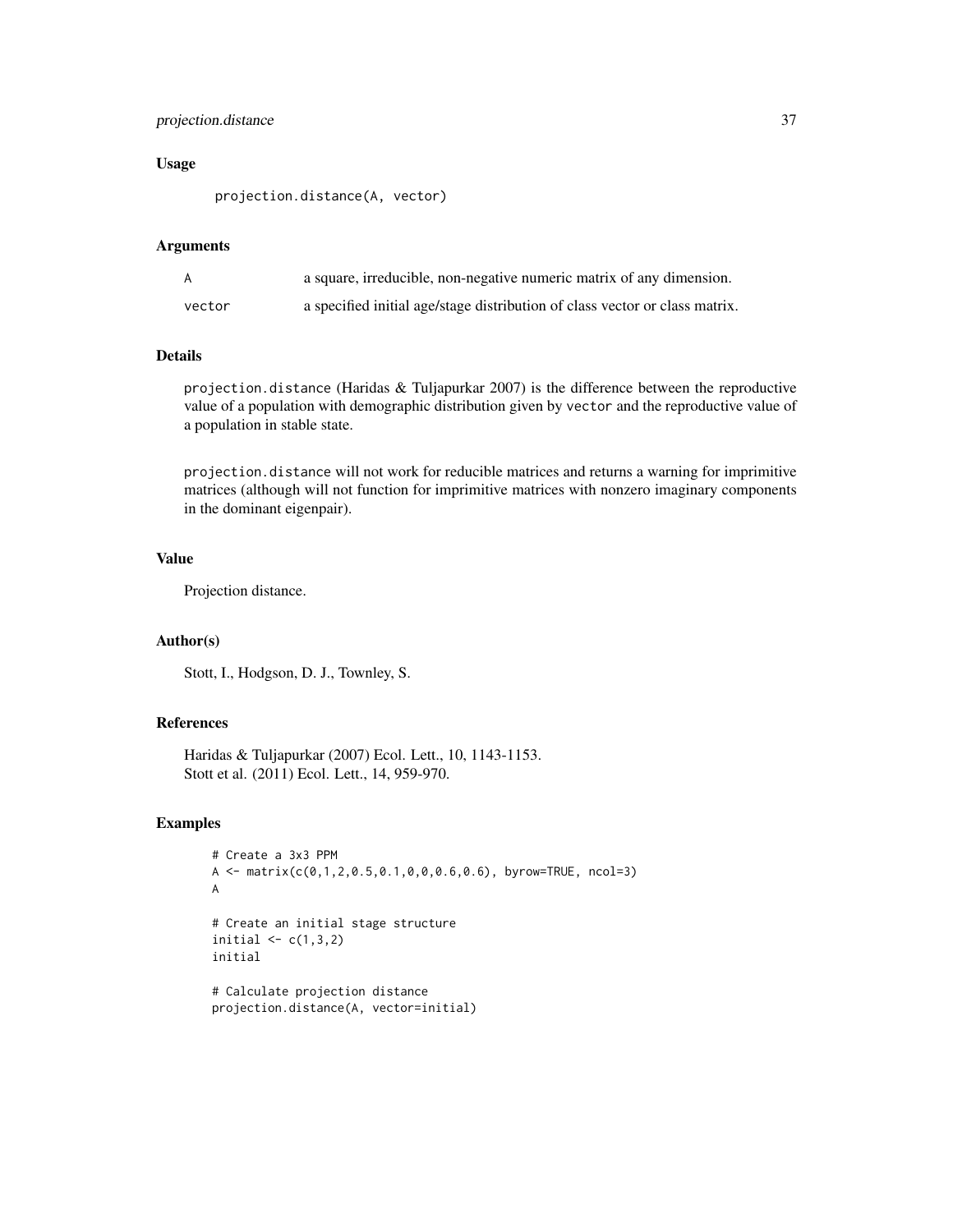<span id="page-37-1"></span><span id="page-37-0"></span>

# Description

Convert R objects of class matrix into character strings that represent the matrix in a Matlab style

#### Usage

R2Matlab(A, noquote=FALSE)

#### Arguments

| A       | a numeric matrix of any dimension                                                           |
|---------|---------------------------------------------------------------------------------------------|
| noquote | (optional) if noquote=TRUE then the returned character vector is printed without<br>quotes. |

# Details

Matlab reads matrices using a unique one-line notation that can prove useful for storage in databases and importing multiple matrices into a program at once, amongst other applications. This notation is by row, with "[" and "]" to specify the beginning and end of the matrix respectively, ";" to specify a new row and a space between each matrix element. Thus, the R matrix created using matrix(c(0,1,2,0.5,0.1,0,0,0.6,0.6), byrow=TRUE, ncol=3) may is equivalent to  $[01]$ 2;0.5 0.1 0;0 0.6 0.6].

R2Matlab takes an R object of class matrix and uses string-building techniques to convert it into a Matlab-style character string that may be useful for exporting into databases.

# Value

Object of class character representing A in a Matlab style.

# Author(s)

Stott, I., Hodgson, D. J., Townley, S.

# See Also

[Matlab2R](#page-27-1)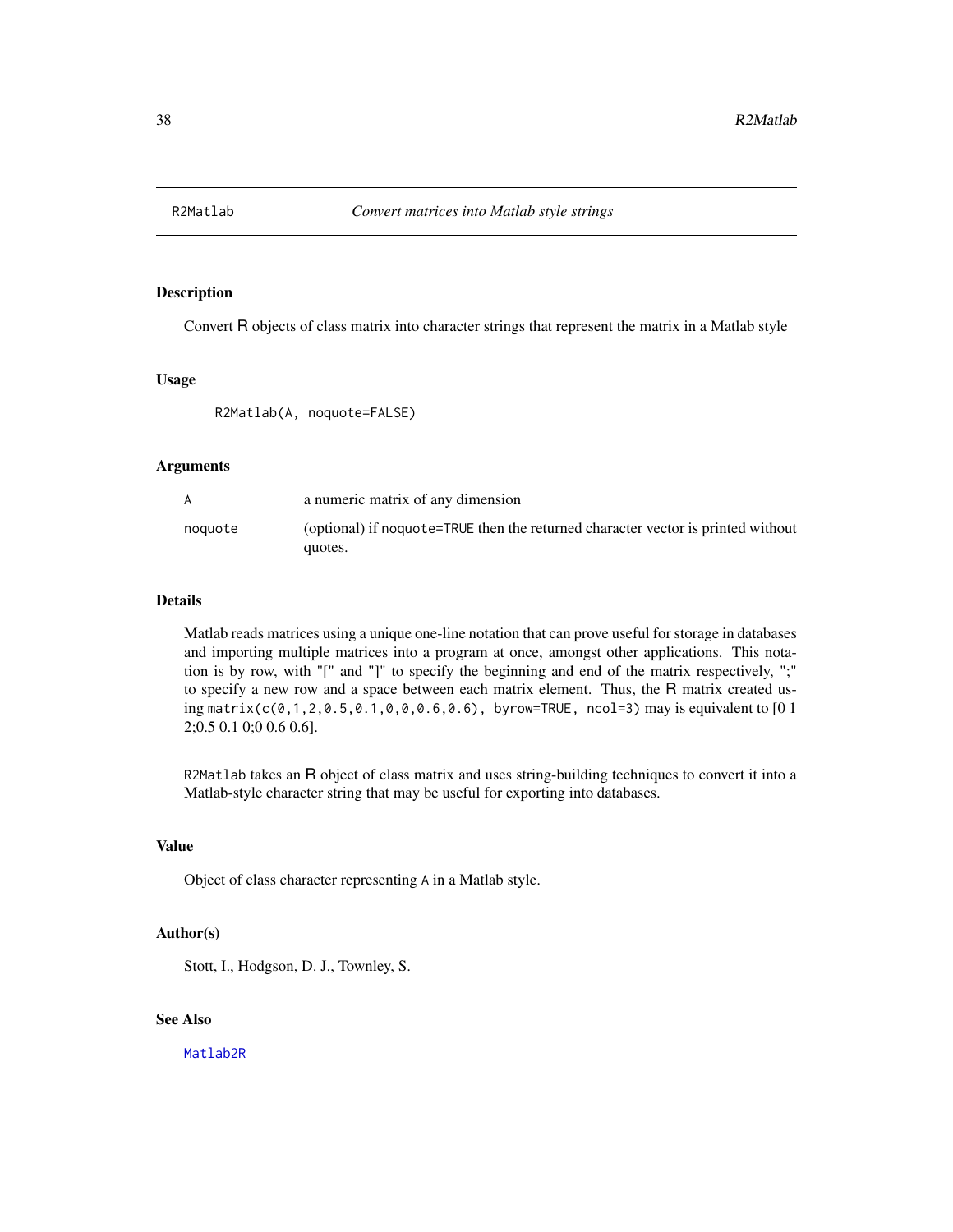#### <span id="page-38-0"></span>reactivity 39

#### Examples

```
# Create a 3x3 PPM
A \leq matrix(c(0,1,2,0.5,0.1,0,0,0.6,0.6), byrow=TRUE, ncol=3)
A
# Code the matrix in a Matlab style
R2Matlab(A)
# Print without quotes
R2Matlab(A, noquote=TRUE)
```
<span id="page-38-1"></span>reactivity *Calculate reactivity*

#### **Description**

Calculate reactivity (first-timestep amplification) for a specified population projection matrix (PPM) model.

# Usage

reactivity(A, vector =  $"n"$ , return.N = FALSE)

#### Arguments

| A        | a square, non-negative numeric matrix of any dimension                                                                                                                                |
|----------|---------------------------------------------------------------------------------------------------------------------------------------------------------------------------------------|
| vector   | (optional) a specified initial age/stage distribution of class vector or class matrix<br>with which to calculate a case-specific reactivity                                           |
| return.N | (optional) if TRUE, returns population size in the first time interval (including<br>effects of asymptotic growth and initial population size), alongside standardised<br>reactivity. |

#### Details

reactivity is a standardised measure of first-timestep amplification, so discounts the effects of both initial population size and asymoptotic growth (Stott et al. 2011)

If vector is not specified then the bound on reactivity (the largest reactivity that may be achieved) is returned, otherwise a case-specific reactivity for the specified PPM and demographic structure is calculated. Note that not all specified demographic structures will yield a reactivity: if the model does not amplify in the first timestep then an error is returned and [firststepatt](#page-9-1) should be used.

If return.N=T then the function also returns realised population size (including the effects of asymptotic growth and initial population size).

reactivity works with imprimitive and irreducible matrices, but returns a warning in these cases.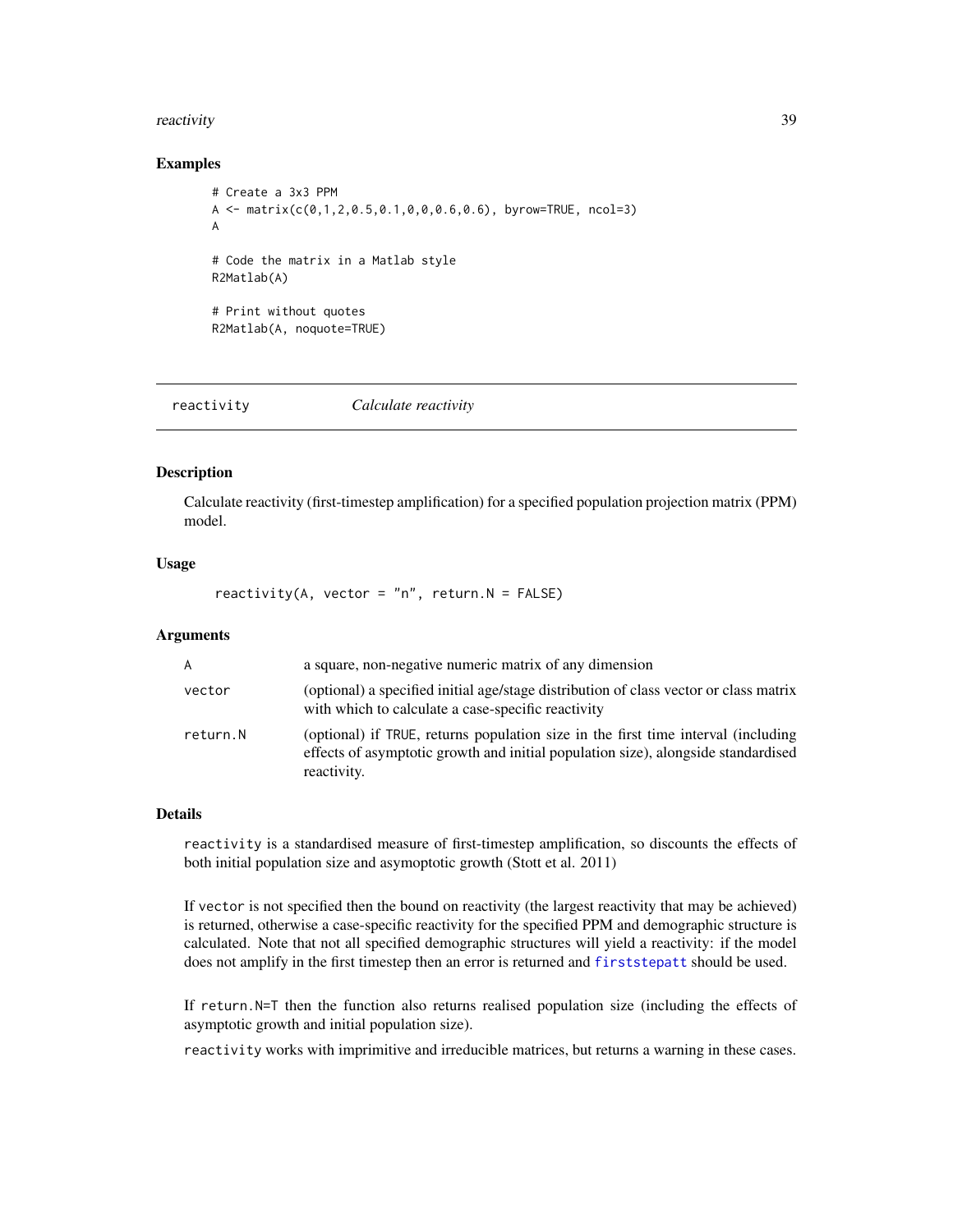# <span id="page-39-0"></span>Value

If vector="n", the bound on reactivity of A. If vector is specified, the case-specific reactivity of the model. If return.N=TRUE, a list with components:

| reactivity | the bound on or case-specific reactivity                                                                              |
|------------|-----------------------------------------------------------------------------------------------------------------------|
| N          | the population size at the first timestep, including the effects of initial population<br>size and asymptotic growth. |

#### Author(s)

Stott, I., Hodgson, D. J., Townley, S.

#### References

Neubert & Caswell (1997) Ecology, 78, 653-665. Stott et al. (2011) Ecol. Lett., 14, 959-970. Townley & Hodgson (2008) J. Appl. Ecol., 45, 1836-1839.

# See Also

Other indices of transient density: [firststepatt](#page-9-1), [maxamp](#page-28-1) [maxatt](#page-30-1), [inertia](#page-10-1)

#### Examples

```
# Create a 3x3 PPM
A <- matrix(c(0,1,2,0.5,0.1,0,0,0.6,0.6), byrow=TRUE, ncol=3)
A
# Create an initial stage structure
initial \leq c(1,3,2)initial
# Calculate the bound on reactivity of A
reactivity(A)
# Calculate case-specific reactivity of A
# when projected using specific demographic structure
reactivity(A, vector=initial)
# Calculate case-specific reactivity of A
# and initial and return realised population size
```
reactivity(A, vector=initial, return.N=TRUE)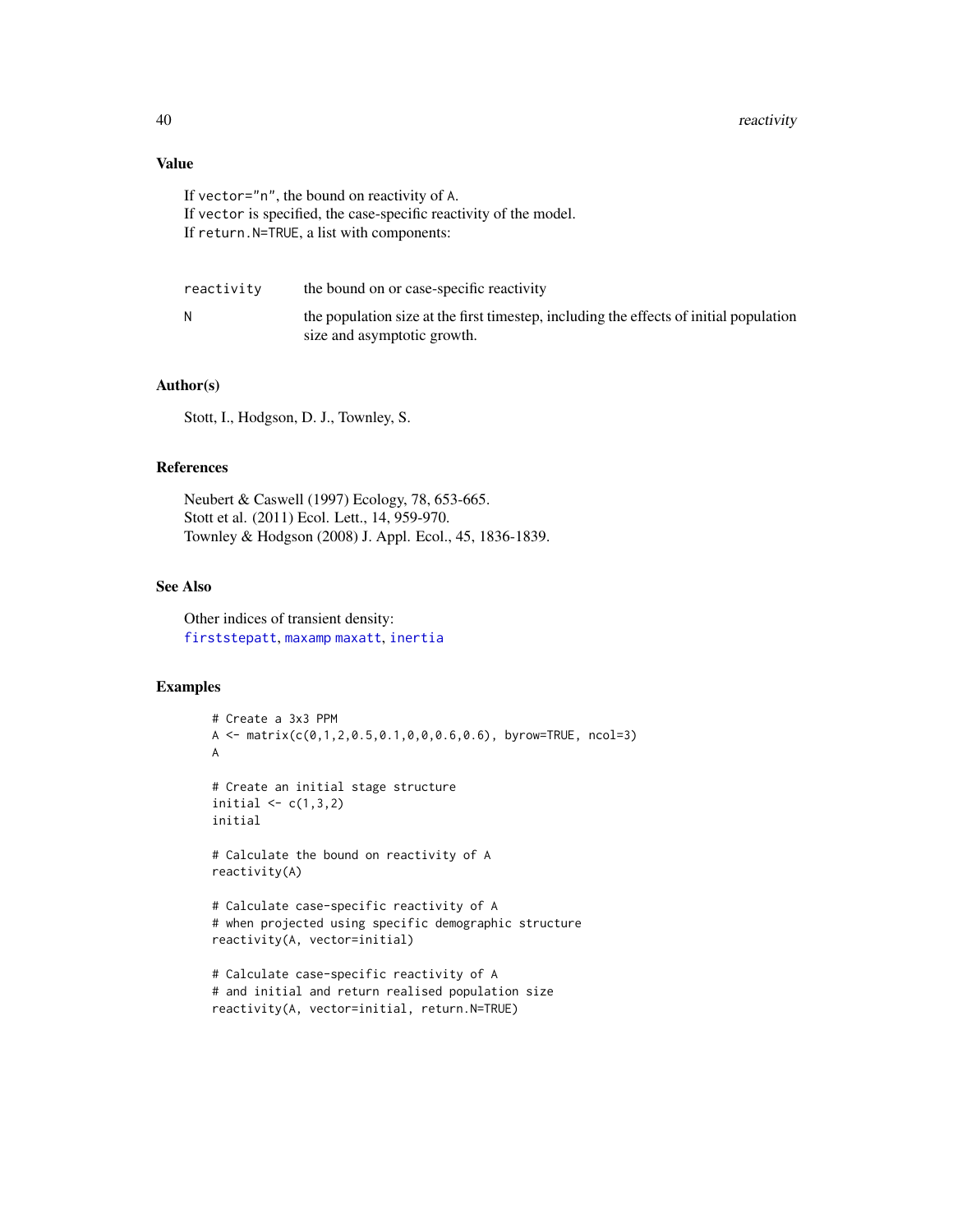<span id="page-40-0"></span>S3 plot method for matrices of transfer functions *Plot matrices of transfer functions*

# Description

Plot a matrix of transfer functions

#### Usage

```
## S3 method for class 'tfamatrix'
plot(x, xvar=NULL, yvar=NULL, mar=c(1.1,1.1,0.1,0.1), ...)
```
# Arguments

| $\mathsf{x}$        | an object of class 'tfamatrix' created using tfamatrix or inertia. tfamatrix.                                                                                                                                                                             |
|---------------------|-----------------------------------------------------------------------------------------------------------------------------------------------------------------------------------------------------------------------------------------------------------|
| xvar, yvar          | (optional) the variables to plot on the x and y axes. May be "p", "lambda"<br>or "inertia". Defaults to xvar="p" and yvar="lambda" for objects created<br>using tfamatrix and xvar="p" and yvar="inertia" for objects created using<br>inertia.tfamatrix. |
| mar                 | the margin limits on the plots: see par                                                                                                                                                                                                                   |
| $\cdot \cdot \cdot$ | arguments to be passed to methods: see par and plot.                                                                                                                                                                                                      |

# Details

Plots matrices of transfer functions (class [tfamatrix](#page-49-1)) created using tfamatrix or [inertia.tfamatrix](#page-15-1). The plot is laid out to correspond with the nonzero entries of the matrix used to generate the transfer functions, for easy visual comparison of how perturbation affects different matrix elements.

#### Author(s)

Stott, I., Hodgson, D. J., Townley, S.

# See Also

[tfamatrix](#page-49-1), [inertia.tfamatrix](#page-15-1)

# Examples

```
# Create a 3x3 matrix
A \leq matrix(c(0,1,2,0.5,0.1,0,0,0.6,0.6), byrow=TRUE, ncol=3)
A
# Create an initial stage structure
initial \leq c(1,3,2)initial
```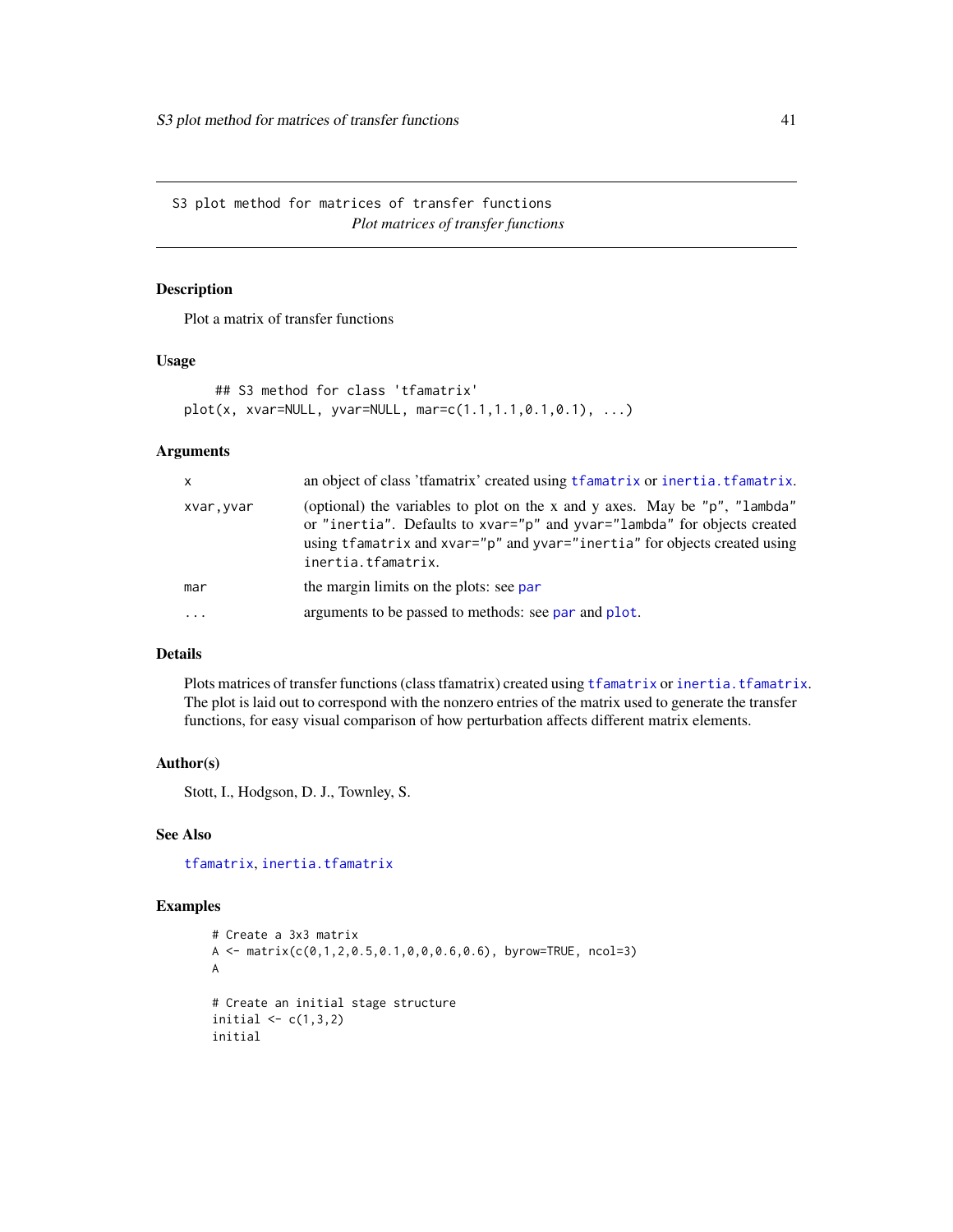```
# Calculate the matrix of transfer functions using default arguments
tfmat<-tfamatrix(A)
tfmat
# Plot the result
plot(tfmat)
# Calculate the matrix of transfer functions for inertia and
# specified initial stage structure using default arguments
tfmat2<-inertia.tfamatrix(A,vector=initial)
tfmat
# Plot the result
plot(tfmat2)
# Plot inertia as a function of lambda
plot(tfmat2, xvar="lambda", yvar="inertia")
```
S3 plot method for projections *Plot population dynamics*

#### Description

Plot dynamics of a specified population projection matrix (PPM) model.

#### Usage

```
## S3 method for class 'projection'
plot(x, labs=TRUE, ...)
```
#### Arguments

|                         | an object of class 'projection' created using project.                      |
|-------------------------|-----------------------------------------------------------------------------|
| labs                    | logical: if FALSE, then lines are not labelled in stage-biased projections. |
| $\cdot$ $\cdot$ $\cdot$ | arguments to be passed to methods: see par and plot.                        |

# Details

Plots population dynamics (time series of density) for objects of class 'projection' created using [project](#page-33-1). The method is particularly useful for sets of stage-biased projections (which project creates by default when vector="n").

# Author(s)

Stott, I., Hodgson, D. J., Townley, S.

<span id="page-41-0"></span>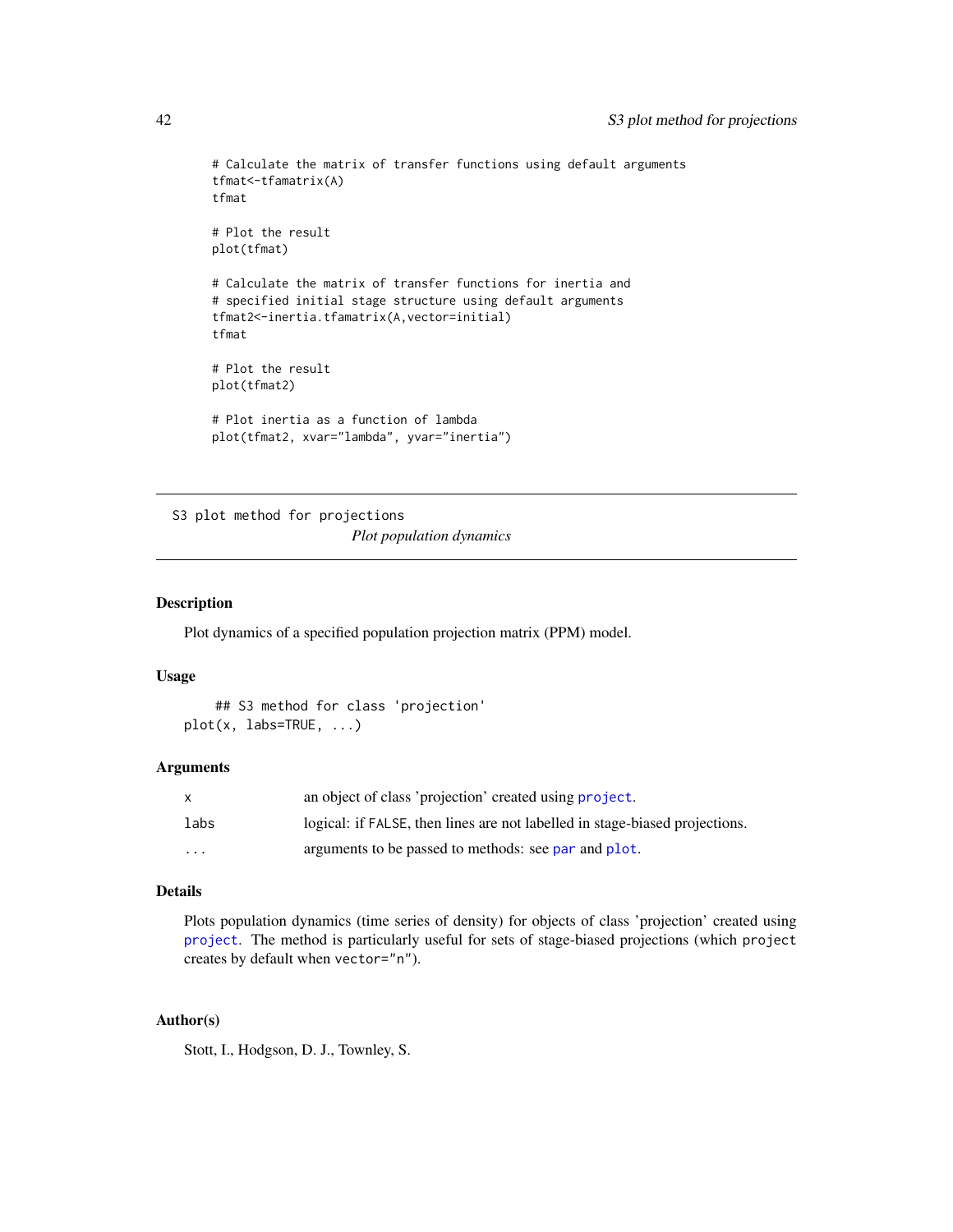<span id="page-42-0"></span>S3 plot method for transfer functions 43

# See Also

[project](#page-33-1)

# Examples

```
# Create a 3x3 PPM
A <- matrix(c(0,1,2,0.5,0.1,0,0,0.6,0.6), byrow=TRUE, ncol=3)
A
# Create an initial stage structure
initial \leq c(1,3,2)initial
# plot stage-biased dynamics of A over 70 intervals using
# standardised dynamics and log y axis
plot(project(A,time=70,standard.A=TRUE,standard.vec=TRUE),
     log="y",ylab="Years",xlab="Density")
# plot a projection of a specified initial stage structure
# for 10 intervals
plot(project(A,vector=initial,time=50))
```
S3 plot method for transfer functions *Plot transfer function*

# Description

Plot a transfer function

# Usage

```
## S3 method for class 'tfa'
plot(x, xvar=NULL, yvar=NULL, ...)
```
#### Arguments

| $\mathsf{x}$ | an object of class 'tfa' created using the or inertia. the.                                                                                                                                                                                |
|--------------|--------------------------------------------------------------------------------------------------------------------------------------------------------------------------------------------------------------------------------------------|
| xvar,yvar    | (optional) the variables to plot on the x and y axes. May be "p", "lambda" or<br>"inertia". Defaults to xvar="p" and yvar="lambda" for objects created using<br>tfa and xvar="p" and yvar="inertia" for objects created using inertia.tfa. |
| $\ddotsc$    | arguments to be passed to methods: see par and plot.                                                                                                                                                                                       |

# Details

Plots transfer functions (class [tfa](#page-46-1)) created using tfa or [inertia.tfa](#page-12-1).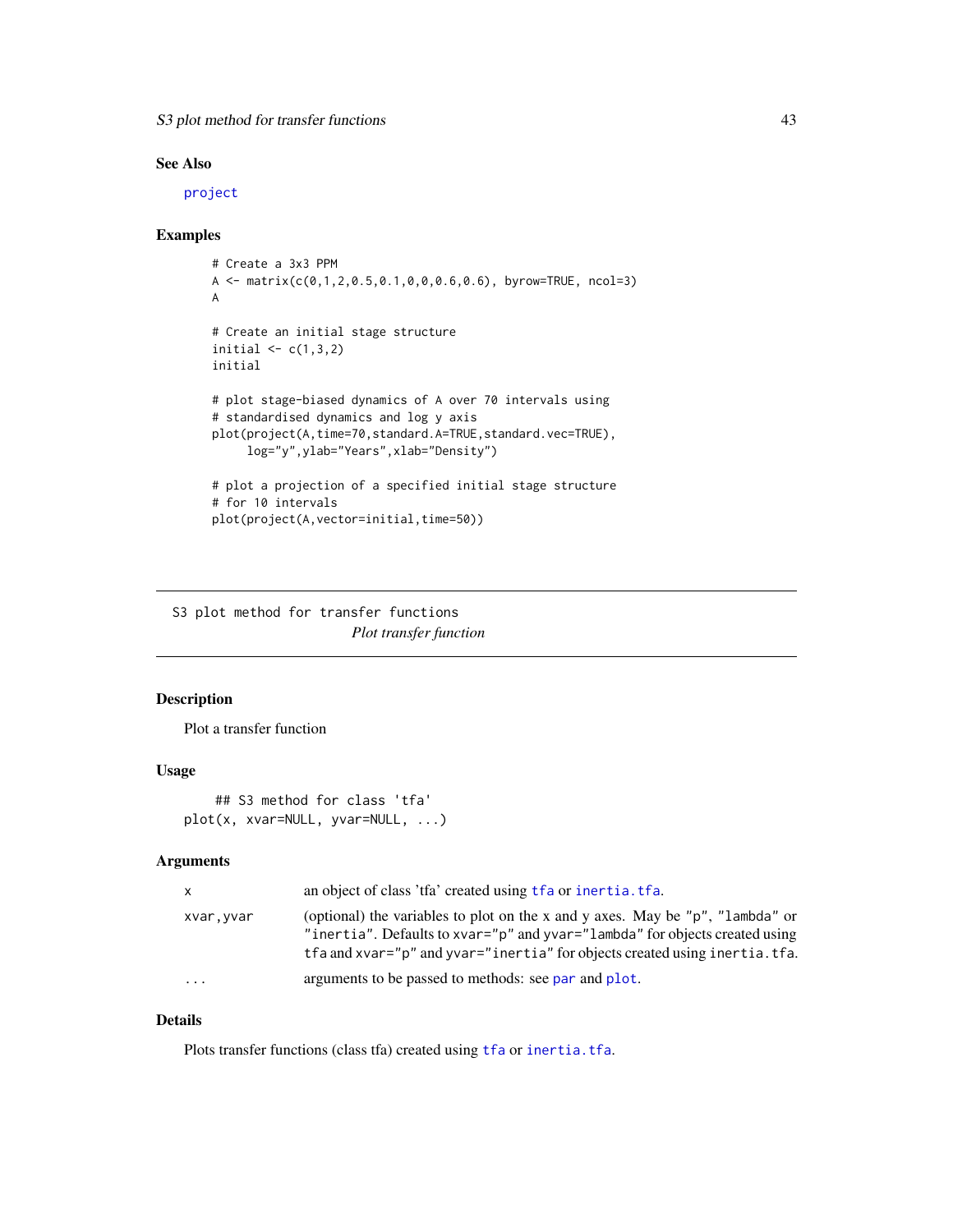# <span id="page-43-0"></span>Author(s)

Stott, I., Hodgson, D. J., Townley, S.

#### See Also

[tfa](#page-46-1), [inertia.tfa](#page-12-1)

#### Examples

```
# Create a 3x3 matrix
A <- matrix(c(0,1,2,0.5,0.1,0,0,0.6,0.6), byrow=TRUE, ncol=3)
A
# Calculate the transfer function of A[3,2] given a range of lambda
evals<-eigen(A)$values
lmax<-which.max(Re(evals))
lambda<-Re(evals[lmax])
lambdarange <- seq(lambda-0.1, lambda+0.1, 0.01)
transfer<-tfa(A, d=c(0,0,1), e=c(0,1,0), lambdarange=lambdarange)
transfer
# Plot the transfer function (defaults to lambda~p)
plot(transfer)
# Create an initial stage structure
initial \leq c(1,3,2)initial
# Calculate the transfer function of upper bound on inertia
# given a perturbation to A[3,2]
transfer2<-inertia.tfa(A, d=c(0,0,1), e=c(0,1,0), bound="upper",
                      prange=seq(-0.6,0.4,0.01))
transfer2
# Plot the transfer function (defaults to p and inertia in
# this case)
plot(transfer2)
# Plot lambda and inertia
plot(transfer2, xvar="lambda", yvar="inertia")
```
<span id="page-43-1"></span>sens *Calculate sensitivity matrix*

# Description

Calculate the sensitivity matrix using eigenvectors for a specified population projection matrix (PPM).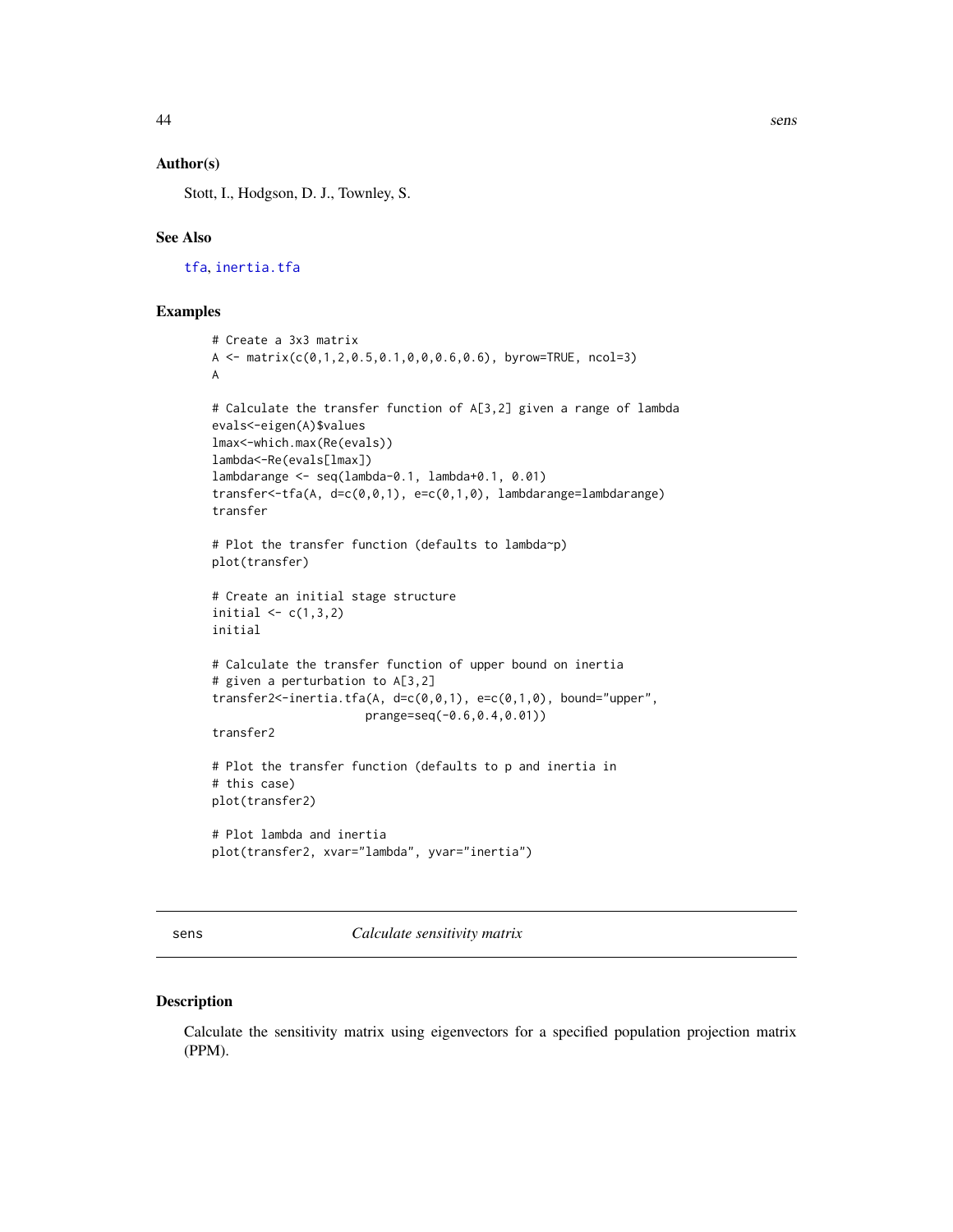<span id="page-44-0"></span>sens and the sense of the sense of the sense and the sense of the sense of the sense of the sense of the sense of the sense of the sense of the sense of the sense of the sense of the sense of the sense of the sense of the

# Usage

sens(A, eval="max", all=FALSE)

# Arguments

| $\mathsf{A}$ | a square, non-negative numeric matrix of any dimension                                                                                                                                                         |
|--------------|----------------------------------------------------------------------------------------------------------------------------------------------------------------------------------------------------------------|
| eval         | the eigenvalue to evaluate. Default is eval="max", which evaluates the domi-<br>nant eigenvalue. Otherwise, specifying e.g. eval=2 will evaluate sensitivity of<br>the eigenvalue with second-largest modulus. |
| all          | (optional) if FALSE, then only sensitivity values for observed transitions are re-<br>turned.                                                                                                                  |

# Details

sens uses the eigenvectors of A to calculate the sensitivity matrix of the specified eigenvalue, see section 9.1 in Caswell (2001).

# Value

A sensitivity matrix of equal dimension to A.

# Author(s)

Stott, I., Hodgson, D. J., Townley, S.

## References

Caswell (2001) Matrix Population Models 2nd ed. Sinauer.

# See Also

[elas](#page-8-1)

# Examples

```
# Create a 3x3 PPM
A <- matrix(c(0,1,2,0.5,0.1,0,0,0.6,0.6), byrow=TRUE, ncol=3)
```

```
# Calculate sensitivities of dominant eigenvalue
sens(A)
```

```
# Calculate sensitivities of first subdominant eigenvalue,
# only for observed transitions
sens(A, eval=2, all=FALSE)
```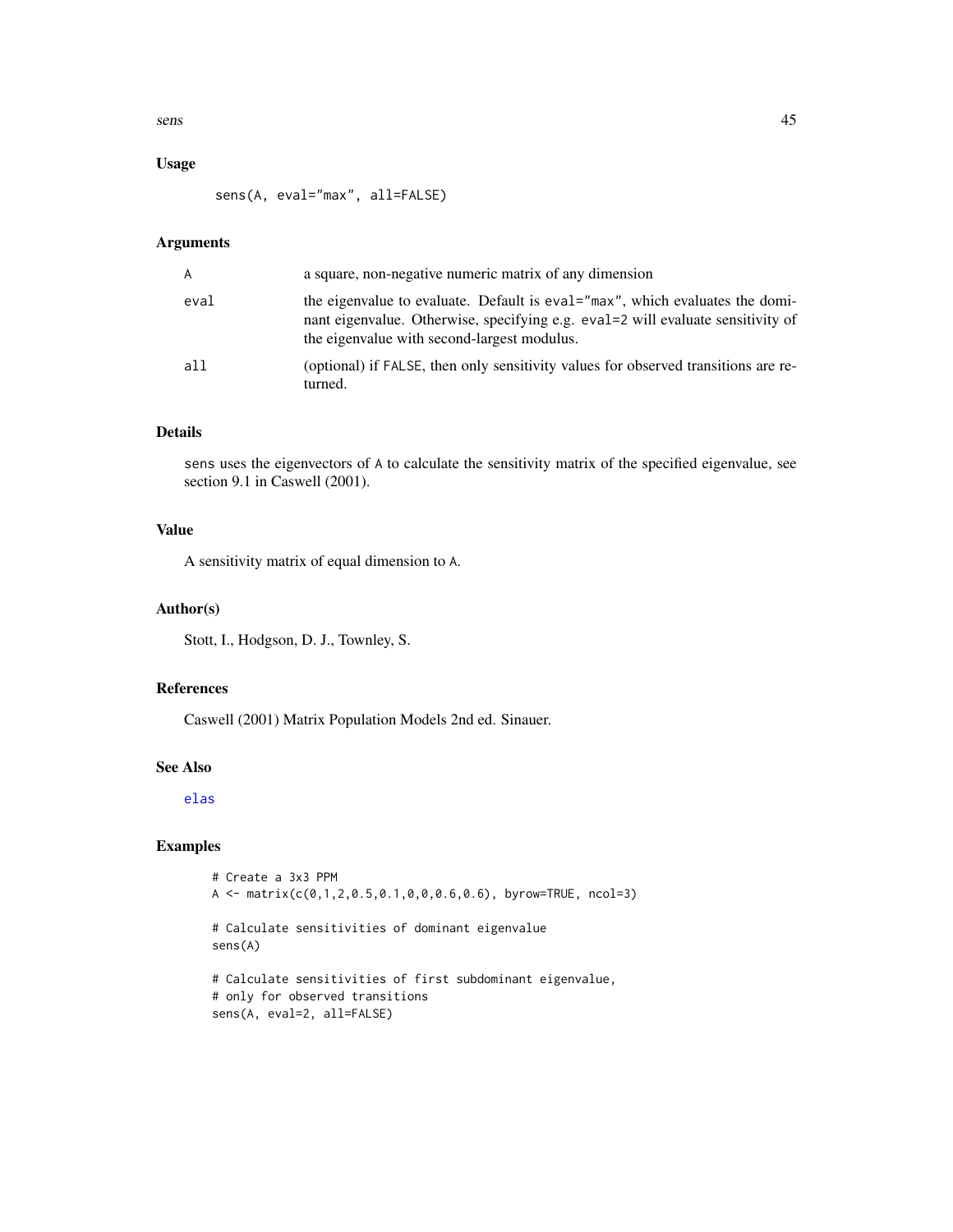#### Description

Calculate the transfer function of a given matrix and perturbation structure.

# Usage

tf(A, z, b, c, exp=-1)

#### Arguments

| $\overline{A}$ | a matrix of any dimension.                                                                                                     |
|----------------|--------------------------------------------------------------------------------------------------------------------------------|
| z              | a numeric vector representing the set of real values over which to analyse the<br>transfer function.                           |
| b.c            | a numeric column vectors of class matrix that determines the perturbation struc-<br>ture (see details).                        |
| exp            | the exponent to raise the resolvent to. Normally, exp=-1 but for some usages an<br>exponent of larger magnitude may be needed. |

# Details

tf is primarily designed to be called by [tfa](#page-46-1), [tfsens](#page-51-1), [inertia.tfa](#page-12-1) and [inertia.tfsens](#page-18-1) for evaluating transfer functions and sensitivities of population projection matrix models. However, it can also function as a standalone means of calculating a transfer function. Currently tf can only work with rank-one, single-parameter perturbations.

For tf to work properly, the dimensions of A, b and c must match. If A is an n by m matrix, then b must be a column vector of length m and c must be a column vector of length n.

The perturbation structure is determined by  $b\frac{4}{3}$  (c). Therefore, the rows to be perturbed are determined by b and the columns to be perturbed are determined by c. The specific values in b and c will determine the relative perturbation magnitude. So for example, if only entry [3,2] of a 3 by 3 matrix is to be perturbed, then  $b = \text{matrix}(c(0, 0, 1), \text{ncol}=1)$  and  $c = \text{matrix}(c(0, 1, 0), \text{ncol}=1)$ . If entries [3,2] and [3,3] are to be perturbed with the magnitude of perturbation to [3,2] half that of [3,3] then b = matrix(c(0,0,1), ncol=1) and c = matrix(c(0,0.5,1), ncol=1). See Hodgson et al. (2006) for more information on perturbation structures.

# Value

a vector of perturbation magnitudes whose INVERSE will achieve the dominant eigenvalues given by z for the triple A, b, c.

<span id="page-45-0"></span>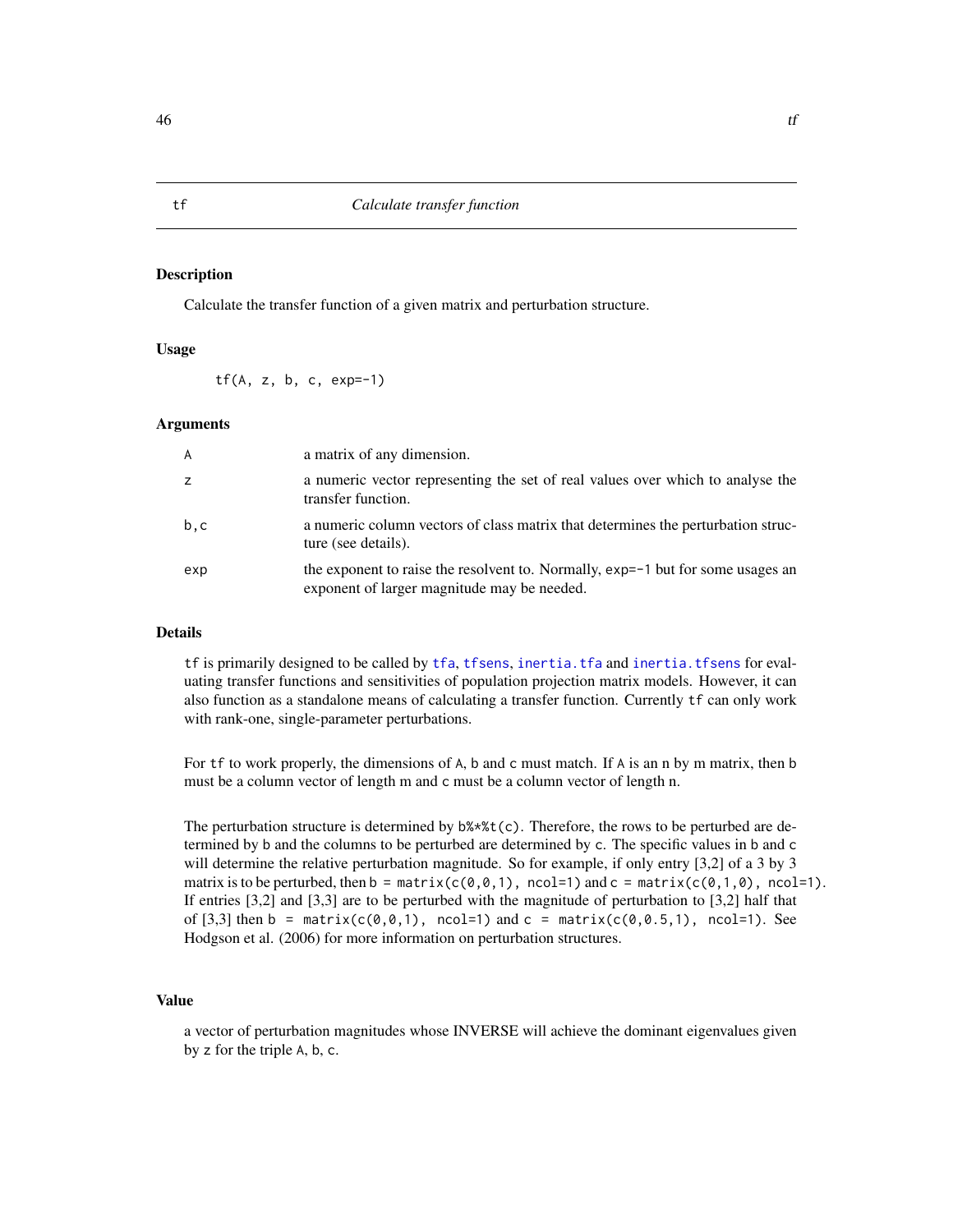# <span id="page-46-0"></span>Author(s)

Stott, I., Hodgson, D. J., Townley, S.

# References

Townley & Hodgson (2004) J. Appl. Ecol., 41, 1155-1161. Hodgson et al. (2006) J. Theor. Biol., 70, 214-224.

#### See Also

[tfa](#page-46-1), [tfsens](#page-51-1)

# Examples

```
# Create a 3x3 matrix
A <- matrix(c(0,1,2,0.5,0.1,0,0,0.6,0.6), byrow=TRUE, ncol=3)
A
# Calculate the transfer function given a range of z and a perturbation structure
evals<-eigen(A)$values
lmax<-which.max(Re(evals))
lambda<-Re(evals[lmax])
z <- seq(lambda-0.04, lambda+0.04, 0.01)
z <- z[ z != lambda]
b \leftarrow \text{matrix}(c(0, 0, 1), \text{ncol=1})c \leftarrow matrix(c(0, 0, 1), ncol=1)p<-1/tf(A, z=z, b=b, c=c)
p
## Plot p and z
plot(z~p,type="l", xlab="p",ylab=expression(lambda[max]))
```
<span id="page-46-1"></span>tfa *Analyse transfer function*

# Description

Analyse the transfer function of a given population projection matrix (PPM) and perturbation structure.

# Usage

tfa(A, d, e, prange=NULL, lambdarange=NULL, digits=1e-10)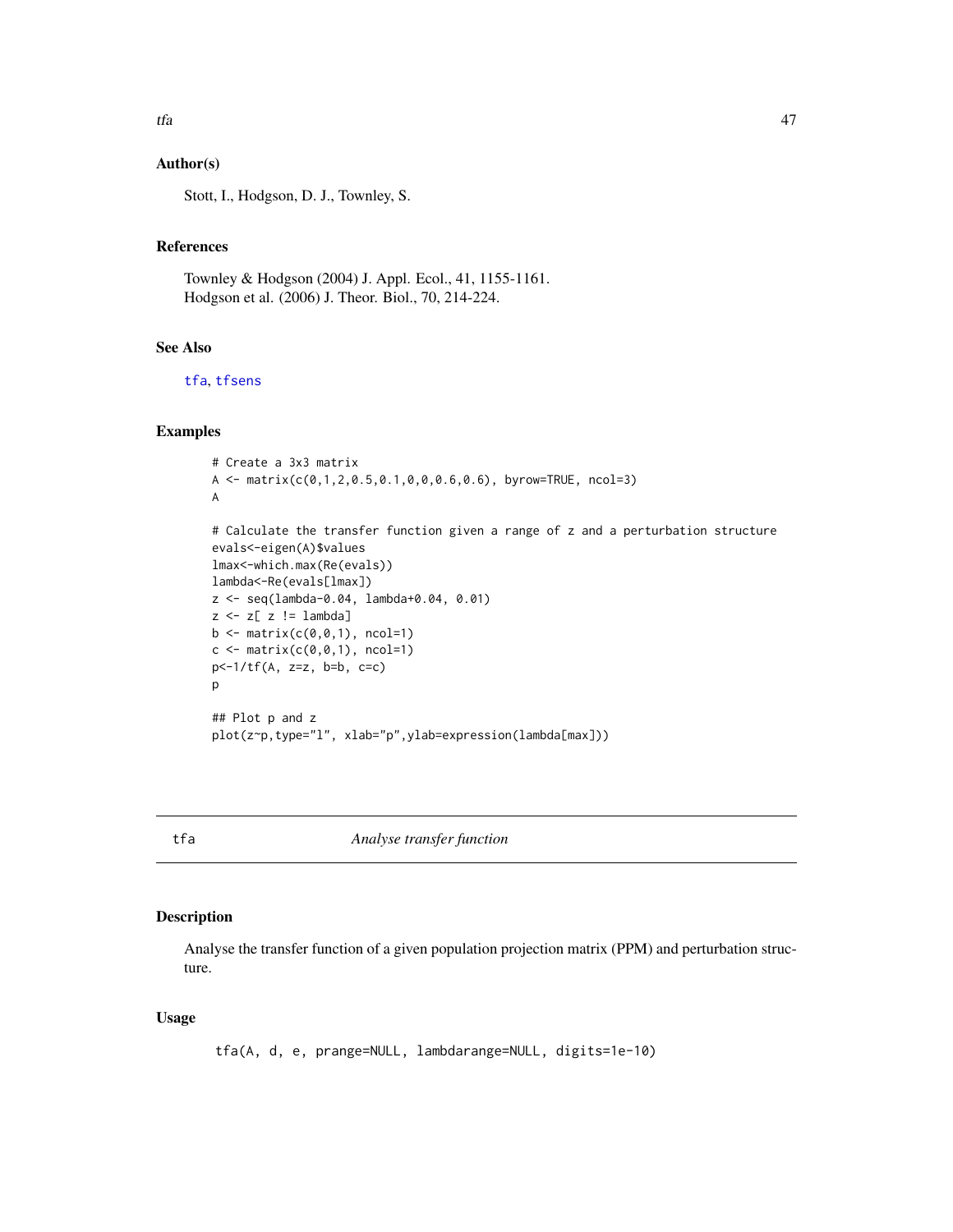#### <span id="page-47-0"></span>Arguments

| A           | a square, irreducible, nonnegative matrix of any dimension                                                       |
|-------------|------------------------------------------------------------------------------------------------------------------|
| d,e         | numeric vectors that determine the perturbation structure (see details).                                         |
| lambdarange | a numeric vector giving the range of lambda values (asymptotic growth rates) to<br>be achieved.                  |
| prange      | a numeric vector giving the range of perturbation magnitude.                                                     |
| digits      | specifies which values of lambda should be excluded to avoid a computationally<br>singular system (see details). |

#### Details

tfa calculates the transfer function of a matrix given a perturbation structure and a range of desired lambda values or a range of desired perturbation magnitude. Currently tfa can only work with rank-one, single-parameter perturbations (see Hodgson & Townley 2004).

The perturbation structure is determined by  $d\frac{4}{3}\cdot \frac{4}{1}$  (e). Therefore, the rows to be perturbed are determined by d and the columns to be perturbed are determined by e. The specific values in d and e will determine the relative perturbation magnitude. So for example, if only entry [3,2] of a 3 by 3 matrix is to be perturbed, then d =  $c(\emptyset, \emptyset, 1)$  and e =  $c(\emptyset, 1, \emptyset)$ . If entries [3,2] and [3,3] are to be perturbed with the magnitude of perturbation to [3,2] half that of [3,3] then d =  $c(\theta, \theta, 1)$ and  $e = c(0, 0.5, 1)$ . d and e may also be expressed as column vectors of class matrix, e.g.  $d = \text{matrix}(c(\emptyset, \emptyset, 1), \text{ncol}=1), e = \text{matrix}(c(\emptyset, \emptyset, 5, 1), \text{ncol}=1).$  See Hodgson et al. (2006) for more information on perturbation structures.

The perturbation magnitude is determined by prange, a numeric vector that gives the continuous range of perterbation magnitude to evaluate over. This is usually a sequence (e.g. prange=seq(-0.1,0.1,0.001)), but single transfer functions can be calculated using a single perturbation magnitude (e.g. prange=-0.1). Because of the nature of the equation, prange is used to find a range of lambda from which the perturbation magnitudes are back-calculated and matched to their corresponding inertia, so that the output perturbation magnitude p will match prange in length and range but not in numerical value (see value). Alternatively, a vector lambdarange can be specified, representing a range of desired lambda values from which the corresponding perturbation values will be calculated. Only one of either prange or lambdarange may be specified.

tfa uses the resolvent matrix in its calculation, which cannot be computed if any lambdarange are equal to the dominant eigenvalue of A. digits specifies the values of lambda that should be excluded in order to avoid a computationally singular system. Any values equal to the dominant eigenvalue of A rounded to an accuracy of digits are excluded. digits should only need to be changed when the system is found to be computationally singular, in which case increasing digits should help to solve the problem.

tfa will not work for reducible matrices.

There is an S3 plotting method available (see [plot.tfa](#page-0-0) and examples below)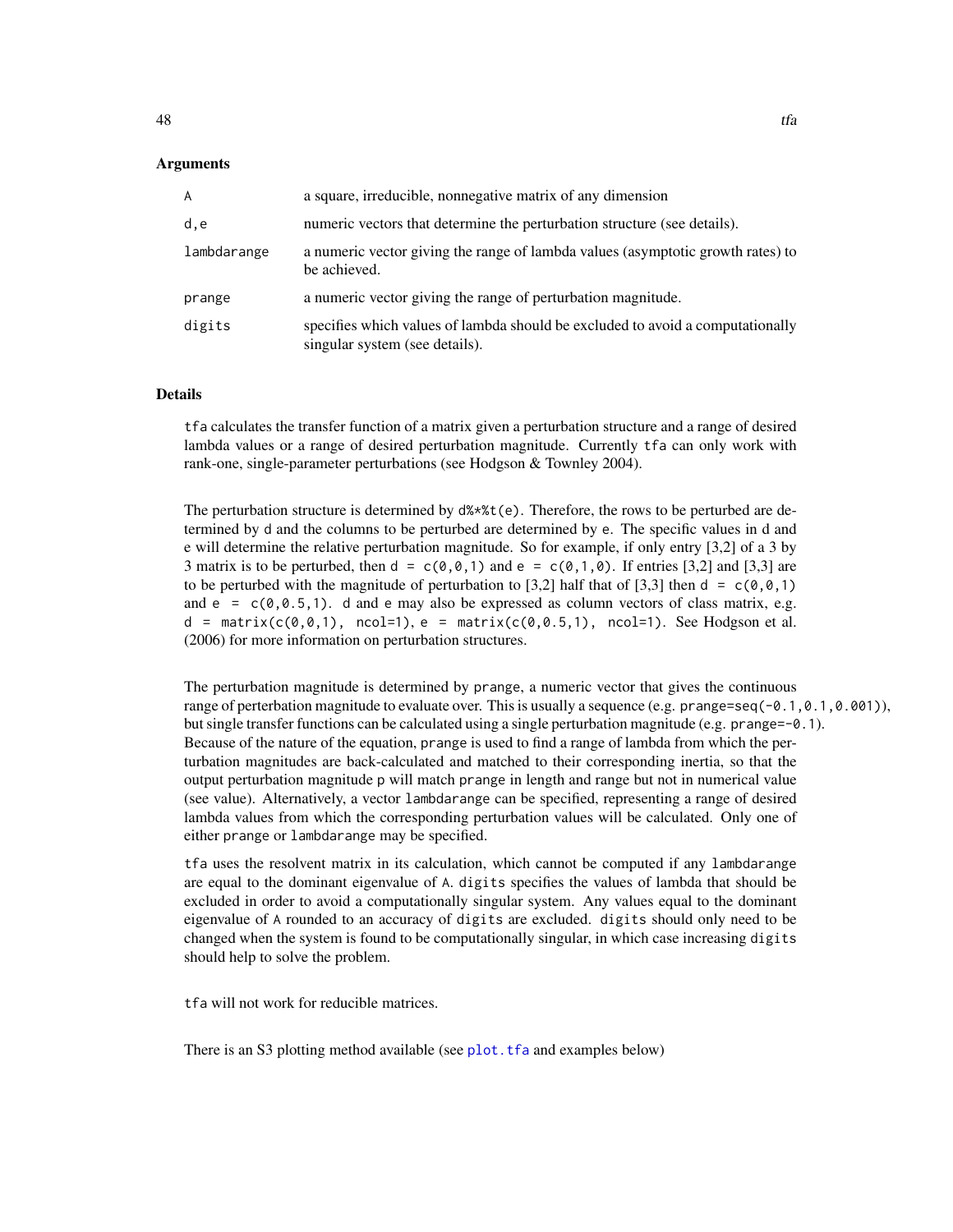# <span id="page-48-0"></span>Value

A list containing numerical vectors:

|        | the perturbation magnitude.                      |
|--------|--------------------------------------------------|
| lambda | the dominant eigenvalue of the perturbed matrix. |

(Note that p will not be exactly the same as prange when specified, as the code calculates p for a given lambda rather than the other way around, with prange only used to determine max, min and number of lambda values to evaluate.)

#### Author(s)

Stott, I., Hodgson, D. J., Townley, S.

#### References

Townley & Hodgson (2004) J. Appl. Ecol., 41, 1155-1161. Hodgson et al. (2006) J. Theor. Biol., 70, 214-224.

# See Also

S3 plotting method: [plot.tfa](#page-0-0)

Related: [tfamatrix](#page-49-1)

Sensitivity methods: [tfsens](#page-51-1)

# Examples

```
# Create a 3x3 matrix
A \leq matrix(c(0,1,2,0.5,0.1,0,0,0.6,0.6), byrow=TRUE, ncol=3)
A
# Calculate the transfer function of A[3,2] given a range of lambda
evals<-eigen(A)$values
lmax<-which.max(Re(evals))
lambda<-Re(evals[lmax])
lambdarange <- seq(lambda-0.1, lambda+0.1, 0.01)
transfer<-tfa(A, d=c(0,0,1), e=c(0,1,0), lambdarange=lambdarange)
transfer
# Plot the transfer function (defaults to lambda~p)
plot(transfer)
# Calculate the transfer function of perturbation to A[3,2] and A[3,3]
# with perturbation to A[3,2] half that of A[3,3], given a range of
# perturbation values
```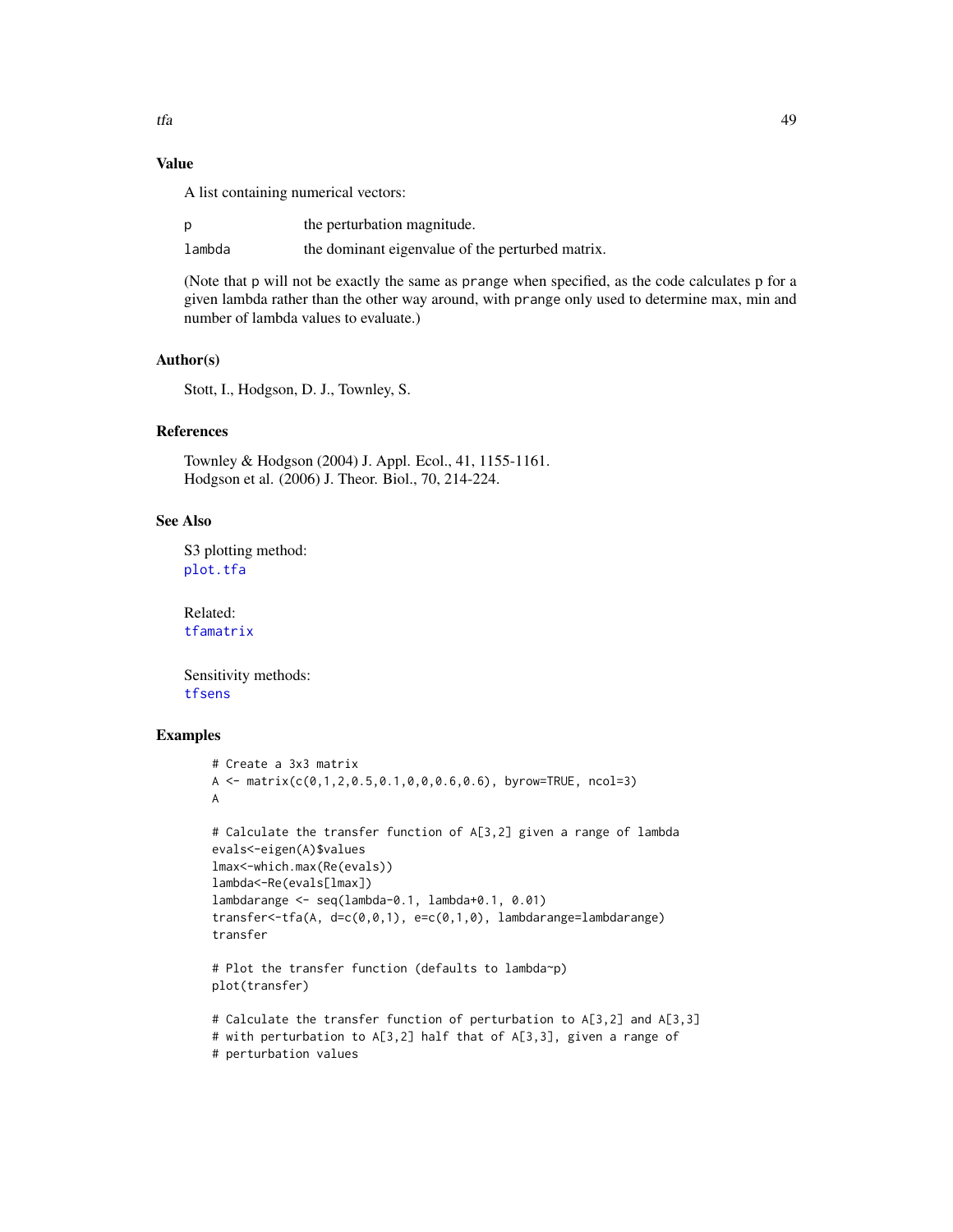```
p<-seq(-0.6,0.4,0.01)
transfer2 < -tfa(A, d=c(0, 0, 1), e=c(0, 0.5, 1), prange=p)transfer2
# Plot p and lambda by hand
plot(transfer$lambda~transfer$p,type="l", xlab="p",ylab=expression(lambda))
```
#### tfamatrix *Analyse transfer function*

#### **Description**

Analyse the transfer function of a given population projection matrix (PPM) and perturbation structure.

# Usage

```
tfamatrix(A, elementtype=NULL, Flim=c(-1,10), Plim=c(-1,10),
          plength=100, digits=1e-10)
```
#### Arguments

| $\overline{A}$ | a square, irreducible, nonnegative matrix of any dimension                                                                                                                                                                                   |
|----------------|----------------------------------------------------------------------------------------------------------------------------------------------------------------------------------------------------------------------------------------------|
| elementtype    | (optional) a matrix describing the structure of A: "P" denotes elements bounded<br>at 1, i.e. survival, growth, regression, "F" denotes elements not bounded at 1,<br>i.e. fecundity, fission, and NA denotes absent elements (see details). |
| Flim,Plim      | The perturbation ranges for "F" and "P" elements, expressed as a proportion of<br>their magnitude (see details).                                                                                                                             |
| plength        | The desired length of the perturbation ranges.                                                                                                                                                                                               |
| digits         | specifies which values of lambda should be excluded to avoid a computationally<br>singular system (see details).                                                                                                                             |

#### Details

tfamatrix calculates an array of transfer functions for each nonzero element in A. Each element is perturbed individually. The function is most useful for use with the S3 method [plot.tfamatrix](#page-0-0) to visualise how perturbations affect the life cycle and easily compare the effect on different transitions.

The structure of the perturbations are determined by elementtype, Flim, Plim and plength. elementtype gives the nature of each transition, specifying whether perturbations should be bounded at 1 or not. If elementtype is not directly specified, then the function assigns its own types, with those in the first row attributed "F", and elsewhere in the matrix being attributed "F" if the element >1 and "P" if the element is <=1. Flim and Plim then determine the desired perturbation magnitude, expressed as a proportion of the magnitude of the elements, whilst plength determines the length of the perturbation vector. So, if an "F" element is equal to 0.5 and  $\text{Elim} = c(-1,10)$  and plength=100

<span id="page-49-0"></span>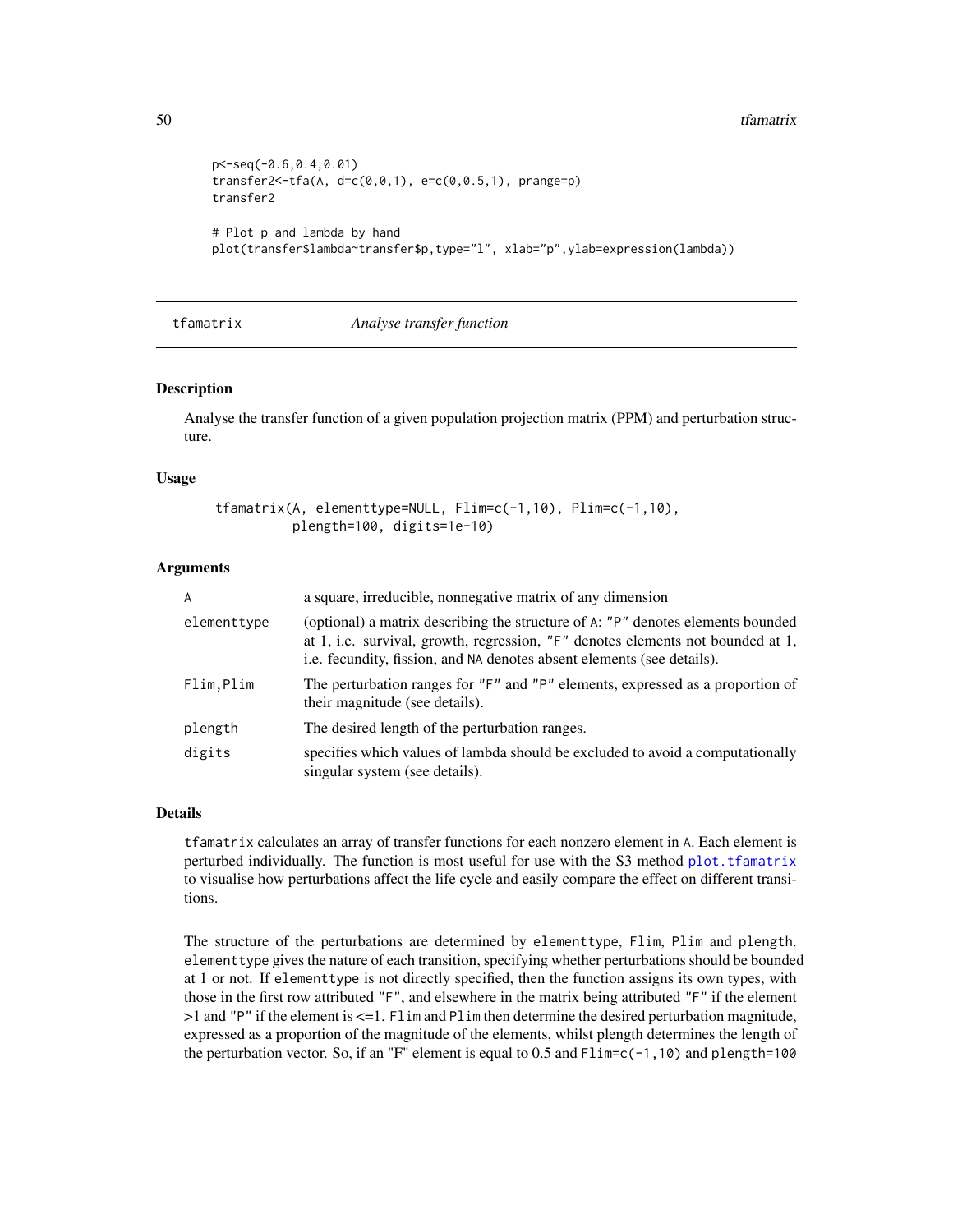#### <span id="page-50-0"></span>tfamatrix 51

then the perturbation to that element is  $seq(-1*0.5, 10*0.5, 100-1) = seq(-0.5, 5, 100)$ . The process is the same for "P" elements, except that these are bounded to give a maximum perturbed value of 1 (as growth/survival elements cannot be greater than unity). Both "F" and "P" elements are bounded to give a minimum perturbed value of 0.

tfamatrix uses [tfa](#page-46-1) to calculate transfer functions. digits is passed to tfa to prevent the problem of singular matrices (see details in [tfa](#page-46-1)).

tfamatrix will not work for reducible matrices.

# Value

A list containing numerical arrays:

|        | the perturbation magnitude.                      |
|--------|--------------------------------------------------|
| lambda | the dominant eigenvalue of the perturbed matrix. |

The first and second dimensions of the arrays are equivalent to the first and second dimensions of the matrix. The third dimension of the arrays are therefore the vectors returned by tfa. Therefore selecting e.g. \$lambda[3,2,] will select the lambda values for element [3,2] of the matrix (for more information see examples).

# Author(s)

Stott, I., Hodgson, D. J., Townley, S.

# References

Townley & Hodgson (2004) J. Appl. Ecol., 41, 1155-1161. Hodgson et al. (2006) J. Theor. Biol., 70, 214-224.

#### See Also

S3 plotting method: [plot.tfamatrix](#page-0-0)

Related: [tfa](#page-46-1)

Sensitivity methods: [tfsens](#page-51-1)

# Examples

```
# Create a 3x3 matrix
A \leq matrix(c(0,1,2,0.5,0.1,0,0,0.6,0.6), byrow=TRUE, ncol=3)
A
```
# Calculate the matrix of transfer functions using default arguments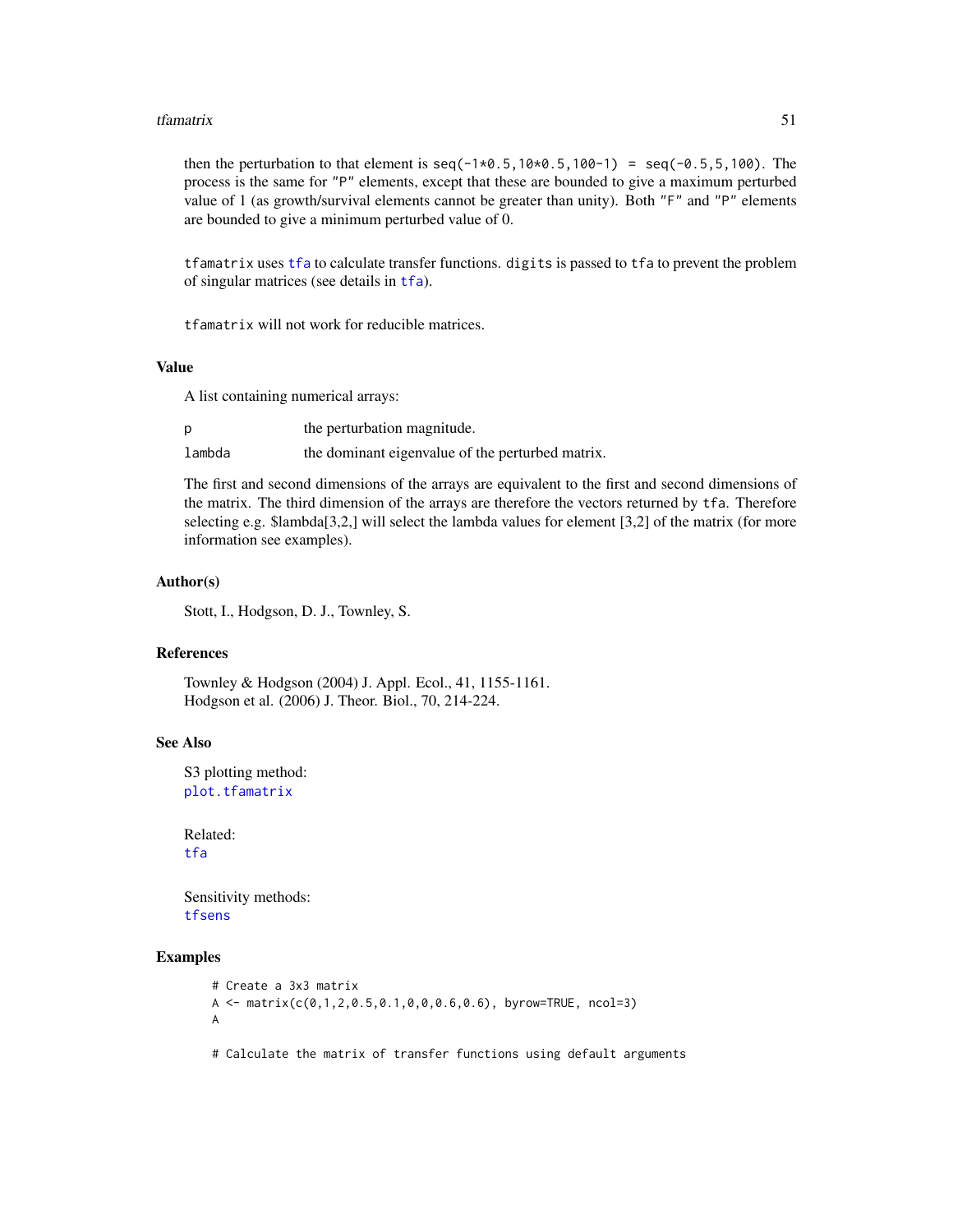```
tfmat<-tfamatrix(A)
tfmat
# Plot the result
plot(tfmat)
# Plot the transfer function of element [3,2]
par(mfrow=c(1,1))
par(mar=c(5,4,4,2)+0.1)
plot(tfmat$lambda[3,2,]~tfmat$p[3,2,],xlab="p",ylab="lambda",type="l")
# Create a new matrix with fission of adults
B \le -AB[2,3] < -0.9B
# Calculate the matrix of transfer functions using chosen arguments
# that give the exact structure of the new matrix
# and perturb a minimum of half the value of an element and
# a maximum of double the value of an element
etype <- matrix(c(NA, "F", "F", "P", "P", "F", NA, "P", "P"),
                ncol=3, byrow=TRUE)
etype
tfmat2 <- tfamatrix(B, elementtype=etype, Flim=c(-0.5,2),
                    Plim=c(-0.5,2))
tfmat2
# Plot the new matrix of transfer functions
plot(tfmat2)
```
<span id="page-51-1"></span>tfsens *Calculate sensitivity using transfer functions*

#### Description

Calculate the sensitivity of perturbations to a population projection matrix using a transfer function method.

#### Usage

```
tfsens(A, d=NULL, e=NULL, startval=0.001, tolerance=1e-10,
       return.fit=FALSE, plot.fit=FALSE)
tfsensmatrix(A, startval=0.001, tolerance=1e-10)
```
# **Arguments**

|     | a square, nonnegative matrix of any dimension.                           |
|-----|--------------------------------------------------------------------------|
| d.e | numeric vectors that determine the perturbation structure (see details). |

<span id="page-51-0"></span>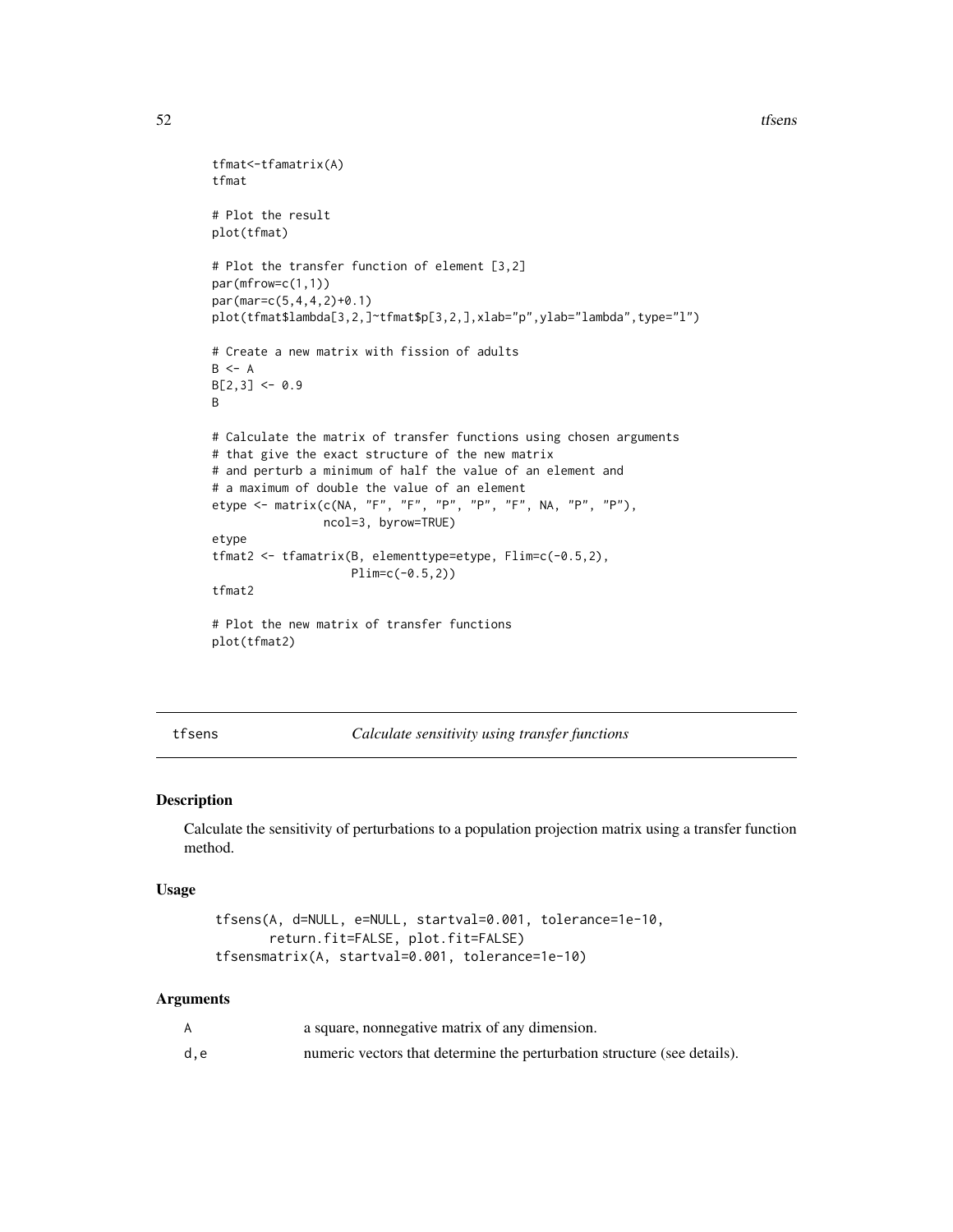#### <span id="page-52-0"></span>tfsens 53

| startval   | t f sens calculates the limit of the derivative of the transfer function as lambda<br>approaches the dominant eigenvalue of A (see details). startval provides a<br>starting value for the algorithm: the smaller startval is, the quicker the algo-<br>rithm should converge. |
|------------|--------------------------------------------------------------------------------------------------------------------------------------------------------------------------------------------------------------------------------------------------------------------------------|
| tolerance  | the tolerance level for determining convergence (see details).                                                                                                                                                                                                                 |
| return.fit | if TRUE the lambda and sensitivity values obtained in the convergence algorithm<br>are returned alongside the calculated sensitivity of inertia.                                                                                                                               |
| plot.fit   | if TRUE then convergence of the algorithm is plotted as sensitivity~lambda.                                                                                                                                                                                                    |

#### Details

tfsens and tfsensmatrix differentiate a transfer function to find sensitivity to perturbation. This provides an alternative method to using matrix eigenvectors to calculate the sensitivity matrix and is useful as it may utilise more complex perturbation structures.

tfsens may be used to find sensitivity of a particular perturbation structure. A desired perturbation structure is determined by  $d$ \*\* $t(e)$ . Therefore, the rows to be perturbed are determined by d and the columns to be perturbed are determined by e. The specific values in d and e will determine the relative perturbation magnitude. So for example, if only entry [3,2] of a 3 by 3 matrix is to be perturbed, then  $d = c(0,0,1)$  and  $e = c(0,1,0)$ . If entries [3,2] and [3,3] are to be perturbed with the magnitude of perturbation to [3,2] half that of [3,3] then  $d = c(0,0,1)$  and  $e = c(0,0.5,1)$ . d and e may also be expressed as column vectors of class matrix, e.g.  $d = \text{matrix}(c(0,0,1), \text{ncol=1}),$  $e = \text{matrix}(c(0, 0.5, 1))$ , ncol=1). See Hodgson et al. (2006) for more information on perturbation structures.

tfsensmatrix returns a matrix of sensitivity values for observed transitions (similar to that obtained when using [sens](#page-43-1) to evaluate sensitivity using eigenvectors), where the sensitivity of each matrix element is evaluated seperately.

The formula used by tfsens and tfsensmatrix cannot be evaluated at lambda-max, therefore it is necessary to find the limit of the formula as lambda approaches lambda-max. This is done using a bisection method, starting at a value of lambda-max + startval. startval should be small, to avoid the potential of false convergence. The algorithm continues until successive sensitivity calculations are within an accuracy of one another, determined by tolerance: a tolerance of 1e-10 means that the sensitivity calculation should be accurate to 10 decimal places. However, as the limit approaches lambda-max, matrices become uninvertible (singular): if matrices are found to be singular then tolerance should be relaxed and made larger.

For tfsens, there is an extra option to return and/or plot the above fitting process using return. fit=TRUE and plot. fit=TRUE respectively.

#### Value

For tfsens, the sensitivity of lambda-max to the specified perturbation structure. If return.fit=TRUE a list containing components:

| sens       | the sensitivity of lambda-max to the specified perturbation structure |
|------------|-----------------------------------------------------------------------|
| lambda.fit | the lambda values obtained in the fitting process                     |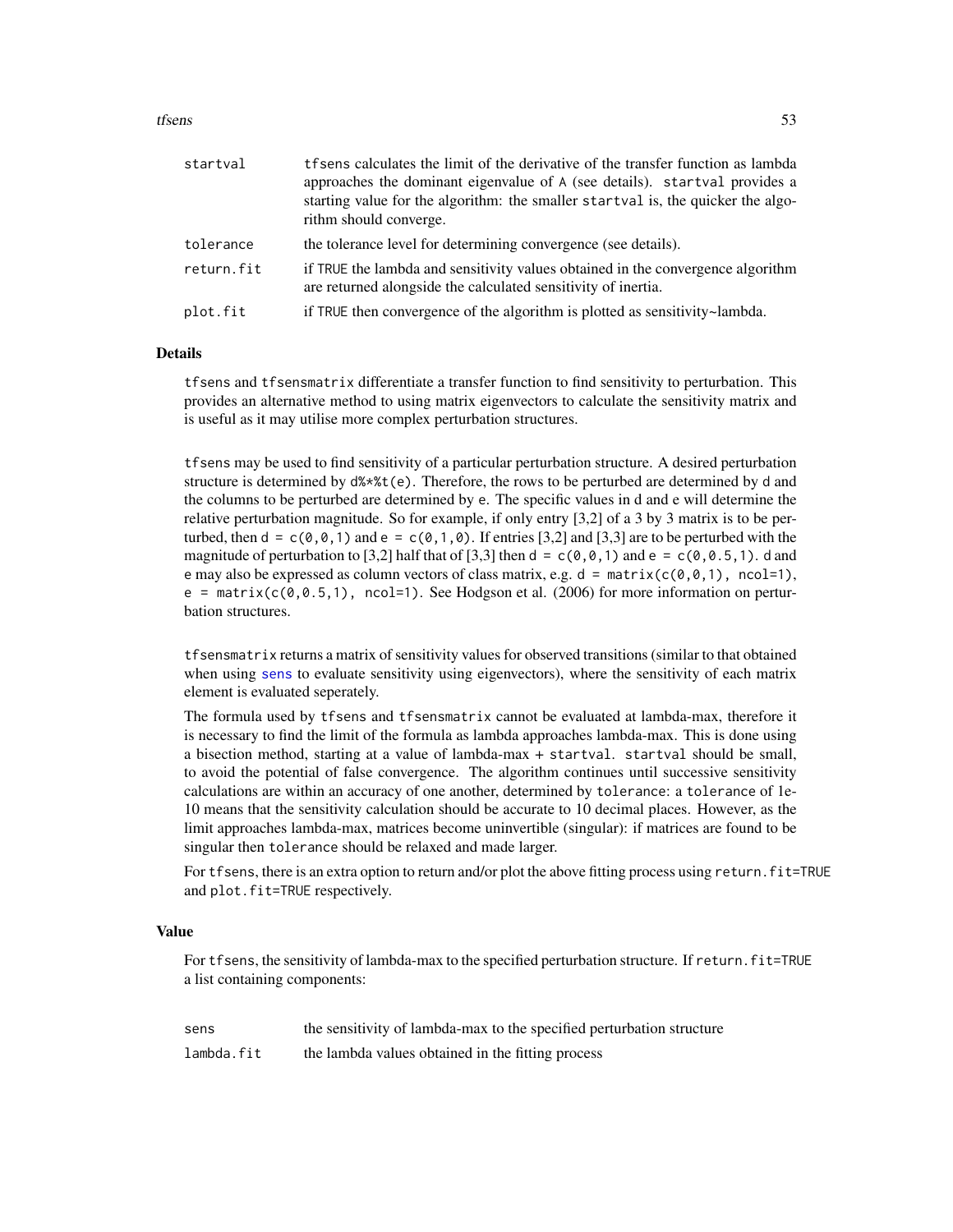<span id="page-53-0"></span>For tfsensmatrix, a matrix containing sensitivity of lambda-max to each seperate element of A.

# Author(s)

Stott, I., Hodgson, D. J., Townley, S.

#### References

Hodgson et al. (2006) J. Theor. Biol., 70, 214-224.

# See Also

Transfer function methods: [tfa](#page-46-1), [tfamatrix](#page-49-1)

# Examples

```
# Create a 3x3 matrix
A <- matrix(c(0,1,2,0.5,0.1,0,0,0.6,0.6), byrow=TRUE, ncol=3)
A
# Calculate the sensitivity matrix
tfsensmatrix(A)
# Calculate the sensitivity of simultaneous perturbation to
# A[1,2] and A[1,3]
tfsens(A, d=c(1,0,0), e=c(0,1,1))
# Calculate the sensitivity of simultaneous perturbation to
# A[1,2] and A[1,3] and return and plot the fitting process
tfsens(A, d=c(1, 0, 0), e=c(0, 1, 1),return.fit=TRUE, plot.fit=TRUE)
```
Tort *Desert tortoise matrix*

# Description

Population projection matrix for the desert tortoise Gopherus agassizii with medium fecundity.

# Usage

data(Tort)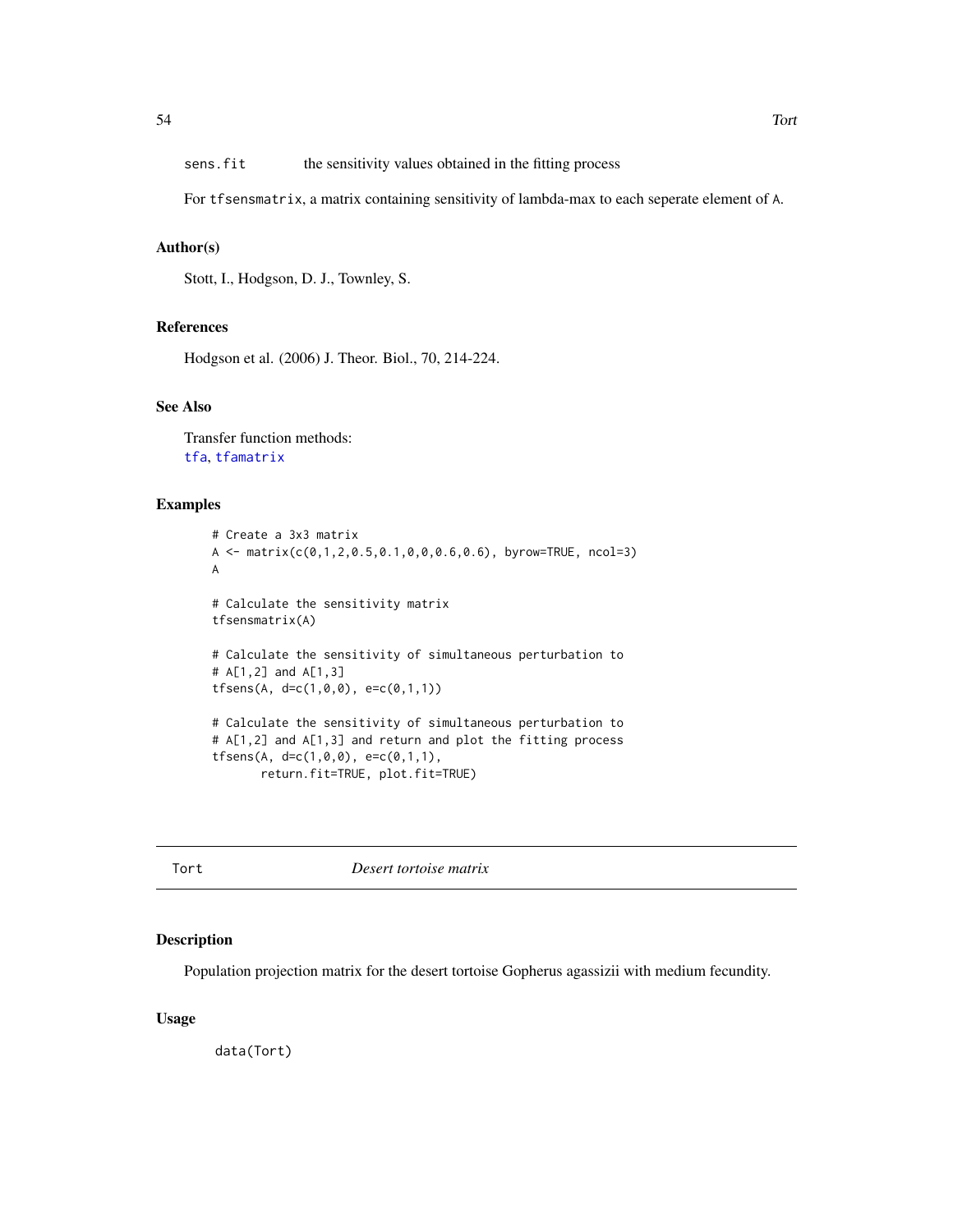#### <span id="page-54-0"></span>truelambda 55

# Details

The matrix is based on a population in the Western Mojave desert. Stages are based on age and size (carapace length in mm): Yearling (age 0-1) Juvenile  $1$  (<60 mm) Juvenile 2 (90-99mm) Immature 1 (100-139mm) Immature 2 (140-179mm) Subadult (180-207mm) Adult 1 (208-239mm) Adult 2 (>240mm).

# References

Doak et al. (1994) Ecol. Appl., 4, 446-460.

# Examples

```
# read in data
data(Tort)
Tort
```
truelambda *Calculate simulated asymptotic growth*

# Description

Calculate the true asymptotic growth of a specified population projection matrix (PPM) model using simulation.

# Usage

```
truelambda(A, vector = "n", accuracy=1e-7, iterations=1e+5)
```
#### Arguments

| $\overline{A}$ | a square, non-negative numeric matrix of any dimension                                                                                                                              |
|----------------|-------------------------------------------------------------------------------------------------------------------------------------------------------------------------------------|
| vector         | (optional) a specified initial age/stage distribution of class vector or class matrix<br>with which to project the model.                                                           |
| accuracy       | the accuracy with which to determine convergence on asymptotic growth, ex-<br>pressed as a proportion (see details).                                                                |
| iterations     | the maximum number of iterations of the model before the code breaks. For<br>slowly-converging models and/or high specified convergence accuracy, this may<br>need to be increased. |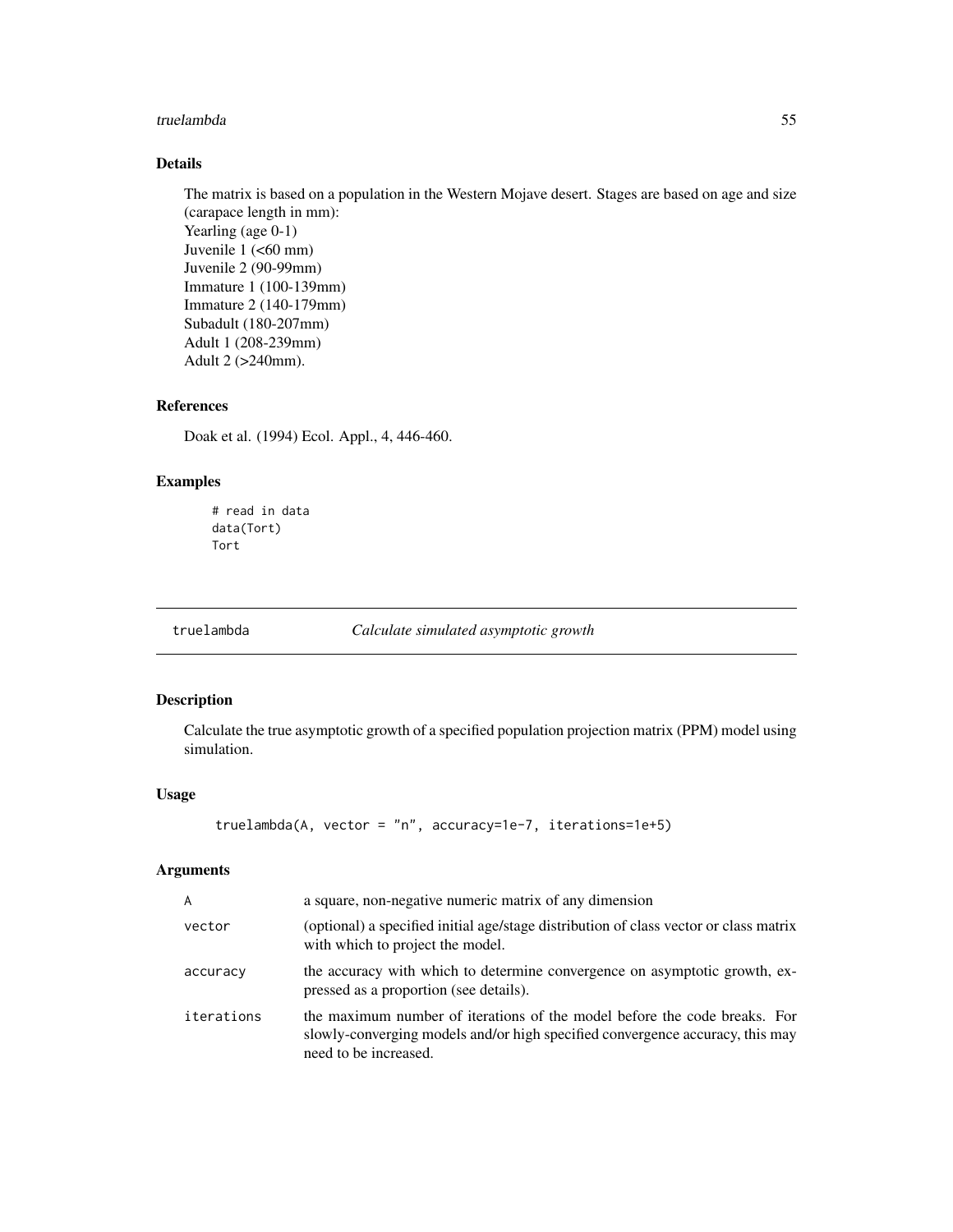# Details

truelambda works by simulating the given model and manually determining growth when convergence to the given accuracy is reached. Convergence on an asymptotic growth is deemed to have been reached when the growth of the model stays within the window determined by accuracy for 10\*s iterations of the model, with s equal to the dimension of A. So for example, projection of an 8 by 8 matrix with convergence accuracy of 1e-2 is deemed to have converged on asymptotic growth when  $10*8=80$  consecutive iterations of the model have a growth within 1-1e-2=0.99 (i.e. 99%) and 1+1e-2=1.01 (i.e. 101%) of each other.

If vector is specified, then the asymptotic growth of the projection of vector through A is returned. If vector="n" then asymptotic growths of the set of stage-biased vectors is calculated. In practise, these projections are achieved using a set of standard basis vectors, each with every element equal to 0, except for a single element that is equal to 1 (i.e. for a 3 by 3 matrix, the set of stage-biased vectors are:  $c(1, 0, 0)$ ,  $c(0, 1, 0)$  and  $c(0, 0, 1)$ .)

#### Value

If vector is specified, a numeric vector of length 2 giving the range in which asymptotic growth of the model lies.

If vector is not specified, a 2-column matrix with each row giving the range in which asymptotic growth lies for its corresponding stage-biased projection. Therefore, the number of rows is equal to the dimension of A.

#### Author(s)

Stott, I., Hodgson, D. J., Townley, S.

#### References

Stott et al. (2010) Methods Ecol. Evol., 1, 242-252.

# Examples

```
# Create a 3x3 irreducible PPM
A \leq matrix(c(0,0,2,0.5,0.1,0,0,0.6,0.6), byrow=TRUE, ncol=3)
A
# Create an initial stage structure
initial \leq c(1,3,2)initial
# Calculate the true asymptotic growth of the stage-biased
# projections of A
truelambda(A)
# Calculate the true asymptotic growth of the projection of
# A and initial
truelambda(A, vector=initial)
```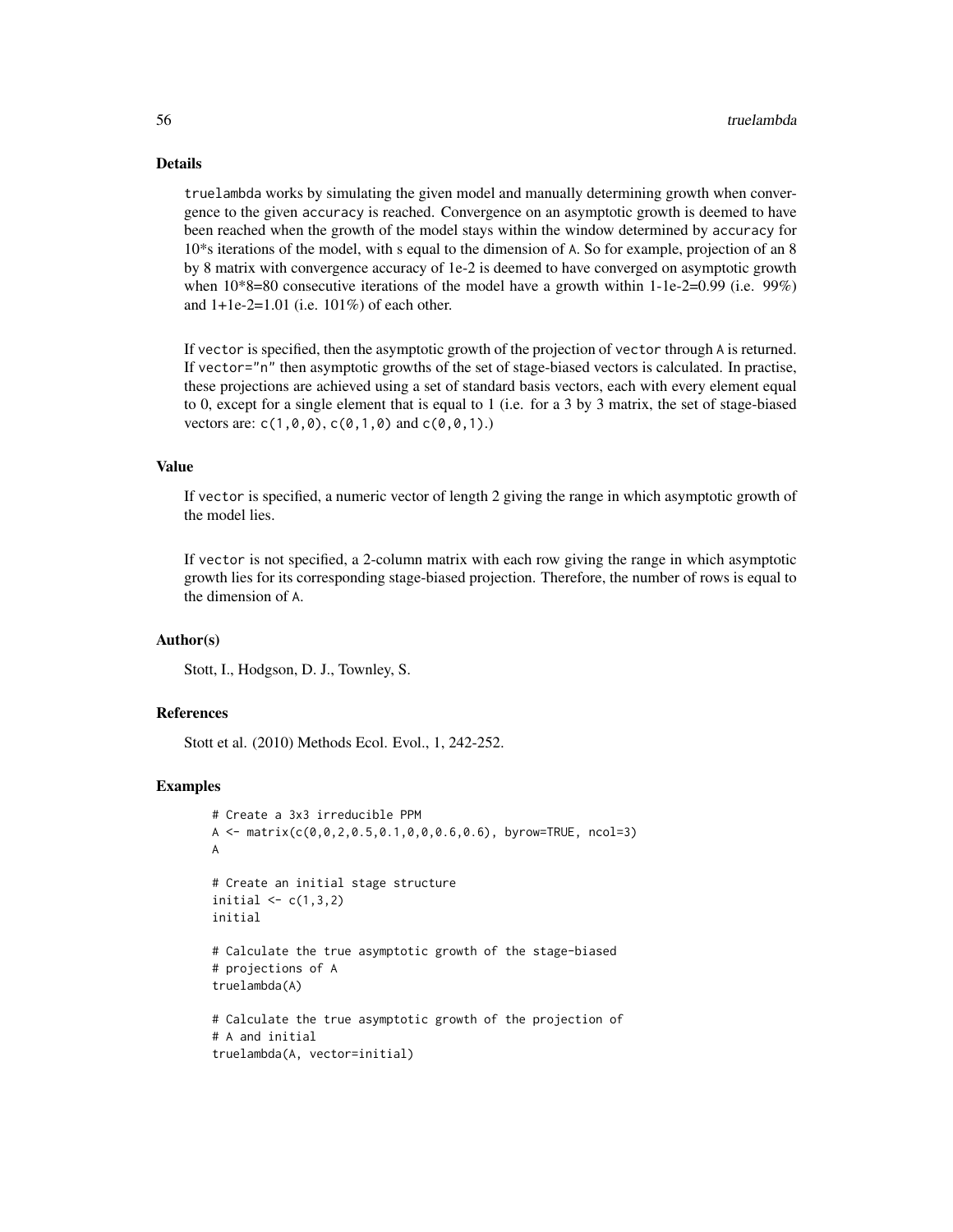#### truelambda 57

```
# Create a 3x3 reducible, nonergodic PPM
B < -AB[3,2] < -0B
# Calculate the true asymptotic growth of the 3 stage-biased
# projections of B
truelambda(B)
```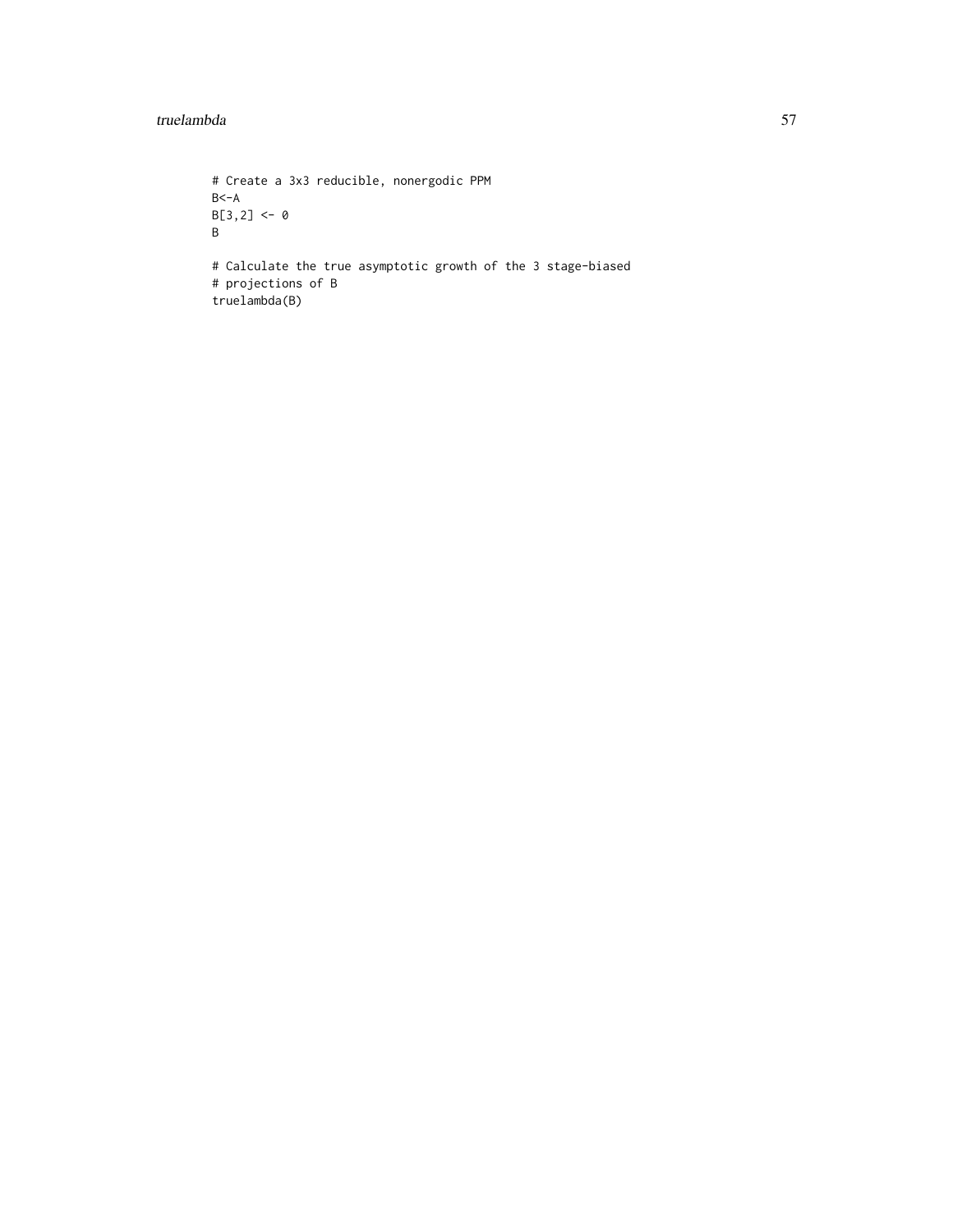# <span id="page-57-0"></span>Index

∗Topic Cohen Cohen.cumulative, [5](#page-4-0) ∗Topic Keyfitz Keyfitz.delta, [25](#page-24-0) ∗Topic Kreiss bound Kreiss, [26](#page-25-0) ∗Topic Matlab2R Matlab<sub>2R</sub>, [28](#page-27-0) ∗Topic Matlab Matlab2R, [28](#page-27-0) R2Matlab, [38](#page-37-0) ∗Topic PPM blockmatrix, [4](#page-3-0) Cohen.cumulative, [5](#page-4-0) convergence.time, [6](#page-5-0) dr, [7](#page-6-0) elas, [9](#page-8-0) firststepatt, [10](#page-9-0) inertia, [11](#page-10-0) inertia.tfa, [13](#page-12-0) inertia.tfamatrix, [16](#page-15-0) inertia.tfsens, [19](#page-18-0) is.matrix\_ergodic, [21](#page-20-0) is.matrix\_irreducible, [23](#page-22-0) is.matrix\_primitive, [24](#page-23-0) Keyfitz.delta, [25](#page-24-0) Kreiss, [26](#page-25-0) maxamp, [29](#page-28-0) maxatt, [31](#page-30-0) minCS, [33](#page-32-0) project, [34](#page-33-0) projection.distance, [36](#page-35-0) reactivity, [39](#page-38-0) S3 plot method for matrices of transfer functions, [41](#page-40-0) S3 plot method for projections, [42](#page-41-0) S3 plot method for transfer functions, [43](#page-42-0) sens, [44](#page-43-0)

tf, [46](#page-45-0) tfa, [47](#page-46-0) tfamatrix, [50](#page-49-0) tfsens, [52](#page-51-0) Tort, [54](#page-53-0) truelambda, [55](#page-54-0) ∗Topic R2Matlab R2Matlab, [38](#page-37-0) ∗Topic asymptotic growth truelambda, [55](#page-54-0) ∗Topic convergence time convergence.time, [6](#page-5-0) ∗Topic cumulative Cohen.cumulative, [5](#page-4-0) ∗Topic damping ratio dr, [7](#page-6-0) ∗Topic demography blockmatrix, [4](#page-3-0) Cohen.cumulative, [5](#page-4-0) convergence.time, [6](#page-5-0) dr, [7](#page-6-0) elas, [9](#page-8-0) firststepatt, [10](#page-9-0) inertia, [11](#page-10-0) inertia.tfa, [13](#page-12-0) inertia.tfamatrix, [16](#page-15-0) inertia.tfsens, [19](#page-18-0) is.matrix\_ergodic, [21](#page-20-0) is.matrix\_irreducible, [23](#page-22-0) is.matrix\_primitive, [24](#page-23-0) Keyfitz.delta, [25](#page-24-0) Kreiss, [26](#page-25-0) maxamp, [29](#page-28-0) maxatt, [31](#page-30-0) minCS, [33](#page-32-0) project, [34](#page-33-0) projection.distance, [36](#page-35-0) reactivity, [39](#page-38-0) S3 plot method for matrices of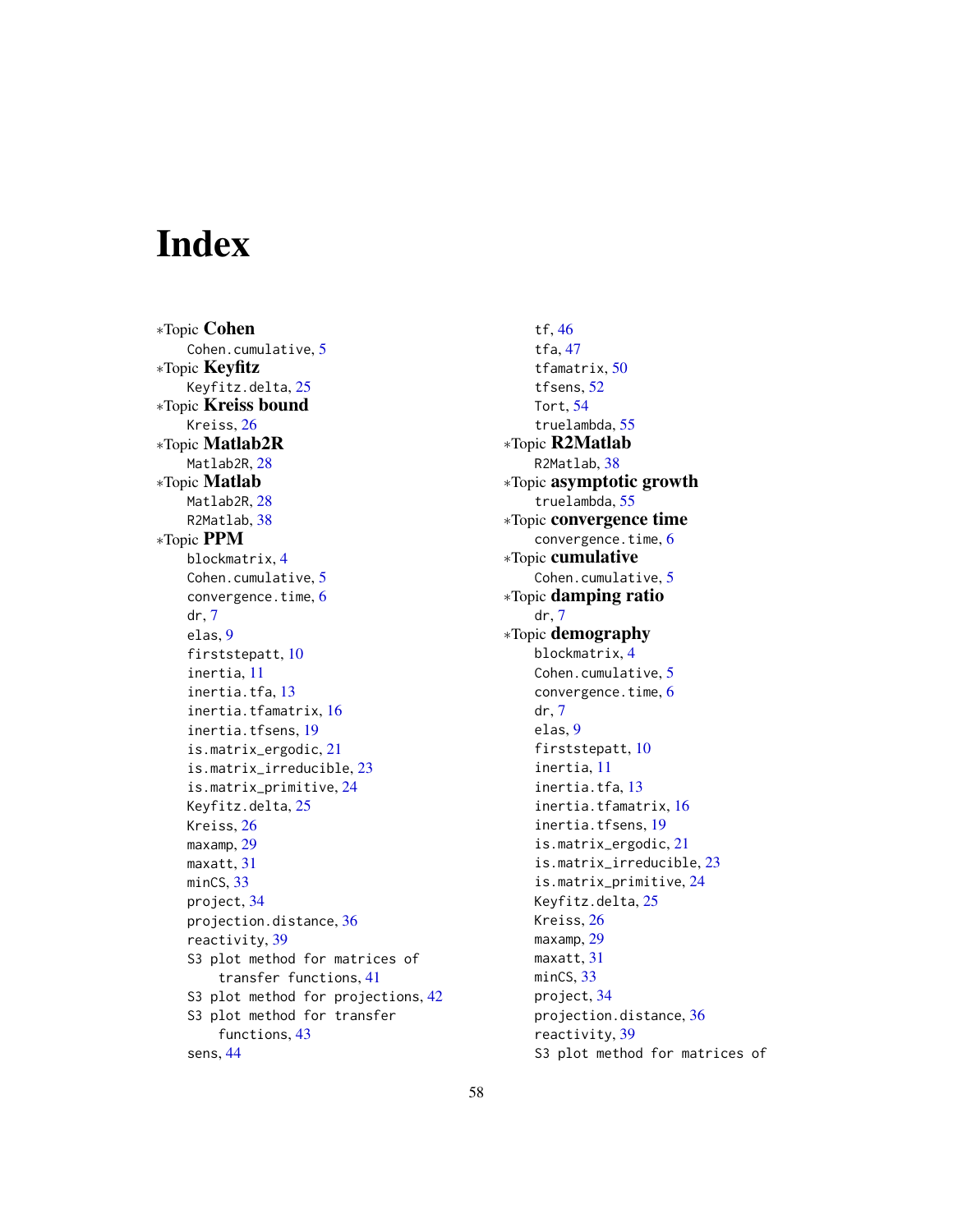transfer functions, [41](#page-40-0) S3 plot method for projections, [42](#page-41-0) S3 plot method for transfer functions, [43](#page-42-0) sens, [44](#page-43-0) tf, [46](#page-45-0) tfa, [47](#page-46-0) tfamatrix, [50](#page-49-0) tfsens, [52](#page-51-0) Tort, [54](#page-53-0) truelambda, [55](#page-54-0) ∗Topic distance Cohen.cumulative, [5](#page-4-0) Keyfitz.delta, [25](#page-24-0) ∗Topic ecology blockmatrix, [4](#page-3-0) Cohen.cumulative, [5](#page-4-0) convergence.time, [6](#page-5-0) dr, [7](#page-6-0) elas, [9](#page-8-0) firststepatt, [10](#page-9-0) inertia, [11](#page-10-0) inertia.tfa, [13](#page-12-0) inertia.tfamatrix, [16](#page-15-0) inertia.tfsens, [19](#page-18-0) is.matrix\_ergodic, [21](#page-20-0) is.matrix\_irreducible, [23](#page-22-0) is.matrix\_primitive, [24](#page-23-0) Keyfitz.delta, [25](#page-24-0) Kreiss, [26](#page-25-0) maxamp, [29](#page-28-0) maxatt, [31](#page-30-0) minCS, [33](#page-32-0) project, [34](#page-33-0) projection.distance, [36](#page-35-0) reactivity, [39](#page-38-0) S3 plot method for matrices of transfer functions, [41](#page-40-0) S3 plot method for projections, [42](#page-41-0) S3 plot method for transfer functions, [43](#page-42-0) sens, [44](#page-43-0) tf, [46](#page-45-0) tfa, [47](#page-46-0) tfamatrix, [50](#page-49-0) tfsens, [52](#page-51-0) Tort, [54](#page-53-0) truelambda, [55](#page-54-0)

∗Topic elasticity elas, [9](#page-8-0) ∗Topic ergodicity is.matrix\_ergodic, [21](#page-20-0) ∗Topic ergodic is.matrix\_ergodic, [21](#page-20-0) ∗Topic first-timestep attenuation firststepatt, [10](#page-9-0) ∗Topic imprimitive is.matrix\_primitive, [24](#page-23-0) ∗Topic inertia inertia, [11](#page-10-0) inertia.tfa, [13](#page-12-0) inertia.tfamatrix, [16](#page-15-0) inertia.tfsens, [19](#page-18-0) ∗Topic irreducible blockmatrix, [4](#page-3-0) is.matrix\_irreducible, [23](#page-22-0) ∗Topic matrix Matlab2R, [28](#page-27-0) R2Matlab, [38](#page-37-0) ∗Topic maximal amplification maxamp, [29](#page-28-0) ∗Topic maximal attenuation maxatt, [31](#page-30-0) ∗Topic minCS minCS, [33](#page-32-0) ∗Topic nonergodic is.matrix\_ergodic, [21](#page-20-0) ∗Topic plot S3 plot method for matrices of transfer functions, [41](#page-40-0) S3 plot method for transfer functions, [43](#page-42-0) ∗Topic population projection matrix blockmatrix, [4](#page-3-0) Cohen.cumulative, [5](#page-4-0) convergence.time, [6](#page-5-0) dr, [7](#page-6-0) elas, [9](#page-8-0) firststepatt, [10](#page-9-0) inertia, [11](#page-10-0) inertia.tfa, [13](#page-12-0) inertia.tfamatrix, [16](#page-15-0) inertia.tfsens, [19](#page-18-0) is.matrix\_ergodic, [21](#page-20-0) is.matrix\_irreducible, [23](#page-22-0) is.matrix\_primitive, [24](#page-23-0)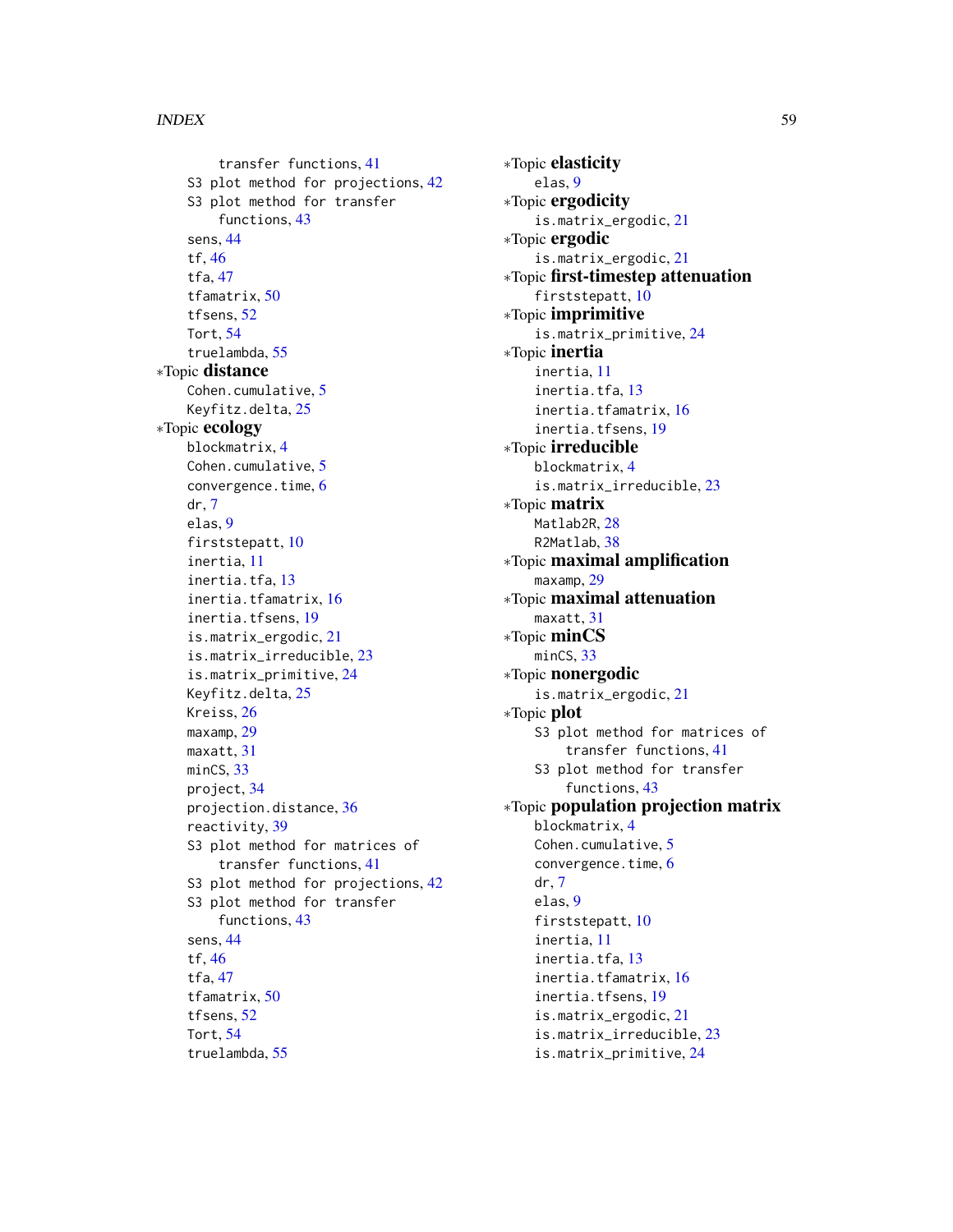```
Keyfitz.delta, 25
    Kreiss, 26
    maxamp, 29
    maxatt, 31
    33
    project, 34
    projection.distance, 36
    reactivity, 39
    S3 plot method for matrices of
        transfer functions, 41
    S3 plot method for projections, 42
    S3 plot method for transfer
        functions, 43
    sens, 44
    tf, 46
    tfa, 47
    tfamatrix, 50
    tfsens, 52
    Tort, 54
    truelambda, 55
∗Topic population projection
    project, 34
    S3 plot method for matrices of
        transfer functions, 41
    S3 plot method for projections, 42
    S3 plot method for transfer
        functions, 43
∗Topic population
    inertia.tfa, 13
    inertia.tfamatrix, 16
    inertia.tfsens, 19
∗Topic primitive
    is.matrix_primitive, 24
∗Topic primitivity
    is.matrix_primitive, 24
∗Topic projection distance
    projection.distance, 36
∗Topic project
    project, 34
    S3 plot method for projections, 42
∗Topic reactivity
    reactivity, 39
∗Topic reducibility
    is.matrix_irreducible, 23
∗Topic reducible
    blockmatrix, 4
    is.matrix_irreducible, 23
∗Topic sensitivity
```
inertia.tfsens, [19](#page-18-0) sens, [44](#page-43-0) tfsens, [52](#page-51-0) ∗Topic transfer function inertia.tfa, [13](#page-12-0) inertia.tfamatrix, [16](#page-15-0) inertia.tfsens, [19](#page-18-0) S3 plot method for matrices of transfer functions, [41](#page-40-0) S3 plot method for transfer functions, [43](#page-42-0) tf, [46](#page-45-0) tfa, [47](#page-46-0) tfamatrix, [50](#page-49-0) tfsens, [52](#page-51-0) ∗Topic transient dynamics convergence.time, [6](#page-5-0) firststepatt, [10](#page-9-0) inertia, [11](#page-10-0) Kreiss, [26](#page-25-0) maxamp, [29](#page-28-0) maxatt, [31](#page-30-0) minCS, [33](#page-32-0) project, [34](#page-33-0) reactivity, [39](#page-38-0) S3 plot method for matrices of transfer functions, [41](#page-40-0) S3 plot method for projections, [42](#page-41-0) S3 plot method for transfer functions, [43](#page-42-0) truelambda, [55](#page-54-0) blockmatrix *(*blockmatrix*)*, [4](#page-3-0)

```
Cohen.cumulative (Cohen.cumulative), 5
convergence.time (convergence.time), 6
dr (dr), 7
elas (elas), 9
firststepatt (firststepatt), 10
inertia (inertia), 11
inertia.tfa (inertia.tfa), 13
inertia.tfamatrix
       (inertia.tfamatrix), 16
inertia.tfsens (inertia.tfsens), 19
inertia.tfsensmatrix
       (inertia.tfsens), 19
is.matrix_ergodic
       (is.matrix_ergodic), 21
is.matrix_irreducible
       (is.matrix_irreducible), 23
```